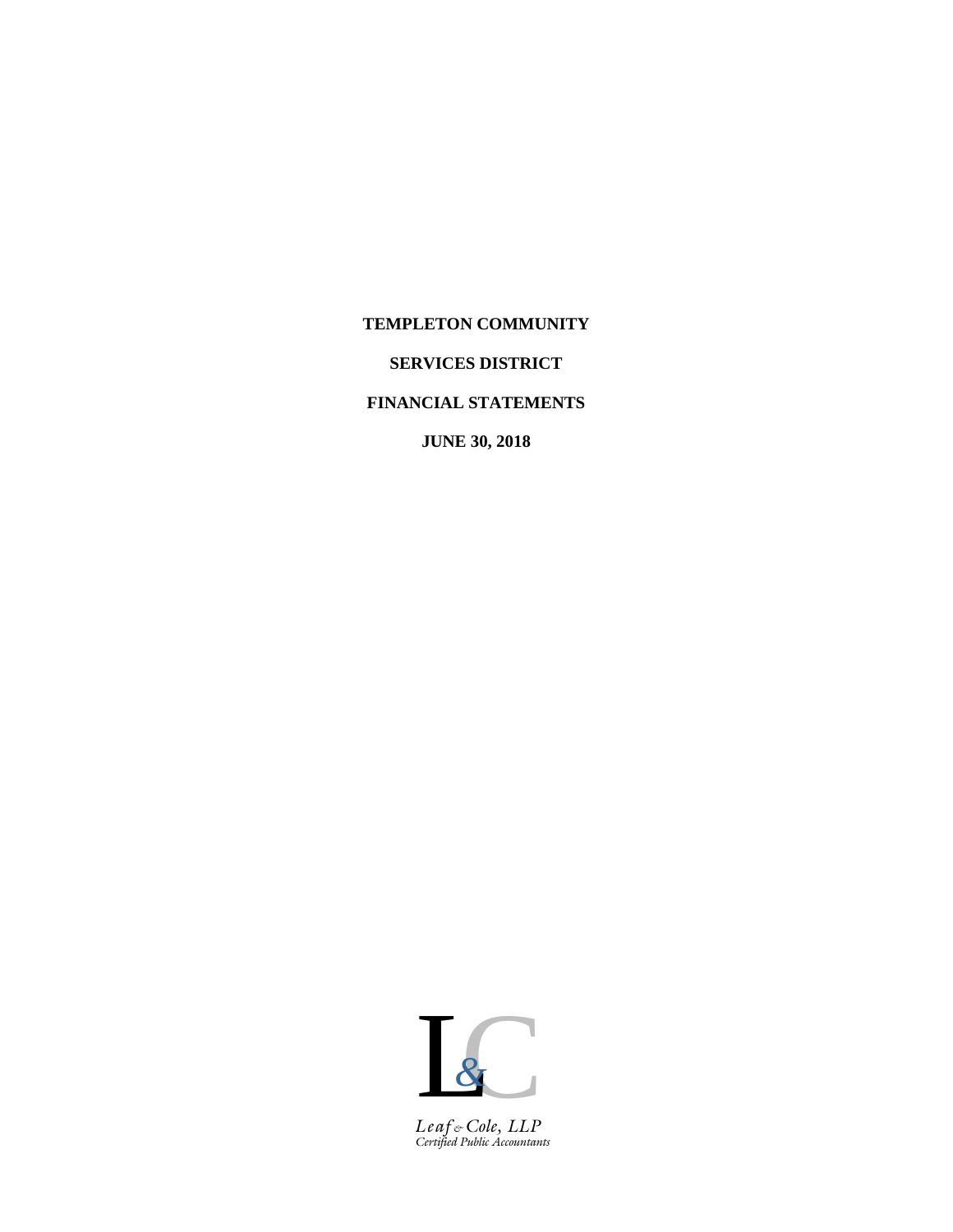# **TABLE OF CONTENTS**

|                                                                                  | Page      |
|----------------------------------------------------------------------------------|-----------|
| Independent Auditor's Report                                                     | $1 - 2$   |
| Management's Discussion and Analysis                                             | $3 - 7$   |
| Government-Wide Financial Statements:                                            |           |
| <b>Statement of Net Position</b><br><b>Statement of Activities</b>               | 8<br>9    |
|                                                                                  |           |
| <b>Fund Financial Statements:</b>                                                |           |
| <b>Governmental Funds:</b>                                                       |           |
| <b>Balance Sheet</b>                                                             | 10        |
| Reconciliation of the Governmental Funds Balance Sheet to the                    |           |
| <b>Statement of Net Position</b>                                                 | 11        |
| Statement of Revenues, Expenditures, and Changes in Fund Balances                | $12 - 13$ |
| Reconciliation of the Statement of Revenues, Expenditures, and                   |           |
| Changes in Fund Balances of the Governmental Funds to Statement<br>of Activities | 14        |
|                                                                                  |           |
| <b>Proprietary Funds:</b>                                                        |           |
| <b>Statement of Net Position</b>                                                 | 15        |
| Statement of Revenues, Expenses and Changes in Net Position                      | 16        |
| <b>Statement of Cash Flows</b>                                                   | $17 - 18$ |
| <b>Notes to Financial Statements</b>                                             | $19 - 47$ |
| Required Supplementary Information:                                              |           |
| <b>Budgetary Comparison Schedule - General Fund</b>                              | 48        |
| Schedule of Changes in the District's Net OPEB Liability and Related Ratios      | 49        |
| Schedule of OPEB Contributions                                                   | $50 - 51$ |
| Schedules of Plan's Proportionate Share of the Net Pension Liability             | 52        |
| <b>Schedules of District Contributions</b>                                       | 53        |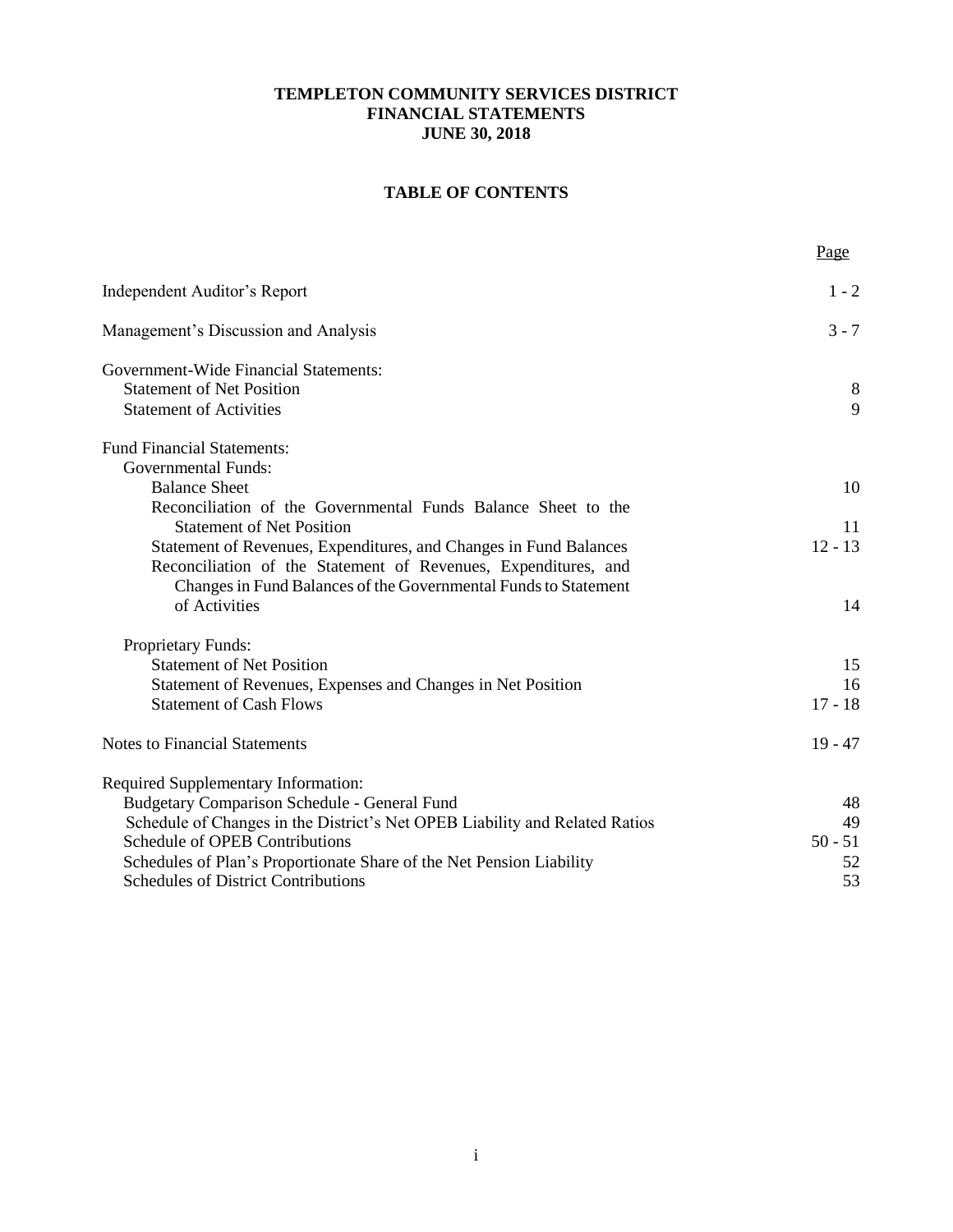

*Certified Public Accountants A Partnership of Professional Corporations* Leaf *&* Cole, LLP

### **Independent Auditor's Report**

To the Board of Directors Templeton Community Services District

## **Report on Financial Statements**

We have audited the accompanying financial statements of the governmental activities, and the business-type activities of Templeton Community Services District, as of and for the year ended June 30, 2018, and the related notes to the financial statements, which collectively comprise the District's basic financial statements as listed in the table of contents.

## *Management's Responsibility for the Financial Statements*

Management is responsible for the preparation and fair presentation of these financial statements in accordance with accounting principles generally accepted in the United States of America; this includes the design, implementation, and maintenance of internal control relevant to the preparation and fair presentation of financial statements that are free from material misstatements, whether due to fraud or error.

## *Auditor's Responsibility*

Our responsibility is to express opinions on these financial statements based on our audit. We conducted our audit in accordance with auditing standards generally accepted in the United States of America and the State Controller's Minimum Audit Requirements for California Special Districts. Those standards require that we plan and perform the audit to obtain reasonable assurance about whether the financial statements are free from material misstatement.

An audit involves performing procedures to obtain audit evidence about the amounts and disclosures in the financial statements. The procedures selected depend on the auditor's judgment, including the assessment of the risks of material misstatement of the financial statements, whether due to fraud or error. In making those risk assessments, the auditor considers internal control relevant to the District's preparation and fair presentation of the financial statements in order to design audit procedures that are appropriate in the circumstances, but not for the purpose of expressing an opinion on the effectiveness of the District's internal control. Accordingly, we express no such opinion. An audit also includes evaluating the appropriateness of accounting policies used and the reasonableness of significant accounting estimates made by management, as well as evaluating the overall presentation of the financial statements.

We believe that that the audit evidence we have obtained is sufficient and appropriate to provide a basis for our audit opinions.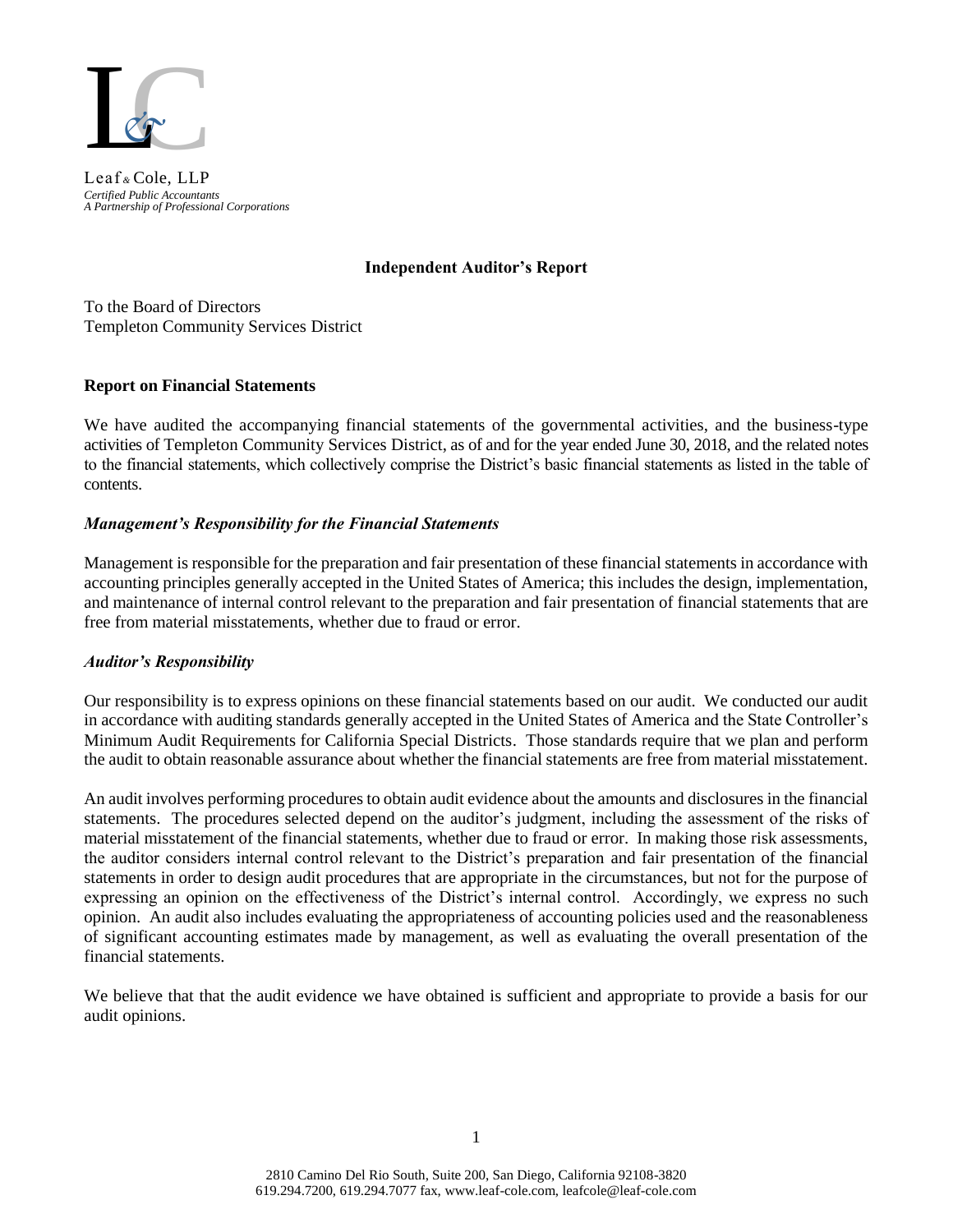### *Opinions*

In our opinion, the financial statements referred to above present fairly, in all material respects, the respective financial position of the governmental activities and the business-type activities of Templeton Community Services District, as of June 30, 2018, and the respective changes in financial position and, where applicable, cash flows thereof for the year then ended in accordance with accounting principles generally accepted in the United States of America.

## **Other Matters**

### **Change in Accounting Principle**

As described in Note 10 to the financial statements, the District changed its method of accounting and financial reporting for postemployment benefits other than pensions in order to conform with "Governmental Accounting Standards Board Statement No. 75, Accounting and Financial Reporting for Postemployment Benefits Other Than Pensions". Our report is not modified with respect to this matter.

## **Required Supplementary Information**

Accounting principles generally accepted in the United States of America require that the management's discussion and analysis, and the required supplementary information on pages 48 - 53 as identified in the accompanying table of contents be presented to supplement the basic financial statements. Such information, although not a part of the basic financial statements, is required by the Governmental Accounting Standards Board, who considers it to be an essential part of the financial reporting for placing the basic financial statements in an appropriate operational, economic, or historical context. We have applied certain limited procedures to the required supplementary information in accordance with auditing standards generally accepted in the United States of America, which consisted of inquiries of management about the methods of preparing the information and comparing the information for consistency with management's responses to our inquiries, the basic financial statements, and other knowledge we obtained during our audit of the basic financial statements. We do not express an opinion or provide any assurance on the information because the limited procedures do not provide us with sufficient evidence to express an opinion or provide any assurance.

 $L$ eaf: $C$ ole $L$  $L$  $P$ 

San Diego, California October 16, 2018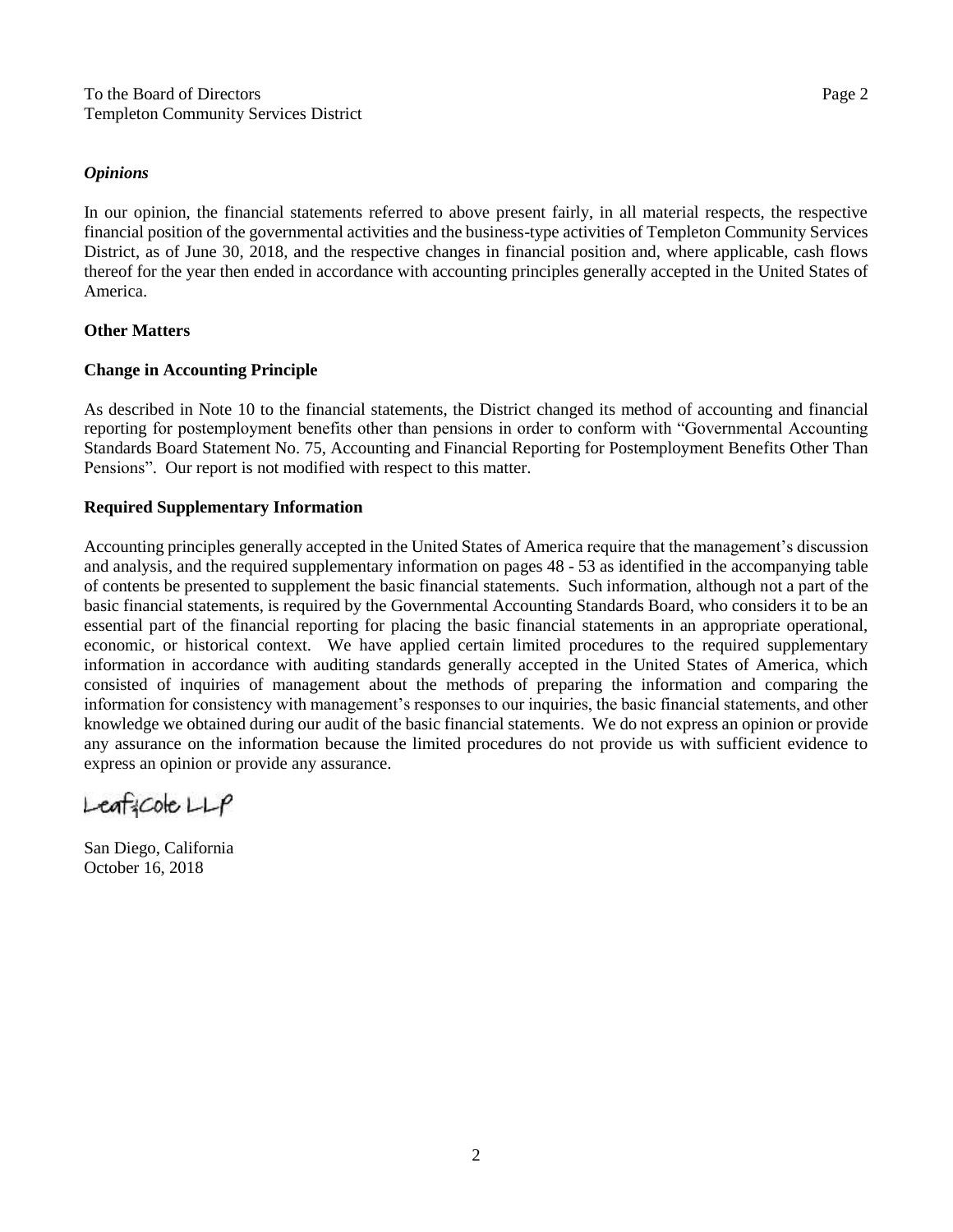Our discussion and analysis of the District's financial performance provides an overview of the District's financial activities for the fiscal year ended June 30, 2018. Please read it in conjunction with the District's financial statements, which begin on page 8.

## **Financial Highlights**

- The District's net position increased by \$2,485,593 to \$24,677,045 during the fiscal year ended June 30, 2018.
- The District's revenues increased from \$7,417,289 for the year ended June 30, 2017, to \$7,633,205 for the year ended June 30, 2018, an increase of \$215,916. The District experienced increases in fees and charges for services.
- The District's total expenses decreased from \$5,520,882 for the year ended June 30, 2017 to \$5,147,612 for the year ended June 30, 2018. This decrease is primarily attributed to changes in actuarial assumptions used in calculating the District's net OPEB liability which reduced the cost of employee benefits in the current year.

### **Using This Annual Report**

This annual report consists of a series of financial statements. The statement of net position and the statement of activities (on pages 8 and 9) provide information about the activities of the District as a whole and present a longerterm view of the District's finances. Fund financial statements start on page 10. For governmental activities, these statements tell how these services were financed in the short-term as well as what remains for future spending. Business-type activities are reported in the same manner as the statement of net position and the statement of activities. Fund financial statements also report the District's operations in more detail than the government-wide statements by providing information about the District's most significant funds.

#### **Reporting the District as a Whole**

## **The Statement of Net Position and the Statement of Activities**

One of the most important questions asked about the District's finances is, "Is the District as a whole better off or worse off as a result of the year's activities?" The statement of net position and the statement of activities report information about the District as a whole and about its activities in a way that helps answer this question. These statements include all assets and liabilities using the accrual basis of accounting, which is similar to the accounting used by most private-sector companies. All of the current year's revenues and expenses are taken into account regardless of when cash is received or paid.

These two statements report the District's net position and changes in them. You can think of the District's net position--the difference between assets and liabilities--as one way to measure the District's financial health, or financial position. Over time, increases or decreases in the District's net position is one indicator of whether its financial health is improving or deteriorating. You will need to consider other nonfinancial factors, however, such as changes in the District's property tax base and the condition of the District's assets, to assess the overall health of the District.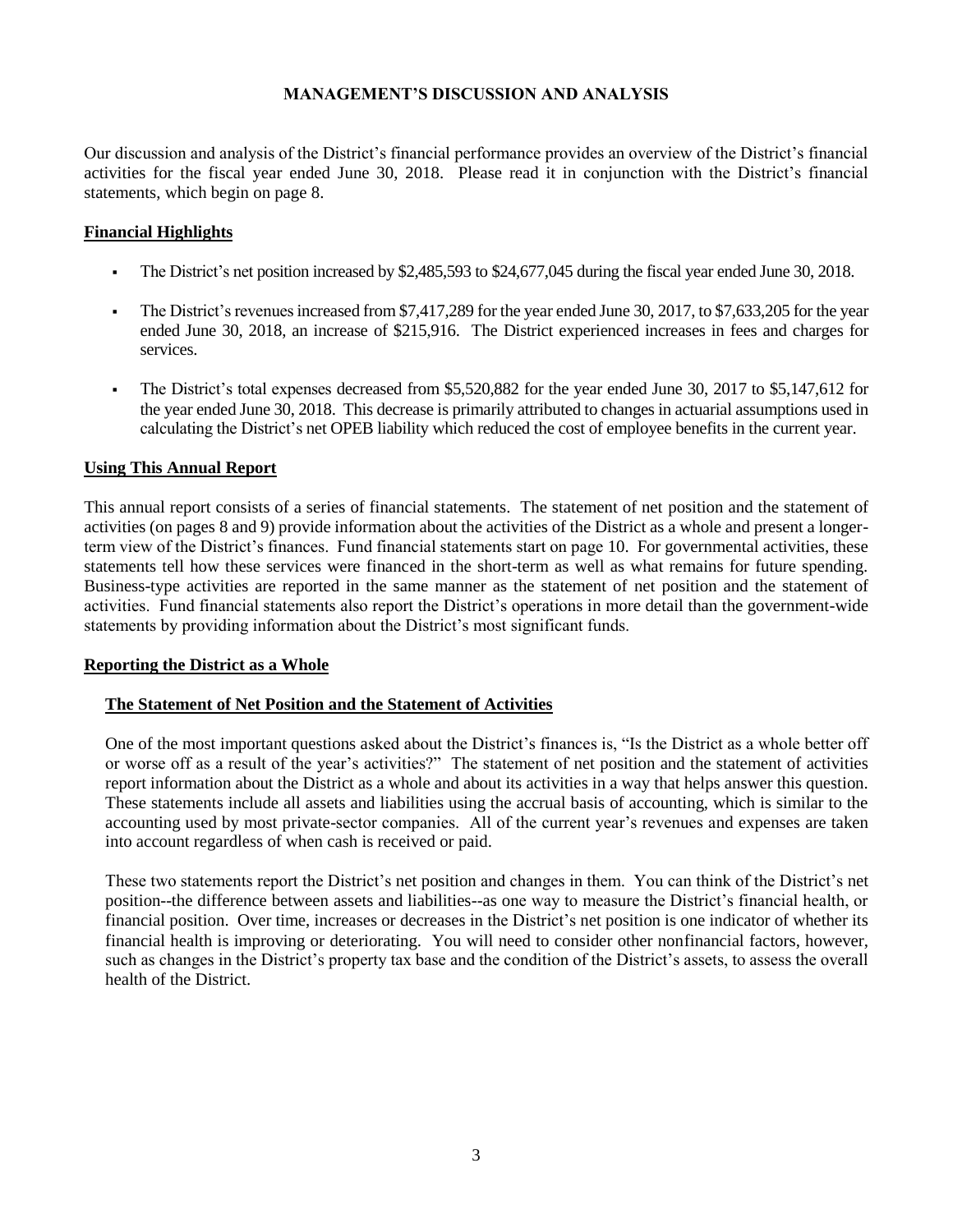In the statement of net position and the statement of activities, we divide the District into two kinds of activities:

- Governmental activities Several of the District's basic services are reported here, including the general fund, fire protection, parks and recreation, and street lights. Taxes and assessments, program fees, rental, grant and interest income finance most of these activities.
- Business-type activities The District charges a fee to customers to help it cover all or most of the cost of certain services it provides. The District's water, sewer, drainage and solid waste services are reported here.

### **Reporting the District's Most Significant Funds**

### **Fund Financial Statements**

The fund financial statements begin on page 10 and provide detailed information about the District's most significant funds.

- Governmental funds--Several of the District's basic services are reported in governmental funds, which focus on how money flows into and out of those funds and the balances left at year-end that are available for spending. These funds are reported using an accounting method called modified accrual accounting, which measures cash and all other financial assets that can readily be converted to cash. The governmental fund statements provide a detailed short-term view of the District's general governmental operations and the basic services it provides. Governmental fund information helps you determine whether there are more or fewer financial resources that can be spent in the near future to finance the District's programs. We describe the relationship (or differences) between governmental activities (reported in the statement of net position and the statement of activities) and governmental funds in reconciliations on pages 11 and 14.
- Business-type funds--When the District charges customers for the services it provides--whether to outside customers or to other units of the District--these services are generally reported in businesstype funds. Business-type funds are reported in the same way that all activities are reported in the statement of net position and the statement of activities. In fact, the District's enterprise funds (a component of business-type funds) are the same as the business type activities we report in the government-wide statements but provide more detail and additional information, such as cash flows, for business-type funds.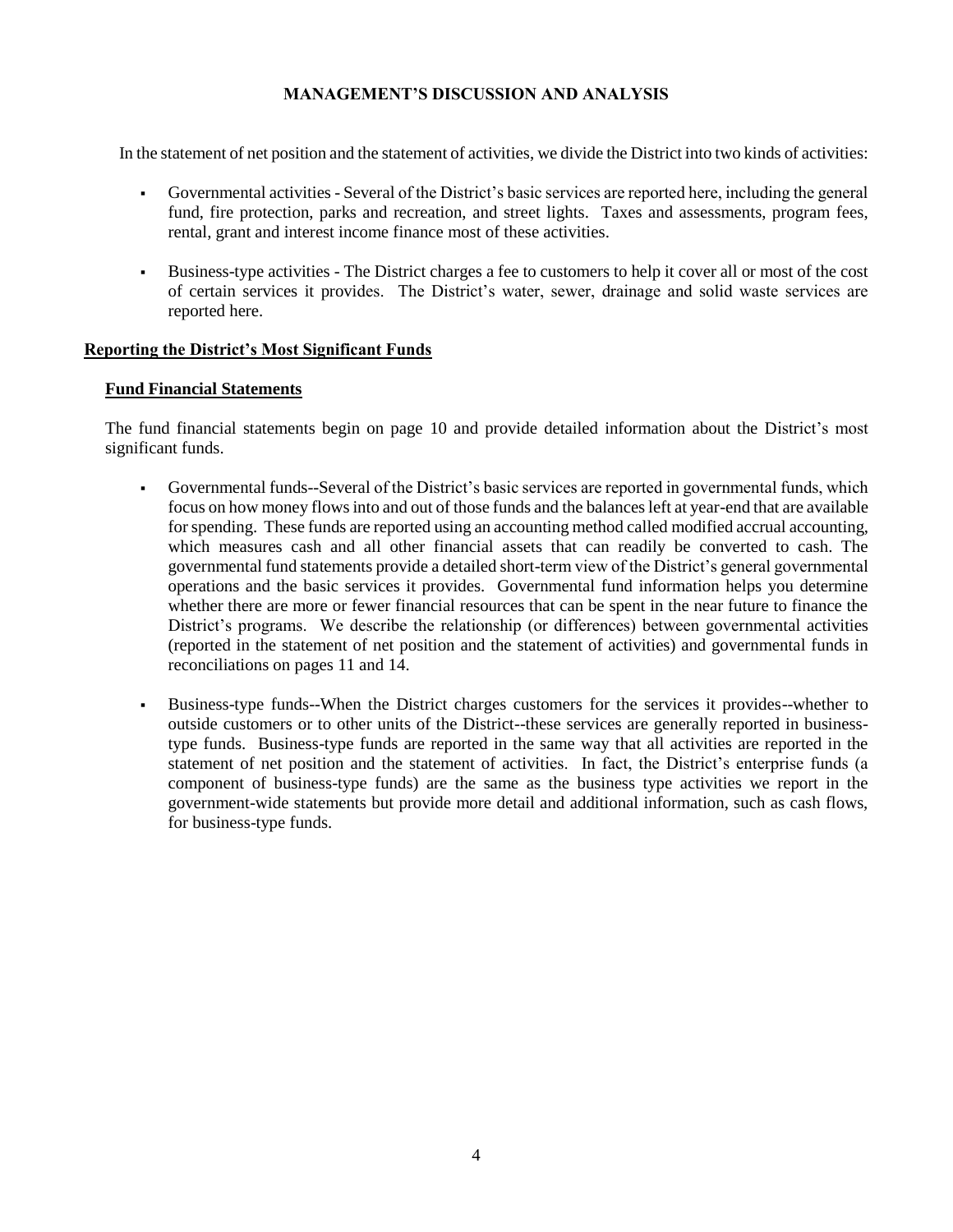### **The District as a Whole**

The District's combined net position increased from \$22,191,452 a year ago to \$24,677,045 at June 30, 2018. Net position at June 30, 2017 was restated by \$(1,972,787) as a result of Implementing "Governmental Accounting Standards Board Statement No. 75, Accounting and Financial Reporting for Postemployment Benefits Other Than Pensions" \$(2,652,912) and a prior period adjustment for prepaid capacity fees that had been previously connected totaling \$680,125. Our analysis below focuses on the net position and changes in net position of the District's governmental and business-type activities.

**Net Position**

|                                        |    | <b>Governmental Activities</b> |     |             |                  | <b>Business-Type Activities</b> | <b>Total Government</b> |    |             |
|----------------------------------------|----|--------------------------------|-----|-------------|------------------|---------------------------------|-------------------------|----|-------------|
|                                        |    | 2018                           |     | 2017        | 2018             | 2017                            | 2018                    |    | 2017        |
|                                        |    |                                |     |             |                  |                                 |                         |    |             |
| Assets:<br>Current and other assets    |    |                                |     |             |                  |                                 |                         |    |             |
|                                        | \$ | 4.630.399                      | \$  | 4,555,010   | 12,357,354<br>\$ | 11,982,438<br>\$.               | 16,987,753<br>\$        | S. | 16,537,448  |
| Capital assets                         |    | 2,788,351                      |     | 2,950,154   | 25,279,919       | 24,625,197                      | 28,068,270              |    | 27,575,351  |
| <b>Total Assets</b>                    |    | 7,418,750                      |     | 7,505,164   | 37,637,273       | 36,607,635                      | 45,056,023              |    | 44,112,799  |
| <b>Deferred Outflows of Resources:</b> |    |                                |     |             |                  |                                 |                         |    |             |
| Actuarial deferred outflows            |    |                                |     |             |                  |                                 |                         |    |             |
| related to contributions               |    | 1,231,326                      |     | 335,008     | 915,393          | 215,657                         | 2,146,719               |    | 550.665     |
|                                        |    |                                |     |             |                  |                                 |                         |    |             |
| <b>Liabilities:</b>                    |    |                                |     |             |                  |                                 |                         |    |             |
| Noncurrent liabilities                 |    | 4,344,267                      |     | 4,424,526   | 6,829,624        | 7,091,781                       | 11,173,891              |    | 11,516,307  |
| Other liabilities                      |    | 205,282                        |     | 155,939     | 11,019,193       | 10,604,259                      | 11,224,475              |    | 10,760,198  |
| <b>Total Liabilities</b>               |    | 4,549,549                      |     | 4,580,465   | 17,848,817       | 17,696,040                      | 22.398.366              |    | 22,276,505  |
|                                        |    |                                |     |             |                  |                                 |                         |    |             |
| <b>Deferred Inflows of Resources:</b>  |    |                                |     |             |                  |                                 |                         |    |             |
| Actuarial deferred inflows             |    |                                |     |             |                  |                                 |                         |    |             |
| related to contributions               |    | 65.871                         |     | 122.301     | 61.460           | 73,206                          | 127.331                 |    | 195,507     |
|                                        |    |                                |     |             |                  |                                 |                         |    |             |
| <b>Net Position:</b>                   |    |                                |     |             |                  |                                 |                         |    |             |
| Net investment in capital assets       |    | 2.788.351                      |     | 2.950.154   | 21,096,470       | 20.198.113                      | 23,884,821              |    | 23,148,267  |
| Restricted for capital                 |    |                                |     |             |                  |                                 |                         |    |             |
| improvements                           |    | 2,700,846                      |     | 2,288,733   |                  |                                 | 2,700,846               |    | 2,288,733   |
| Unrestricted                           |    | (1,454,541)                    |     | (2,101,481) | (454,081)        | (1,144,067)                     | (1,908,622)             |    | (3,245,548) |
| <b>Total Net Position</b>              | S  | 4,034,656                      | \$. | 3,137,406   | 20,642,389<br>S  | 19,054,046<br>S                 | 24,677,045              |    | 22,191,452  |

Net position of the District's governmental activities increased \$897,250. The net position of our business-type activities increased by \$1,588,343. Business-type activities generated in excess of \$2.5 million dollars and transferred in excess of \$900,000 to governmental activities. Actuarial deferred outflows increased significantly. As discussed in Footnote 1, the District made its first contribution to fund other postemployment benefits in the current year, but after the current measurement date of June 30, 2017.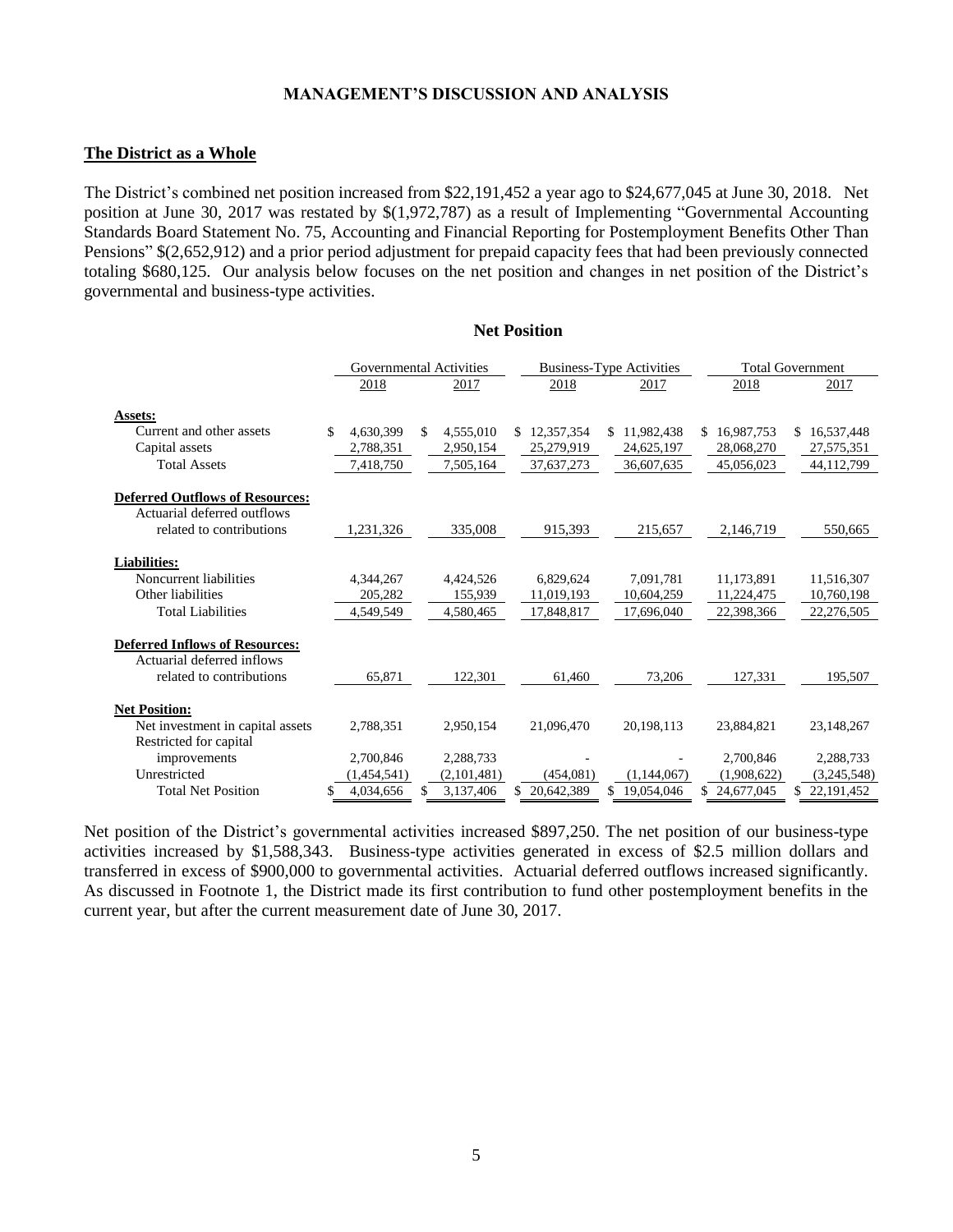### **Changes in Net Position**

|                                   | <b>Governmental Activities</b> |              |           |     | <b>Business-Type Activities</b> |     |            |     | <b>Total Government</b> |    |           |  |
|-----------------------------------|--------------------------------|--------------|-----------|-----|---------------------------------|-----|------------|-----|-------------------------|----|-----------|--|
|                                   | 2018                           |              | 2017      |     | 2018                            |     | 2017       |     | 2018                    |    | 2017      |  |
| <b>Revenues:</b>                  |                                |              |           |     |                                 |     |            |     |                         |    |           |  |
| <b>Program Revenues:</b>          |                                |              |           |     |                                 |     |            |     |                         |    |           |  |
| Fees and charges for services     | \$<br>277,116                  | $\mathbb{S}$ | 368,921   | \$. | 3,753,107                       | S.  | 3,265,229  |     | 4,030,223               | \$ | 3,634,150 |  |
| Capital grants and contributions  | 386,013                        |              | 504,719   |     | 1,498,020                       |     | 1,295,300  |     | 1,884,033               |    | 1,800,019 |  |
| <b>General Revenues:</b>          |                                |              |           |     |                                 |     |            |     |                         |    |           |  |
| Taxes and assessments             | 1,121,251                      |              | 1,051,463 |     |                                 |     |            |     | 1,121,251               |    | 1,051,463 |  |
| Interest income                   | 34,250                         |              | 27,220    |     | 105,015                         |     | 79,955     |     | 139,265                 |    | 107,175   |  |
| Other income                      | 245,040                        |              | 480,075   |     | 213,393                         |     | 344,407    |     | 458,433                 |    | 824,482   |  |
| <b>Total Revenues</b>             | 2,063,670                      |              | 2,432,398 |     | 5,569,535                       |     | 4,984,891  |     | 7,633,205               |    | 7,417,289 |  |
| <b>Expenses:</b>                  |                                |              |           |     |                                 |     |            |     |                         |    |           |  |
| General fund                      | 931,469                        |              | 1,091,654 |     |                                 |     |            |     | 931,469                 |    | 1,091,654 |  |
| Fire protection                   | 667,467                        |              | 734,788   |     |                                 |     |            |     | 667,467                 |    | 734,788   |  |
| Parks and recreation              | 455,534                        |              | 534,019   |     |                                 |     |            |     | 455,534                 |    | 534,019   |  |
| Street lights                     | 38,522                         |              | 37,487    |     |                                 |     |            |     | 38,522                  |    | 37,487    |  |
| Water                             |                                |              |           |     | 1,439,799                       |     | 1,494,708  |     | 1,439,799               |    | 1,494,708 |  |
| Sewer                             |                                |              |           |     | 1,391,515                       |     | 1,387,455  |     | 1,391,515               |    | 1,387,455 |  |
| Drainage                          |                                |              |           |     | 17,286                          |     | 16,969     |     | 17,286                  |    | 16,969    |  |
| Solid waste                       |                                |              |           |     | 25,885                          |     | 34,311     |     | 25,885                  |    | 34,311    |  |
| Interest on long-term liabilities |                                |              |           |     | 180,135                         |     | 189,491    |     | 180,135                 |    | 189,491   |  |
| <b>Total Expenses</b>             | 2,092,992                      |              | 2,397,948 |     | 3,054,620                       |     | 3,122,934  |     | 5,147,612               |    | 5,520,882 |  |
| Change in Net Position Before     |                                |              |           |     |                                 |     |            |     |                         |    |           |  |
| <b>Transfers</b>                  | (29, 322)                      |              | 34,450    |     | 2,514,915                       |     | 1,861,957  |     | 2,485,593               |    | 1,896,407 |  |
| <b>Transfers</b>                  | 926,572                        |              | 801,360   |     | (926, 572)                      |     | (801, 360) |     |                         |    |           |  |
| <b>Increase in Net Position</b>   | \$<br>897,250                  | \$           | 835,810   | S.  | 1,588,343                       | \$. | 1,060,597  | \$. | 2,485,593               | \$ | 1,896,407 |  |

## **Governmental Activities**

Revenues for the District's governmental activities decreased by \$368,728 while total expenses decreased \$304,956 between 2018 and 2017. Increases in taxes and assessments and investment income were more than offset by decreases in other revenue categories. In the prior year the fire protection fund sold land for a gain of nearly \$400,000.

#### **Business-Type Activities**

Revenues of the District's business-type activities increased \$584,644 and expenses decreased by \$68,314 between 2018 and 2017. Total costs were less than anticipated as the implementation of a new accounting pronouncement had the effect of reducing the cost of employee benefits recorded in the current year.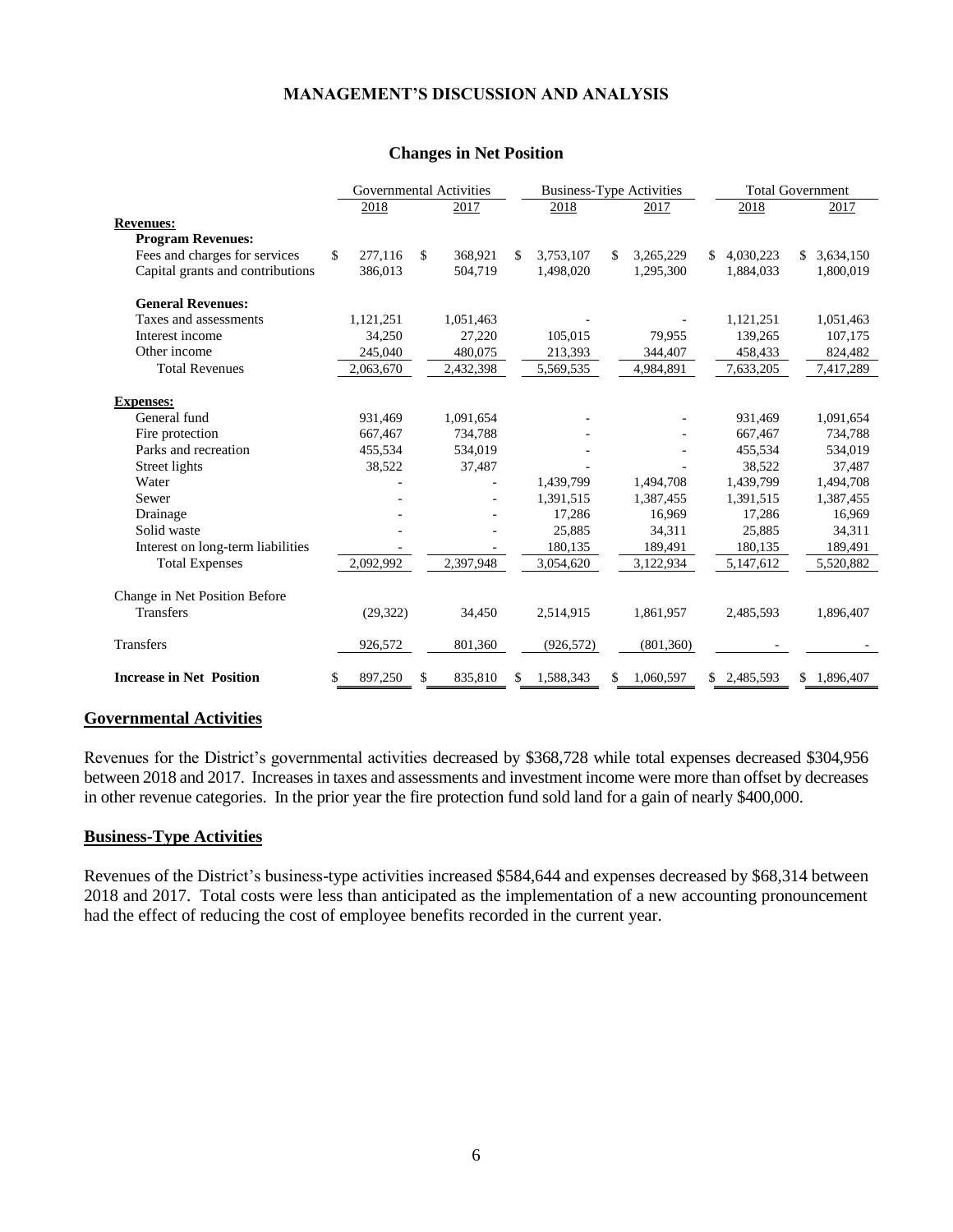### **Capital Asset and Debt Administration**

#### **Capital Assets**

At June 30, 2018, the District had \$46,348,748 invested in a broad range of capital assets, including a water system, sanitation system, buildings, park facilities, and fire equipment. Significant additions include the Eastside area wastewater force main and the purchase of a 310EL backhoe.

### **Capital Assets at Year-End**

|                            | Governmental Activities |     |                          |   |            | <b>Business-Type Activities</b> |            | Totals |            |    |            |
|----------------------------|-------------------------|-----|--------------------------|---|------------|---------------------------------|------------|--------|------------|----|------------|
|                            | 2018                    |     | 2017                     |   | 2018       |                                 | 2017       |        | 2018       |    | 2017       |
| Land                       | \$<br>633.429           | \$. | 633.429                  | S | 3.602.720  | S                               | 3.602.720  | S      | 4,236,149  | S  | 4,236,149  |
| Water delivery entitlement |                         |     | -                        |   | 6,734,312  |                                 | 6,764,312  |        | 6,734,312  |    | 6,764,312  |
| Construction-in-progress   |                         |     | $\overline{\phantom{a}}$ |   | 1.829.955  |                                 | 582,922    |        | 1.829.955  |    | 582,922    |
| Buildings and improvements | 3,346,370               |     | 3,346,370                |   | 26,352,081 |                                 | 26,326,139 |        | 29,698,451 |    | 29,672,509 |
| Equipment                  | 1,207,908               |     | 1,193,711                |   | 1,485,372  |                                 | 1,390,607  |        | 2,693,280  |    | 2,584,318  |
| Vehicles                   | 812,441                 |     | 812,441                  |   | 344,160    |                                 | 334,614    |        | 1,156,601  |    | 1,147,055  |
| Totals                     | 6,000,148               |     | 5,985,951                | S | 40,348,600 | S.                              | 39,001,314 | S.     | 46,348,748 | S. | 44,987,265 |

#### **Debt**

At June 30, 2018, the District had loans payable to the State of California, Water Resources Control Board and the San Luis Obispo County Flood Control and Water Conservation District. During the current year, District made principal payments of \$204,051 on the loans payable. In addition, the San Luis Obispo County Flood Control and Water Conservation District refinanced its debt related to the Nacimiento Water Project, reducing the District's loans payable by an additional \$30,000.

#### **Outstanding Debt at Year-End**

|               |        | Governmental Activities |           | <b>Business-Type Activities</b> | Totals                     |           |  |  |
|---------------|--------|-------------------------|-----------|---------------------------------|----------------------------|-----------|--|--|
|               | 2018   | 2017                    | 2018      | 2017                            | 2018                       | 2017      |  |  |
| Loans Payable | $\sim$ | $\sim$ $\sim$           | 4.130.773 | 4.364.824                       | 4,130,773<br><sup>\$</sup> | 4.364.824 |  |  |

#### **Economic Factors and Next Year's Budget and Rates**

The District's management and Board of Directors considered many factors when setting the budget including the economy and employment growth. These indicators were taken into account when adopting the general fund budget for 2019. Amounts budgeted for general fund expenditures in 2019 are \$1,172,715, a decrease of \$1,083 from the final 2018 budgeted expenditures of \$1,173,798.

#### **Contacting the District's Financial Management**

This financial report is designed to provide our citizens, taxpayers, customers, investors and creditors with a general overview of the District's finances and to show the District accountability for the money it receives. If you have questions about this report or need additional financial information contact the District offices at (805) 434 - 4900.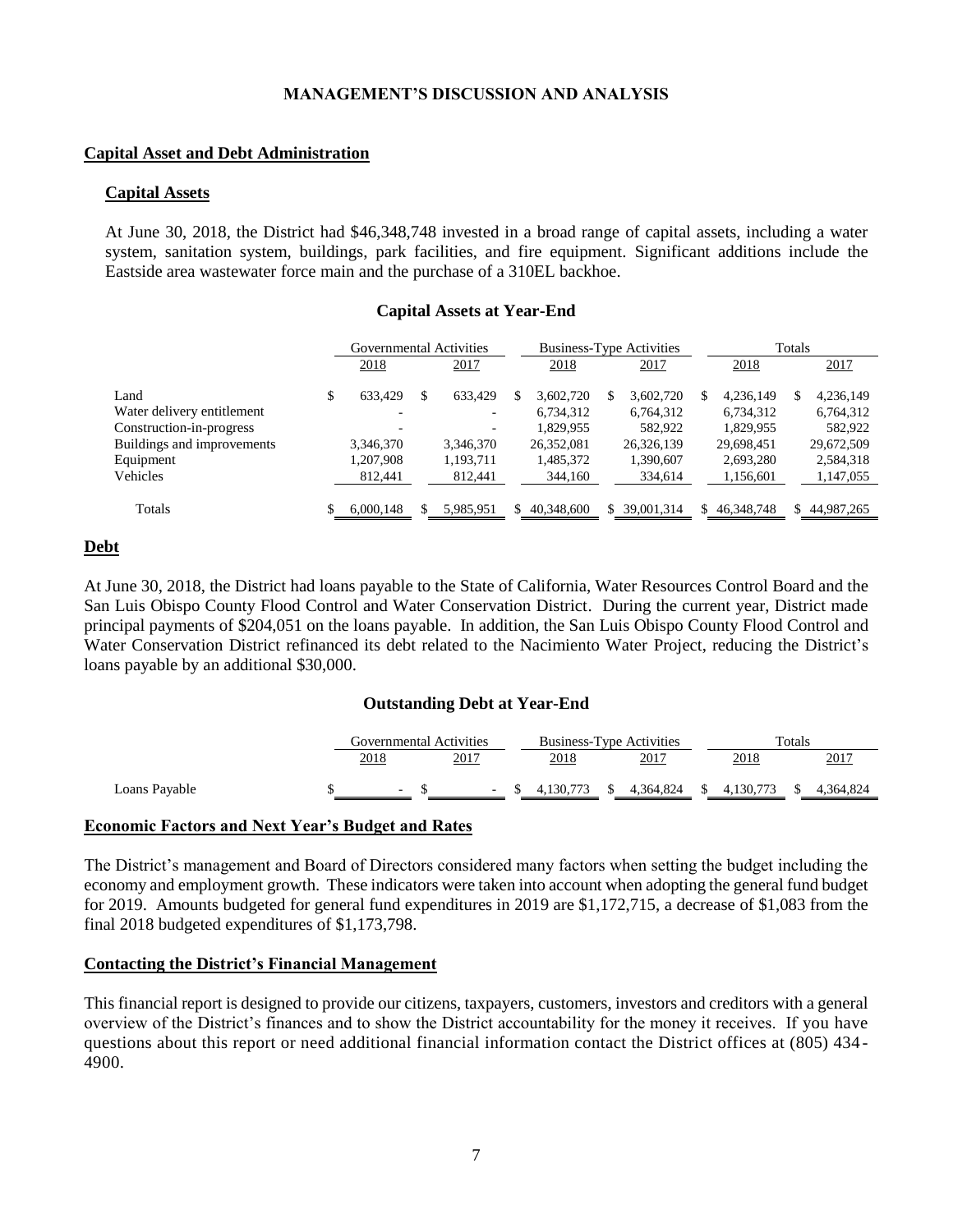## **TEMPLETON COMMUNITY SERVICES DISTRICT STATEMENT OF NET POSITION JUNE 30, 2018**

|                                                                       | Governmental    | Business-Type    |                  |
|-----------------------------------------------------------------------|-----------------|------------------|------------------|
|                                                                       | Activities      | Activities       | Total            |
| <b>ASSETS:</b>                                                        |                 |                  |                  |
| Cash and cash equivalents                                             | \$<br>4,584,334 | \$<br>11,784,807 | \$<br>16,369,141 |
| Accounts receivable                                                   | 22,102          | 475,944          | 498,046          |
| Accrued interest receivable                                           | 23,963          | 64,230           | 88,193           |
| Inventory                                                             |                 | 32,373           | 32,373           |
| Deposits                                                              |                 |                  |                  |
| Capital Assets:                                                       |                 |                  |                  |
| Land and other non-depreciable capital assets<br>Plant and equipment, | 633,429         | 12,166,987       | 12,800,416       |
| net of accumulated depreciation                                       | 2,154,922       | 13,112,932       | 15,267,854       |
| <b>TOTAL ASSETS</b>                                                   | 7,418,750       | 37,637,273       | 45,056,023       |
| DEFERRED OUTFLOWS OF RESOURCES:                                       |                 |                  |                  |
| Deferred Outflows - OPEB                                              | 800,053         | 630,487          | 1,430,540        |
| Deferred Outflows - Pension                                           | 289,606         | 199,596          | 489,202          |
| Deferred contributions - Pension                                      | 141,667         | 85,310           | 226,977          |
| <b>TOTAL DEFERRED OUTFLOWS OF RESOURCES</b>                           | 1,231,326       | 915,393          | 2,146,719        |
| <b>LIABILITIES:</b>                                                   |                 |                  |                  |
| Accounts payable                                                      | 62,657          | 998,994          | 1,061,651        |
| Accrued wages                                                         | 33,565          | 17,091           | 50,656           |
| Customer deposits                                                     | 8,107           | 58,489           | 66,596           |
| Unearned revenue                                                      | 49,421          |                  | 49,421           |
| Prepaid capacity fees                                                 |                 | 9,914,763        | 9,914,763        |
| Noncurrent Liabilities:                                               |                 |                  |                  |
| Due within one year                                                   | 274,091         | 421,934          | 696,025          |
| Due after one year                                                    | 4,121,708       | 6,437,546        | 10,559,254       |
| <b>TOTAL LIABILITIES</b>                                              | 4,549,549       | 17,848,817       | 22,398,366       |
| DEFERRED INFLOWS OF RESOURCES:                                        |                 |                  |                  |
| Deferred inflows related to pensions                                  | 65,871          | 61,460           | 127,331          |
| <b>Commitments and Contingencies</b>                                  |                 |                  |                  |
| <b>NET POSITION:</b>                                                  |                 |                  |                  |
| Net investment in capital assets                                      | 2,788,351       | 21,096,470       | 23,884,821       |
| Restricted for capital improvements                                   | 2,700,846       |                  | 2,700,846        |
| Unrestricted                                                          | (1,454,541)     | (454, 081)       | (1,908,622)      |
| <b>TOTAL NET POSITION</b>                                             | \$<br>4,034,656 | 20,642,389       | \$<br>24,677,045 |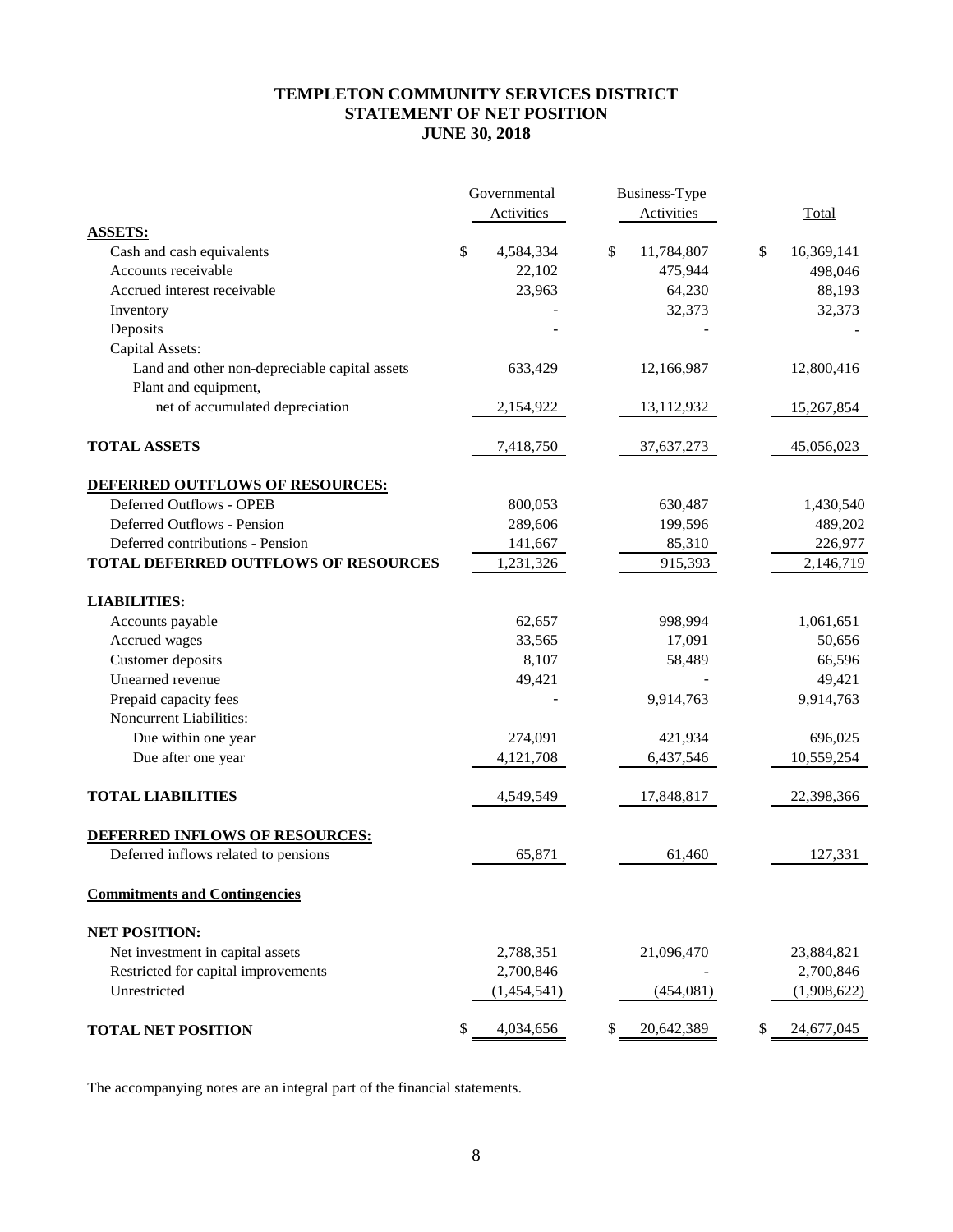## **TEMPLETON COMUNITY SERVICES DISTRICT STATEMENT OF ACTIVITIES FOR THE YEAR ENDED JUNE 30, 2018**

|                                       |     |                                                |                 | Program Revenues |               |                                                   |             |               |    |              |  |  |
|---------------------------------------|-----|------------------------------------------------|-----------------|------------------|---------------|---------------------------------------------------|-------------|---------------|----|--------------|--|--|
|                                       |     |                                                | Fees and        | Capital Grants   |               | Net (Expense) Revenue and Changes in Net Position |             |               |    |              |  |  |
|                                       |     |                                                | Charges for     |                  | and           | Governmental                                      |             | Business-Type |    |              |  |  |
| <b>Functions/Programs:</b>            |     | Expenses                                       | Services        |                  | Contributions | Activities                                        |             | Activities    |    | Total        |  |  |
| <b>Governmental Activities:</b>       |     |                                                |                 |                  |               |                                                   |             |               |    |              |  |  |
| General fund                          | S.  | 931,469                                        | \$<br>3,583     | \$               |               | \$<br>(927, 886)                                  | $\mathbb S$ |               | \$ | (927, 886)   |  |  |
| Fire protection                       |     | 667,467                                        |                 |                  | 249,316       | (418, 151)                                        |             |               |    | (418, 151)   |  |  |
| Parks and recreation                  |     | 455,534                                        | 273,533         |                  | 136,697       | (45,304)                                          |             |               |    | (45,304)     |  |  |
| Street lights                         |     | 38,522                                         |                 |                  |               | (38, 522)                                         |             |               |    | (38, 522)    |  |  |
| <b>Total Governmental Activities</b>  |     | 2,092,992                                      | 277,116         |                  | 386,013       | (1,429,863)                                       |             |               |    | (1,429,863)  |  |  |
| <b>Business-Type Activities:</b>      |     |                                                |                 |                  |               |                                                   |             |               |    |              |  |  |
| Water                                 |     | 1,439,799                                      | 2,017,791       |                  | 358,274       |                                                   |             | 936,266       |    | 936,266      |  |  |
| Sewer                                 |     | 1,391,515                                      | 1,587,415       |                  | 1,139,746     |                                                   |             | 1,335,646     |    | 1,335,646    |  |  |
| Drainage                              |     | 17,286                                         | 8,699           |                  |               |                                                   |             | (8,587)       |    | (8,587)      |  |  |
| Solid waste                           |     | 25,885                                         | 139,202         |                  |               |                                                   |             | 113,317       |    | 113,317      |  |  |
| Interest on long-term liabilities     |     | 180,135                                        |                 |                  |               |                                                   |             | (180, 135)    |    | (180, 135)   |  |  |
| <b>Total Business-Type Activities</b> |     | 3,054,620                                      | 3,753,107       |                  | 1,498,020     |                                                   |             | 2,196,507     |    | 2,196,507    |  |  |
| <b>Total Activities</b>               | \$. | 5,147,612                                      | \$<br>4,030,223 | \$               | 1,884,033     | (1,429,863)                                       |             | 2,196,507     |    | 766,644      |  |  |
|                                       |     | <b>General Revenues:</b>                       |                 |                  |               |                                                   |             |               |    |              |  |  |
|                                       |     | Taxes and assessments                          |                 |                  |               | 1,121,251                                         |             |               |    | 1,121,251    |  |  |
|                                       |     | Interest income                                |                 |                  |               | 34,250                                            |             | 105,015       |    | 139,265      |  |  |
|                                       |     | Other income                                   |                 |                  |               | 245,040                                           |             | 213,393       |    | 458,433      |  |  |
|                                       |     | <b>Total General Revenues</b>                  |                 |                  |               | 1,400,541                                         |             | 318,408       |    | 1,718,949    |  |  |
|                                       |     | <b>Transfers</b>                               |                 |                  |               | 926,572                                           |             | (926, 572)    |    |              |  |  |
|                                       |     | <b>Total General Revenues and Transfers</b>    |                 |                  |               | 2,327,113                                         |             | (608, 164)    |    | 1,718,949    |  |  |
|                                       |     | Changes in Net Position                        |                 |                  |               | 897,250                                           |             | 1,588,343     |    | 2,485,593    |  |  |
|                                       |     | Net Position at Beginning of Year, as Restated |                 |                  |               | 3,137,406                                         |             | 19,054,046    |    | 22, 191, 452 |  |  |
|                                       |     | NET POSITION AT END OF YEAR                    |                 |                  |               | 4,034,656                                         | \$          | 20,642,389    | \$ | 24,677,045   |  |  |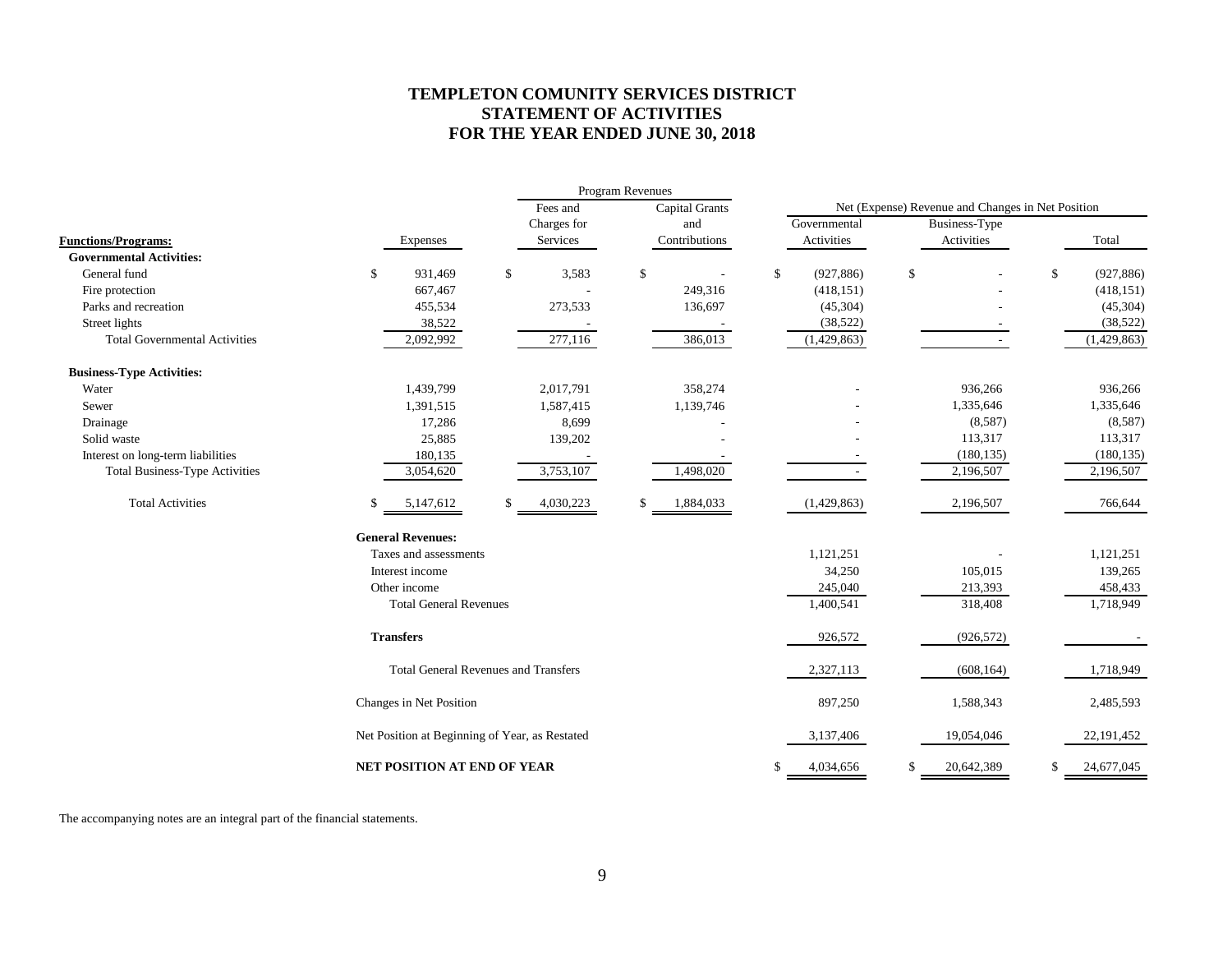## **TEMPLETON COMMUNITY SERVICES DISTRICT BALANCE SHEET GOVERNMENTAL FUNDS JUNE 30, 2018**

#### **ASSETS**

|                                                                                                                   |          | General<br>Fund           |          | Fire<br>Protection                         |          | Parks and<br>Recreation                  |              | <b>Street</b><br>Lights        |              | Total<br>Governmental<br>Funds             |
|-------------------------------------------------------------------------------------------------------------------|----------|---------------------------|----------|--------------------------------------------|----------|------------------------------------------|--------------|--------------------------------|--------------|--------------------------------------------|
| Assets:<br>Cash and cash equivalents<br>Accounts receivable<br>Accrued interest receivable<br><b>Total Assets</b> | \$<br>\$ | 246,306<br>392<br>246,698 | \$<br>\$ | 3,071,365<br>17,339<br>16,907<br>3,105,611 | \$<br>\$ | 1,218,677<br>4,577<br>6,381<br>1,229,635 | \$<br>\$     | 47,986<br>186<br>283<br>48,455 | \$<br>\$     | 4,584,334<br>22,102<br>23,963<br>4,630,399 |
|                                                                                                                   |          |                           |          | <b>LIABILITIES AND FUND BALANCES</b>       |          |                                          |              |                                |              |                                            |
| <b>Liabilities:</b>                                                                                               |          |                           |          |                                            |          |                                          |              |                                |              |                                            |
| Accounts payable                                                                                                  | \$       | 8,770                     | \$       | 46,376                                     | \$       | 3,856                                    | $\mathbb{S}$ | 3,655                          | $\mathbb{S}$ | 62,657                                     |
| Accrued wages                                                                                                     |          | 17,366                    |          | 11,658                                     |          | 4,541                                    |              |                                |              | 33,565                                     |
| Customer deposits                                                                                                 |          | 1,000                     |          | 3,807                                      |          | 3,300                                    |              |                                |              | 8,107                                      |
| Unearned revenue                                                                                                  |          | 73                        |          |                                            |          | 49,348                                   |              |                                |              | 49,421                                     |
| <b>Total Liabilities</b>                                                                                          |          | 27,209                    |          | 61,841                                     |          | 61,045                                   |              | 3,655                          |              | 153,750                                    |
| <b>Fund Balances:</b>                                                                                             |          |                           |          |                                            |          |                                          |              |                                |              |                                            |
| Unassigned                                                                                                        |          | 219,489                   |          | 3,043,770                                  |          | 1,168,590                                |              | 44,800                         |              | 4,476,649                                  |
| <b>Total Fund Balances</b>                                                                                        |          | 219,489                   |          | 3,043,770                                  |          | 1,168,590                                |              | 44,800                         |              | 4,476,649                                  |
| <b>TOTAL LIABILITIES AND</b>                                                                                      |          |                           |          |                                            |          |                                          |              |                                |              |                                            |
| <b>FUND BALANCES</b>                                                                                              | \$       | 246,698                   | \$       | 3,105,611                                  | \$       | 1,229,635                                | \$           | 48,455                         | \$           | 4,630,399                                  |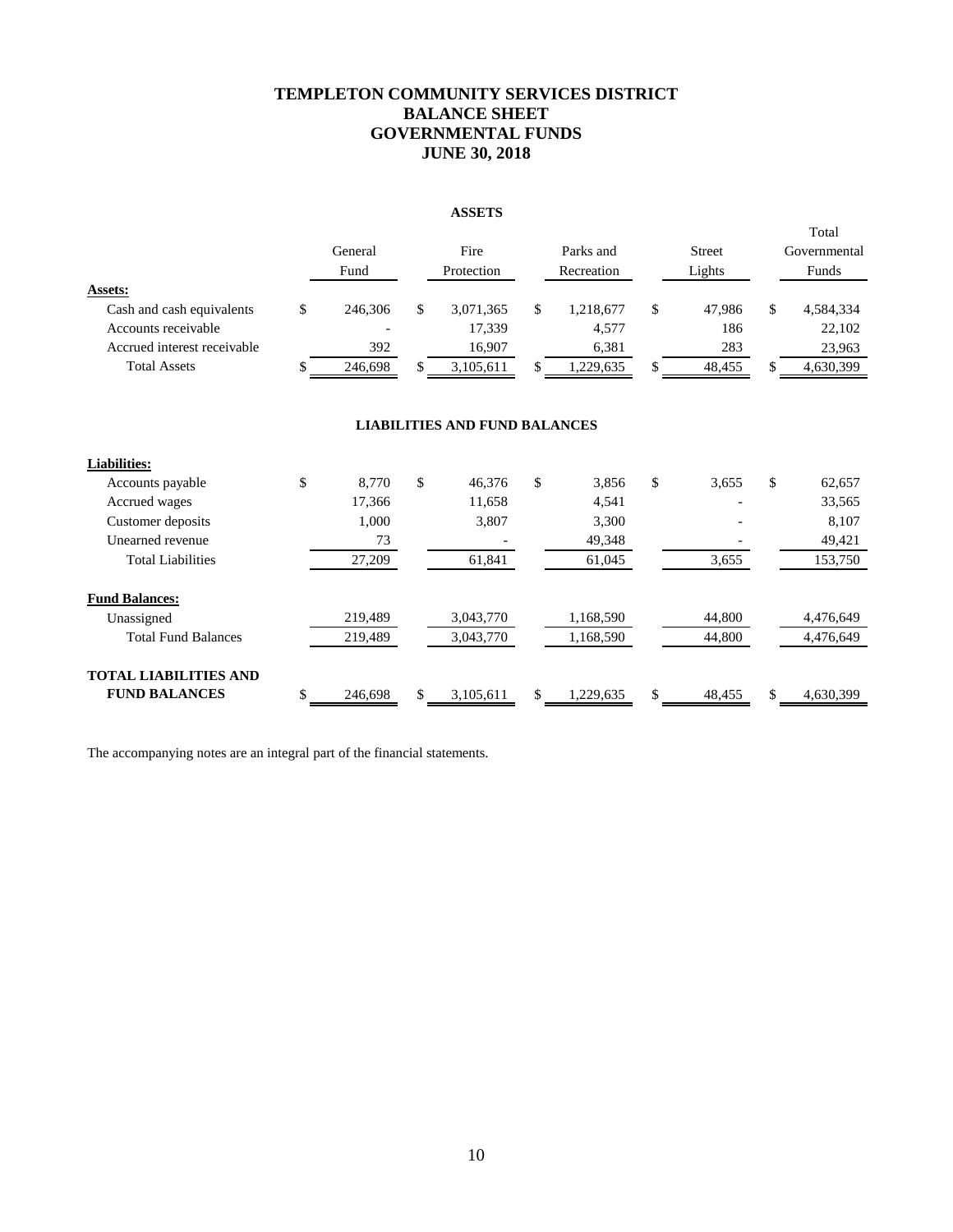## **TEMPLETON COMMUNITY SERVICES DISTRICT RECONCILIATION OF THE GOVERNMENTAL FUNDS BALANCE SHEET TO THE STATEMENT OF NET POSITION JUNE 30, 2018**

| Total fund balances - Governmental funds                                                                                                                                                                                                                                    | \$          | 4,476,649   |
|-----------------------------------------------------------------------------------------------------------------------------------------------------------------------------------------------------------------------------------------------------------------------------|-------------|-------------|
| Total net position reported for governmental activities in the statement<br>of net position is different because:<br>Capital assets used in governmental activities are not financial<br>resources and therefore are not reported in the funds. Those<br>assets consist of: |             |             |
| \$<br>Land and other non-depreciable capital assets                                                                                                                                                                                                                         | 633,429     |             |
| Plant and equipment, net of accumulated depreciation<br><b>Total Capital Assets, Net</b>                                                                                                                                                                                    | 2,154,922   | 2,788,351   |
| In governmental funds, only current liabilities are reported. In the<br>statement of net position, all liabilities, including noncurrent liabilities,<br>are reported. Noncurrent liabilities relating to governmental activities<br>consist of:                            |             |             |
| Compensated absences                                                                                                                                                                                                                                                        | (51, 532)   |             |
| Net OPEB Liability                                                                                                                                                                                                                                                          | (3,088,292) |             |
| Net pension liability                                                                                                                                                                                                                                                       | (1,255,975) |             |
| <b>Total Long-Term Liabilities</b>                                                                                                                                                                                                                                          |             | (4,395,799) |
| In governmental funds, deferred outflows of resources and deferred<br>inflows of resources are not reported. In the statement of net position,<br>the deferred outflows of resources and deferred inflows of resources<br>are reported and consist of:                      |             |             |
| <b>Deferred Outflows - OPEB</b>                                                                                                                                                                                                                                             | 800,053     |             |
| <b>Deferred Outflows - Pension</b>                                                                                                                                                                                                                                          | 289,606     |             |
| Deferred contributions - Pension                                                                                                                                                                                                                                            | 141,667     |             |
| Deferred inflows related to pensions                                                                                                                                                                                                                                        | (65, 871)   |             |
| Total                                                                                                                                                                                                                                                                       |             | 1,165,455   |
| <b>Total Net Position - Governmental Activities</b>                                                                                                                                                                                                                         |             | 4,034,656   |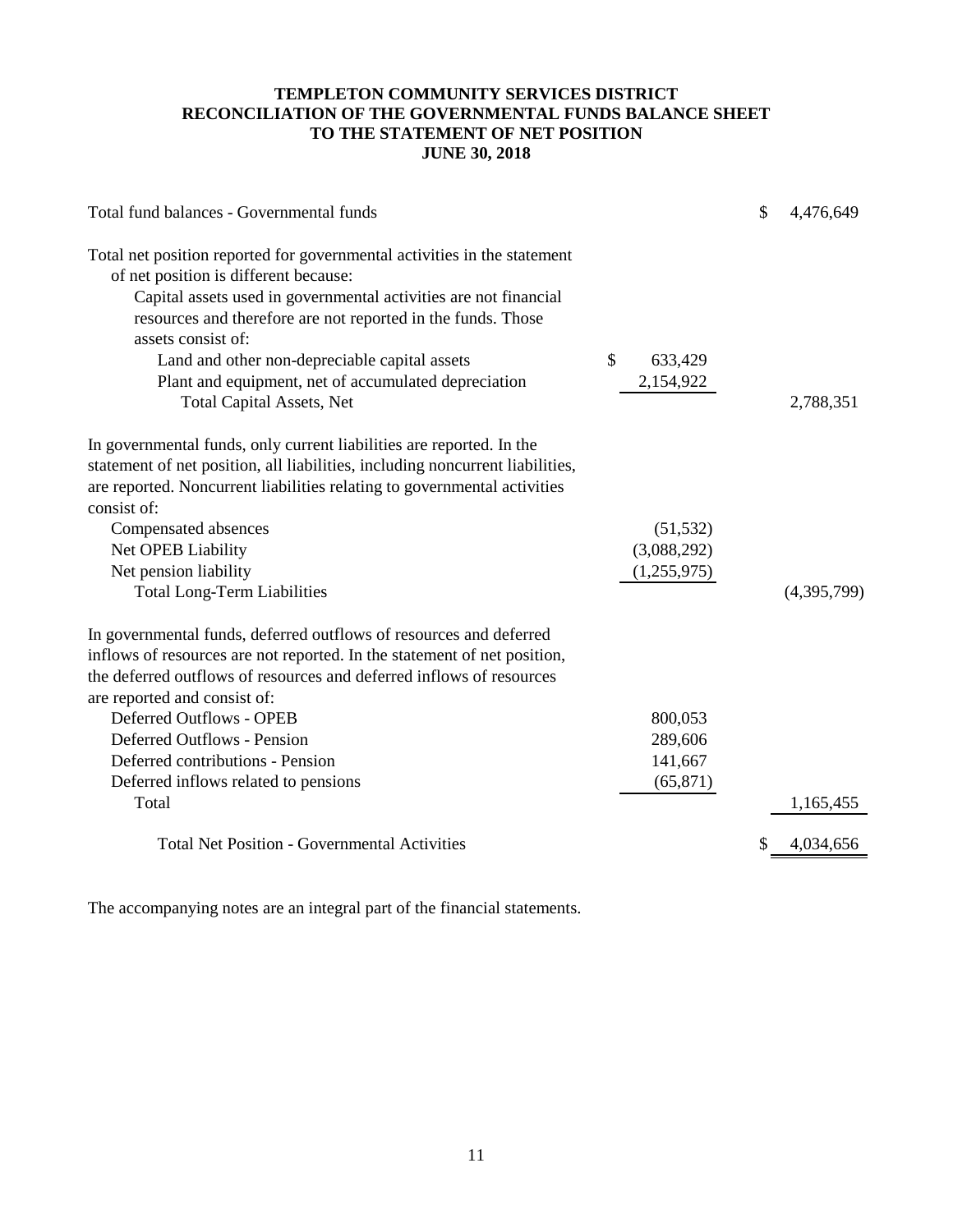## **TEMPLETON COMMUNITY SERVICES DISTRICT STATEMENT OF REVENUES, EXPENDITURES, AND CHANGES IN FUND BALANCES GOVERNMENTAL FUNDS FOR THE YEAR ENDED JUNE 30, 2018**

|                                 | General     | Fire          | Parks and     | Street       | Total<br>Governmental |
|---------------------------------|-------------|---------------|---------------|--------------|-----------------------|
|                                 | Fund        | Protection    | Recreation    | Lights       | Funds                 |
| <b>Revenues:</b>                |             |               |               |              |                       |
| Taxes and assessments           | \$          | \$<br>806,054 | \$<br>294,626 | \$<br>20,571 | \$<br>1,121,251       |
| Contributions                   |             | 249,316       | 136,697       |              | 386,013               |
| Other income                    | 3,346       | 174,729       | 66,965        |              | 245,040               |
| Program fees                    |             |               | 240,755       |              | 240,755               |
| Rental income                   | 3,583       |               | 32,778        |              | 36,361                |
| Interest income                 | 599         | 24,254        | 8,996         | 401          | 34,250                |
| <b>Total Revenues</b>           | 7,528       | 1,254,353     | 780,817       | 20,972       | 2,063,670             |
| <b>Expenditures:</b>            |             |               |               |              |                       |
| Current:                        |             |               |               |              |                       |
| Employee benefits               | 210,855     | 516,617       | 351,846       |              | 1,079,318             |
| Salaries and wages              | 468,469     | 396,177       | 181,079       |              | 1,045,725             |
| Program expense                 |             |               | 101,558       |              | 101,558               |
| Professional fees               | 96,415      | 1,230         | 780           |              | 98,425                |
| Payroll taxes                   | 36,396      | 33,658        | 15,762        |              | 85,816                |
| Other                           | 22,699      | 52,254        | 6,517         |              | 81,470                |
| <b>Utilities</b>                | 10,175      | 11,083        | 17,925        | 32,789       | 71,972                |
| Supplies                        | 13,238      | 40,342        | 9,588         |              | 63,168                |
| Insurance                       | 52,390      |               |               |              | 52,390                |
| Purchased services              | 26,257      | 4,989         | 5,130         | 233          | 36,609                |
| Vehicle operation               | 3,494       | 28,880        | 4,197         |              | 36,571                |
| Dues and fees                   | 28,007      | 3,050         | 1,597         |              | 32,654                |
| Legal fees                      | 12,033      | 9,994         | 750           |              | 22,777                |
| Worker's compensation           | 3,062       | 15,088        | 3,507         |              | 21,657                |
| <b>Directors</b>                | 21,450      |               |               |              | 21,450                |
| Repairs and maintenance         | 5,220       | 4,665         | 6,514         |              | 16,399                |
| Education                       | 5,165       | 3,721         | 592           |              | 9,478                 |
| Travel                          | 1,300       | 2,272         | 2,240         |              | 5,812                 |
| Postage                         | 1,485       |               |               |              | 1,485                 |
| Capital outlay                  |             |               | 27,930        |              | 27,930                |
| <b>Total Expenditures</b>       | 1,018,110   | 1,124,020     | 737,512       | 33,022       | 2,912,664             |
| Excess (Deficiency) of Revenues |             |               |               |              |                       |
| Over Expenditures               | (1,010,582) | 130,333       | 43,305        | (12,050)     | (848,994)             |

(Continued)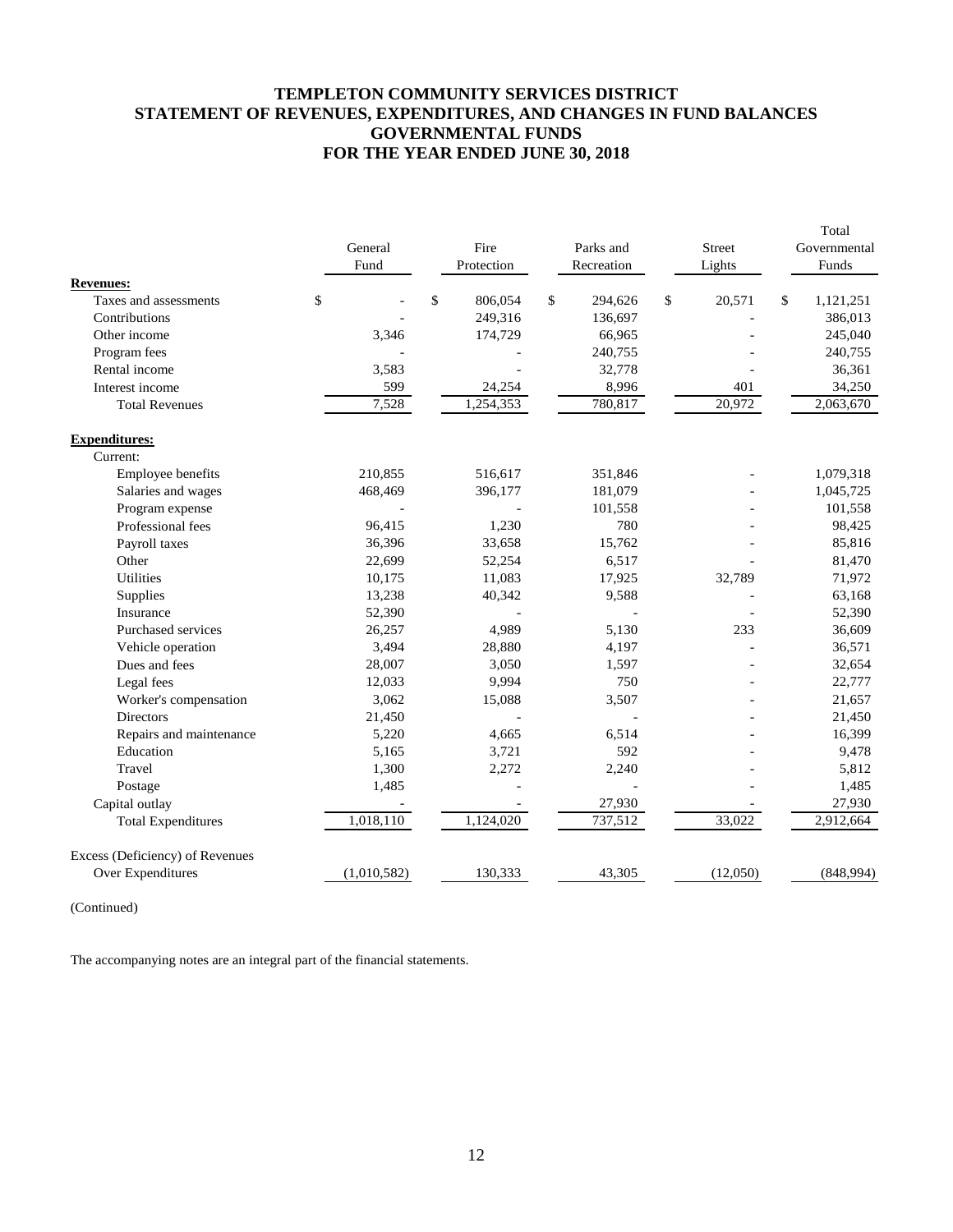## **TEMPLETON COMMUNITY SERVICES DISTRICT STATEMENT OF REVENUES, EXPENDITURES, AND CHANGES IN FUND BALANCES (CONTINUED) GOVERNMENTAL FUNDS FOR THE YEAR ENDED JUNE 30, 2018**

|                                |                 |                 |                 |               | Total           |
|--------------------------------|-----------------|-----------------|-----------------|---------------|-----------------|
|                                | General         | Fire            | Parks and       | <b>Street</b> | Governmental    |
|                                | Fund            | Protection      | Recreation      | Lights        | Funds           |
| <b>Other Financing Sources</b> |                 |                 |                 |               |                 |
| (Uses):                        |                 |                 |                 |               |                 |
| Transfers in                   | \$<br>1,165,498 | \$              | \$              | \$            | \$<br>1,165,498 |
| Transfers out                  |                 | (116, 549)      | (122, 377)      |               | (238, 926)      |
| <b>Total Other Financing</b>   |                 |                 |                 |               |                 |
| Sources and (Uses)             | 1,165,498       | (116, 549)      | (122, 377)      |               | 926,572         |
| Net Change in Fund Balances    | 154,916         | 13,784          | (79,072)        | (12,050)      | 77,578          |
| Fund Balances at Beginning     |                 |                 |                 |               |                 |
| of Year (As Restated)          | 64,573          | 3,029,986       | 1,247,662       | 56,850        | 4,399,071       |
| <b>FUND BALANCES AT END</b>    |                 |                 |                 |               |                 |
| <b>OF YEAR</b>                 | 219,489         | \$<br>3,043,770 | \$<br>1,168,590 | 44,800        | \$<br>4,476,649 |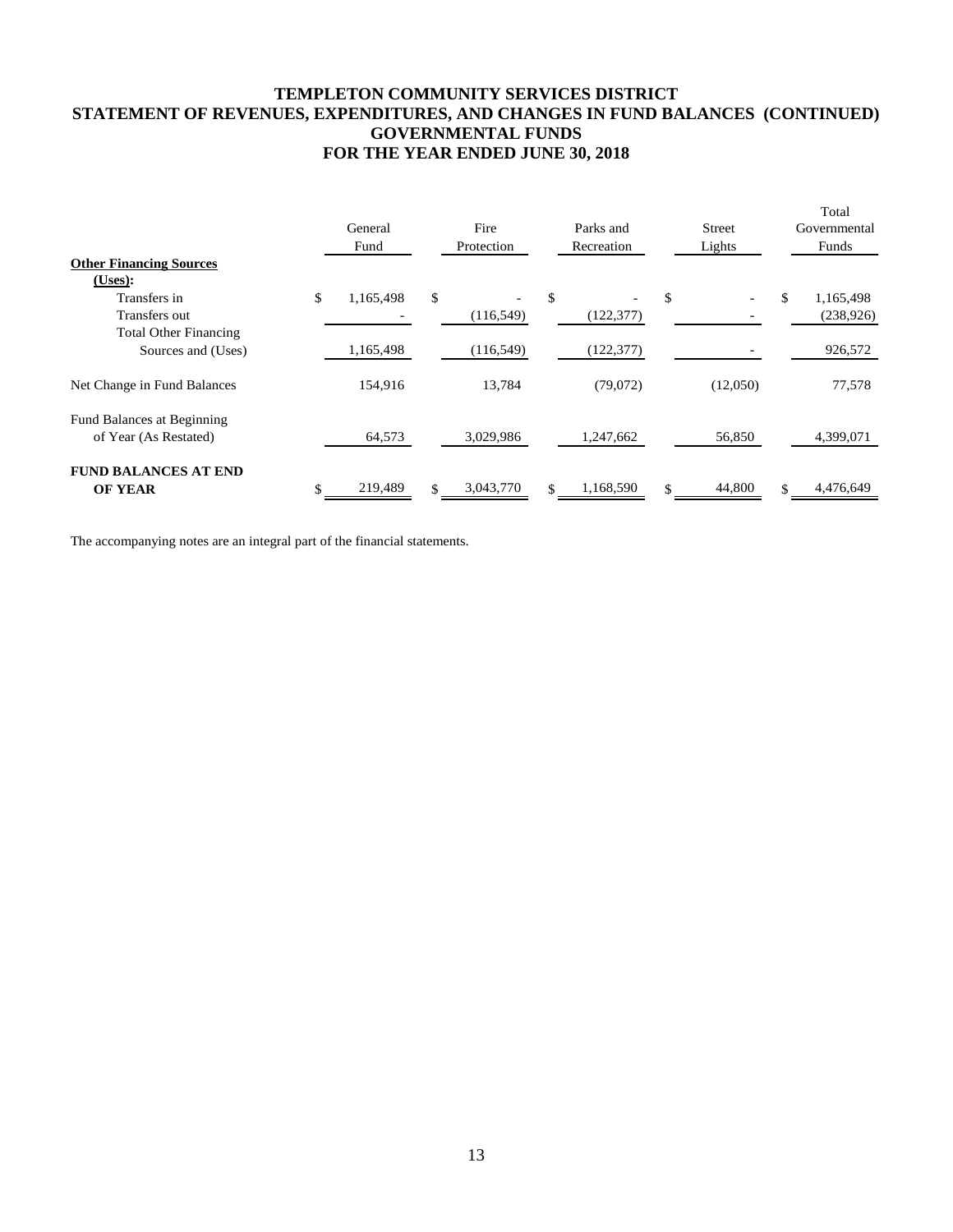## **TEMPLETON COMMUNITY SERVICES DISTRICT RECONCILIATION OF THE STATEMENT OF REVENUES, EXPENDITURES, AND CHANGES IN FUND BALANCES OF GOVERNMENTAL FUNDS TO THE STATEMENT OF ACTIVITIES FOR THE YEAR ENDED JUNE 30, 2018**

| Total net change in fund balances - Governmental funds                                                                                                                                                                                                                                                                                                                                      | \$<br>77,578 |
|---------------------------------------------------------------------------------------------------------------------------------------------------------------------------------------------------------------------------------------------------------------------------------------------------------------------------------------------------------------------------------------------|--------------|
| Amounts reported for governmental activities are different because:<br>Capital outlays are reported in governmental funds as expenditures. However, in the<br>statement of activities, the cost of those assets is allocated over their estimated<br>useful lives as depreciation expense. This is the amount by which additions to<br>depreciation expense is greater than capital outlay. | (161, 803)   |
| In the statement of activities, compensated absences are measured by the amounts<br>earned during the fiscal year. In governmental funds, however, expenditures for<br>these items are measured by the amount of financial resources used (essentially the<br>amounts paid). This fiscal year, vacation used was more than the amounts earned<br>by \$10,173.                               | (10, 173)    |
| In the statement of activities, net OPEB liability is measured by the amounts earned<br>during the fiscal year. In governmental funds, however, expenditures for these items<br>are measured by the amount of financial resources used (essentially the amounts paid).<br>This fiscal year, the net OPEB liability earned was less than the amount used by<br>by \$224,558.                 | 224,558      |
| Deferred outflows related to OPEB contributions are not recognized in the governmental<br>funds. The change in deferred outflows - OPEB is reflected in employee benefits<br>expense in the statement of activities, but not the statement of revenues, expenses<br>and changes in fund balances. The change in deferred outflows - OPEB<br>totaled \$800,053.                              | 800,053      |
| Deferred outflows related to pensions are not recognized in the governmental funds.<br>The change in deferred outflows pension is reflected in pension expense in the<br>statement of activities, but not the statement of revenues, expenses and changes<br>in fund balances. The change in deferred outflows - pension totaled \$86,803.                                                  | 86,803       |
| Deferred outflows related to pension contributions are not recognized in the governmental<br>funds. The change in deferred contributions - pension is reflected in pension expense<br>in the statement of activities, but not the statement of revenues, expenses and changes<br>in fund balances. The change in deferred contributions - pension totaled \$9,462.                          | 9,462        |
| Deferred inflows related to pensions are not recognized in the governmental funds.<br>The change in deferred inflows related to pensions is reflected in pension expense<br>in the statement of activities, but not the statement of revenues, expenses, and<br>changes in fund balances. The change in deferred inflows related to pensions<br>totaled \$56,430.                           | 56,430       |
| Net pension liability is not recognized in the governmental funds. The change<br>in net pension liability is reflected in pension expense in the statement of activities,<br>but not in the statement of revenues, expenses and changes in fund balances. The<br>change in net pension liability totaled (\$185,658).                                                                       | (185, 658)   |
| <b>Changes in Net Position - Governmental Activities</b>                                                                                                                                                                                                                                                                                                                                    | 897,250      |
|                                                                                                                                                                                                                                                                                                                                                                                             |              |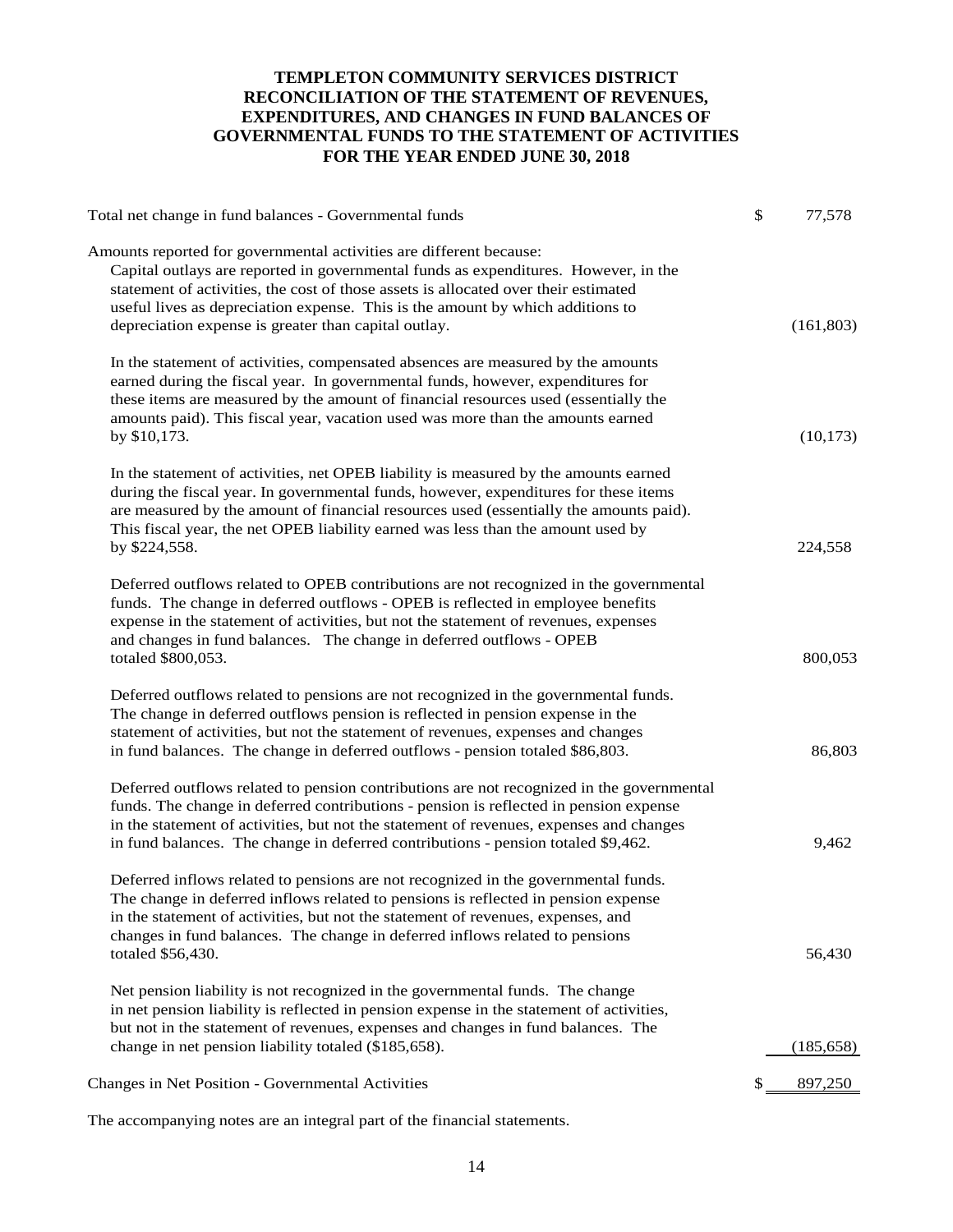## **TEMPLETON COMMUNITY SERVICES DISTRICT STATEMENT OF NET POSITION PROPRIETARY FUNDS JUNE 30, 2018**

| <b>ASSETS</b>                                       | Water                | Sewer                  | Drainage      | Solid Waste   | Eliminations               | Total            |
|-----------------------------------------------------|----------------------|------------------------|---------------|---------------|----------------------------|------------------|
| <b>Current Assets:</b><br>Cash and cash equivalents | \$                   | \$<br>2,180,802        | \$<br>132,480 | \$<br>549,380 | \$                         | \$<br>11,784,807 |
| Accounts receivable                                 | 8,922,145<br>268,555 | 182,579                | 939           | 23,871        |                            | 475,944          |
| Accrued interest receivable                         | 60,289               | 9,934                  | 664           | 2,996         | (9,653)                    | 64,230           |
| Inventory                                           | 32,373               |                        |               |               |                            | 32,373           |
| <b>Total Current Assets</b>                         | 9,283,362            | 2,373,315              | 134,083       | 576,247       | (9,653)                    | 12,357,354       |
| <b>Noncurrent Assets:</b>                           |                      |                        |               |               |                            |                  |
| Capital Assets:                                     |                      |                        |               |               |                            |                  |
| Land and other non-depreciable capital assets       | 8,616,980            | 3,400,606              | 149,401       |               |                            | 12,166,987       |
| Plant and equipment, net of                         |                      |                        |               |               |                            |                  |
| accumulated depreciation                            | 5,210,102            | 7,744,320              | 158,510       |               |                            | 13,112,932       |
| <b>Total Capital Assets</b>                         | 13,827,082           | 11,144,926             | 307,911       |               |                            | 25,279,919       |
| Other Noncurrent Assets:                            |                      |                        |               |               |                            |                  |
| Interfund loan                                      | 1,287,044            |                        |               |               | (1,287,044)                |                  |
| <b>Total Other Noncurrent Assets</b>                | 1,287,044            |                        |               |               | (1, 287, 044)              |                  |
| <b>Total Noncurrent Assets</b>                      | 15,114,126           | 11,144,926             | 307,911       |               | (1,287,044)                | 25,279,919       |
| <b>TOTAL ASSETS</b>                                 | 24,397,488           | 13,518,241             | 441,994       | 576,247       | (1,296,697)                | 37,637,273       |
| DEFERRED OUTFLOWS OF RESOURCES:                     |                      |                        |               |               |                            |                  |
| Deferred outflows related to OPEB contributions     | 577,949              | 19,831                 | 1,849         | 30,858        |                            | 630,487          |
| Deferred outflows related to pension contributions  | 53,281               | 29,105                 | 1,418         | 1,506         |                            | 85,310           |
| Deferred outflows related to pension                | 125,351              | 70,995                 | 2,524         | 726           |                            | 199,596          |
| <b>Total Deferred Outflows</b>                      | 756,581              | 119,931                | 5,791         | 33,090        |                            | 915,393          |
| <b>LIABILITIES</b>                                  |                      |                        |               |               |                            |                  |
| <b>Current Liabilities:</b>                         |                      |                        |               |               |                            |                  |
| Accounts payable                                    | 90,437               | 908,221                | 15            | 321           |                            | 998,994          |
| Accrued wages                                       | 11,094               | 5,621                  | 92            | 284           |                            | 17,091           |
| Customer deposits                                   | 36,857               | 21,632                 | L.            |               |                            | 58,489           |
| Accrued interest payable                            | 48,163               | 14,166                 |               |               | (9,653)                    | 52,676           |
| Prepaid capacity fees                               | 7,548,264            | 2,366,499              |               |               |                            | 9,914,763        |
| Compensated absences                                | 8,525                | 3,671                  | ÷.            | $\sim$        | ä,                         | 12,196           |
| Loans payable                                       | 90,000               | 125,224                |               |               |                            | 215,224          |
| Net OPEB liability                                  | 39,566               | 22,888                 | 1,805         | 445           |                            | 64,704           |
| Net pension liability                               | 50,229               | 25,565                 | 1,023         | 317           |                            | 77,134           |
| <b>Total Current Liabilities</b>                    | 7,923,135            | 3,493,487              | 2,935         | 1,367         | (9,653)                    | 11,411,271       |
| <b>Noncurrent Liabilities:</b>                      |                      |                        |               |               |                            |                  |
| Compensated absences                                | 12,362               | 5,298                  |               |               |                            | 17,660           |
| Loans payable                                       | 3,520,000            | 395.549                |               |               |                            | 3,915,549        |
| Net OPEB liability                                  | 1,128,412            | 571,138                | 2,482         | 63,938        |                            | 1,765,970        |
| Net pension liability<br>Interfund loan             | 473,777              | 242,567                | 3,428         | 18,595        |                            | 738,367          |
| <b>Total Noncurrent Liabilities</b>                 | 5,134,551            | 1,287,044<br>2,501,596 | 5,910         | 82,533        | (1,287,044)<br>(1,287,044) | 6,437,546        |
|                                                     |                      |                        |               |               |                            |                  |
| <b>TOTAL LIABILITIES</b>                            | 13,057,686           | 5,995,083              | 8,845         | 83,900        | (1,296,697)                | 17,848,817       |
| <b>DEFERRED INFLOWS OF RESOURCES:</b>               |                      |                        |               |               |                            |                  |
| Deferred inflows related to pensions                | 39,185               | 20,495                 | 496           | 1,284         |                            | 61,460           |
| <b>NET POSITION:</b>                                |                      |                        |               |               |                            |                  |
| Net investment in capital assets                    | 10,168,919           | 10,609,987             | 307,911       |               |                            | 21,086,817       |
| Unrestricted                                        | 1,888,279            | (2,987,393)            | 130,533       | 524,153       |                            | (444, 428)       |
| <b>TOTAL NET POSITION</b>                           | \$<br>12,057,198     | 7,622,594              | \$<br>438,444 | \$<br>524,153 | \$                         | \$<br>20,642,389 |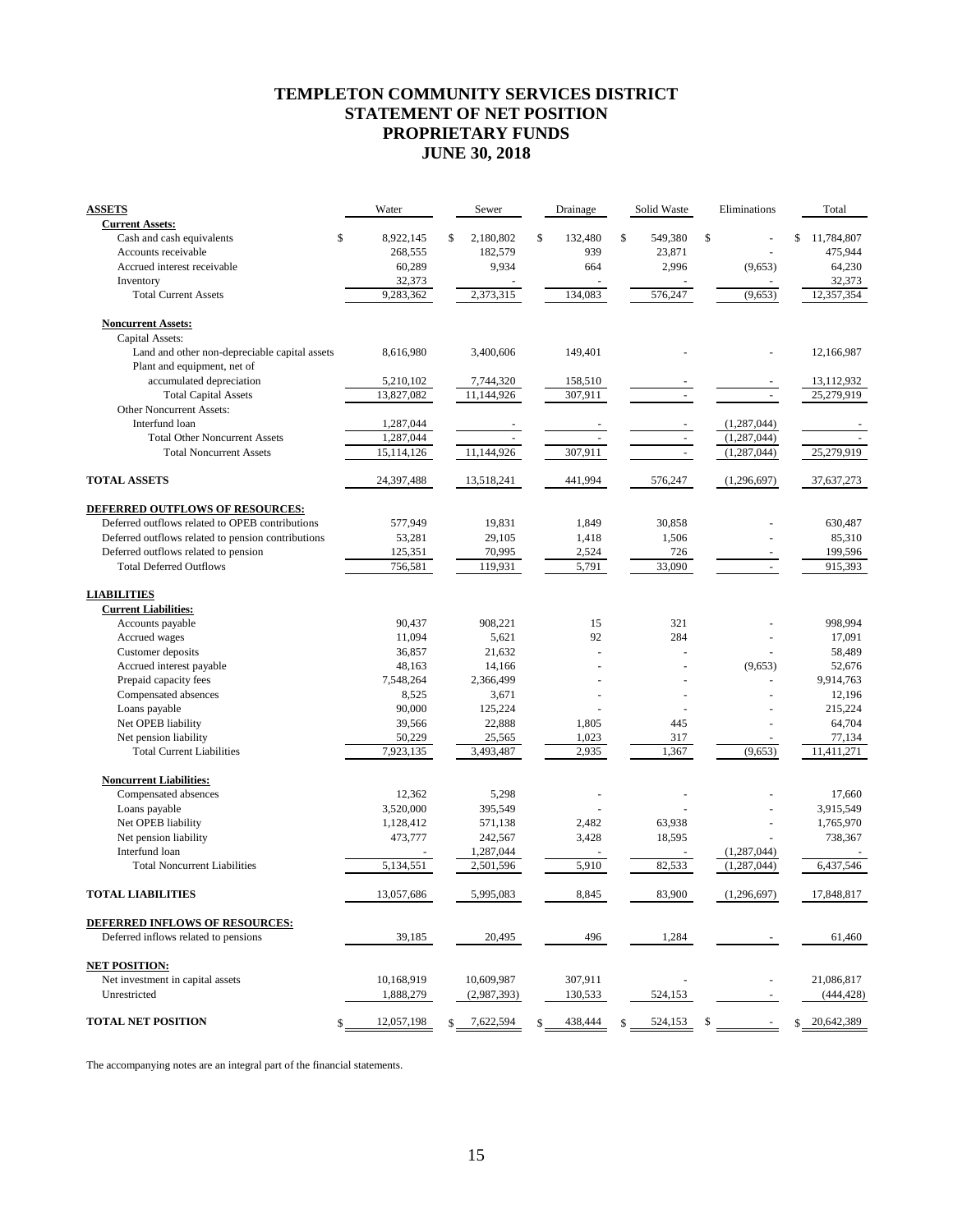## **TEMPLETON COMMUNITY SERVICES DISTRICT STATEMENT OF REVENUES, EXPENSES AND CHANGES IN NET POSITION PROPRIETARY FUNDS FOR THE YEAR ENDED JUNE 30, 2018**

|                                                   | Water            | Sewer           | Drainage       | Solid Waste   | Eliminations   | Total            |
|---------------------------------------------------|------------------|-----------------|----------------|---------------|----------------|------------------|
| <b>Operating Revenues:</b>                        |                  |                 |                |               |                |                  |
| Charges for services                              | \$<br>2,017,791  | \$<br>1,587,415 | \$<br>8,699    | \$            | \$             | \$<br>3,613,905  |
| Franchise fees                                    |                  |                 |                | 139,202       |                | 139,202          |
| <b>Total Operating Revenues</b>                   | 2,017,791        | 1,587,415       | 8,699          | 139,202       | ÷,             | 3,753,107        |
| <b>Operating Expenses:</b>                        |                  |                 |                |               |                |                  |
| Depreciation                                      | 326,691          | 355,723         | 10,150         |               |                | 692,564          |
| Treatment and disposal                            |                  | 634,688         |                |               |                | 634,688          |
| Salaries and wages                                | 300,329          | 173,737         | 3,376          | 13,698        |                | 491,140          |
| Utilities                                         | 163,401          | 56,330          |                |               |                | 219,731          |
| Legal fees                                        | 142,926          | 4,138           | $\overline{a}$ | 669           |                | 147,733          |
| Repairs and maintenance                           | 117,579          | 30,094          |                |               |                | 147,673          |
| Professional fees                                 | 116,959          | 12,519          |                |               |                | 129,478          |
| Employee benefits                                 | 67,422           | 35,769          | 1,910          | 905           |                | 106,006          |
| Nacimeinto Operations                             | 56,795           |                 |                |               |                | 56,795           |
| Other                                             | 29,308           | 7,482           |                | 7,573         |                | 44,363           |
| Dues and fees                                     | 32,675           | 6,760           | 1,423          |               |                | 40,858           |
| Payroll taxes                                     | 23,697           | 13,801          | 267            | 1,163         |                | 38,928           |
| Water analysis                                    | 9,530            | 21,104          | $\overline{a}$ |               |                | 30,634           |
| Purchased services                                | 15,275           | 5,793           | 46             | 1,631         |                | 22,745           |
| Vehicle operation                                 | 13,321           | 6,028           |                |               |                | 19,349           |
| Supplies                                          | 11,670           | 5,652           |                | 213           |                | 17,535           |
| Interceptor maintenance                           |                  | 14,950          |                |               |                | 14,950           |
| Worker's compensation                             | 8,080            | 5,126           | 114            | 33            |                | 13,353           |
| Education                                         | 2,624            | 1,176           |                |               |                | 3,800            |
| Travel                                            | 1,517            | 645             | $\sim$         |               |                | 2,162            |
| <b>Total Operating Expenses</b>                   | 1,439,799        | 1,391,515       | 17,286         | 25,885        | $\sim$         | 2,874,485        |
| Operating Income (Loss)                           | 577,992          | 195,900         | (8,587)        | 113,317       |                | 878,622          |
| <b>Nonoperating Revenues (Expenses):</b>          |                  |                 |                |               |                |                  |
| Lease revenue                                     | 129,224          |                 |                |               |                | 129,224          |
| Other income                                      | 68,071           | 16,098          |                |               |                | 84,169           |
| Investment income                                 | 97,594           | 11,781          | 942            | 4,351         | (9,653)        | 105,015          |
| Interest expense                                  | (164, 479)       | (25, 309)       |                |               | 9,653          | (180, 135)       |
| <b>Total Nonoperating Revenues (Expenses)</b>     | 130,410          | 2,570           | 942            | 4,351         | $\overline{a}$ | 138,273          |
| Income Before Transfers and Capital Contributions | 708,402          | 198,470         | (7,645)        | 117,668       |                | 1,016,895        |
| <b>Transfers and Capital Contributions:</b>       |                  |                 |                |               |                |                  |
| Transfers out                                     | (512, 819)       | (349, 650)      | (5,828)        | (58,275)      |                | (926, 572)       |
| Capital contributions                             | 358,274          | 1,139,746       |                |               |                | 1,498,020        |
| Treated water sales                               | (90, 494)        | 90,494          |                |               |                |                  |
| Total Transfers and Capital Contributions         | (245, 039)       | 880,590         | (5,828)        | (58, 275)     | $\blacksquare$ | 571,448          |
| Change in Net Position                            | 463,363          | 1,079,060       | (13, 473)      | 59,393        |                | 1,588,343        |
| Net Position at Beginning of Year (As Restated)   | 11,593,835       | 6,543,534       | 451,917        | 464,760       |                | 19,054,046       |
| NET POSITION AT END OF YEAR                       | 12,057,198<br>\$ | \$<br>7,622,594 | \$<br>438,444  | \$<br>524,153 | \$             | \$<br>20,642,389 |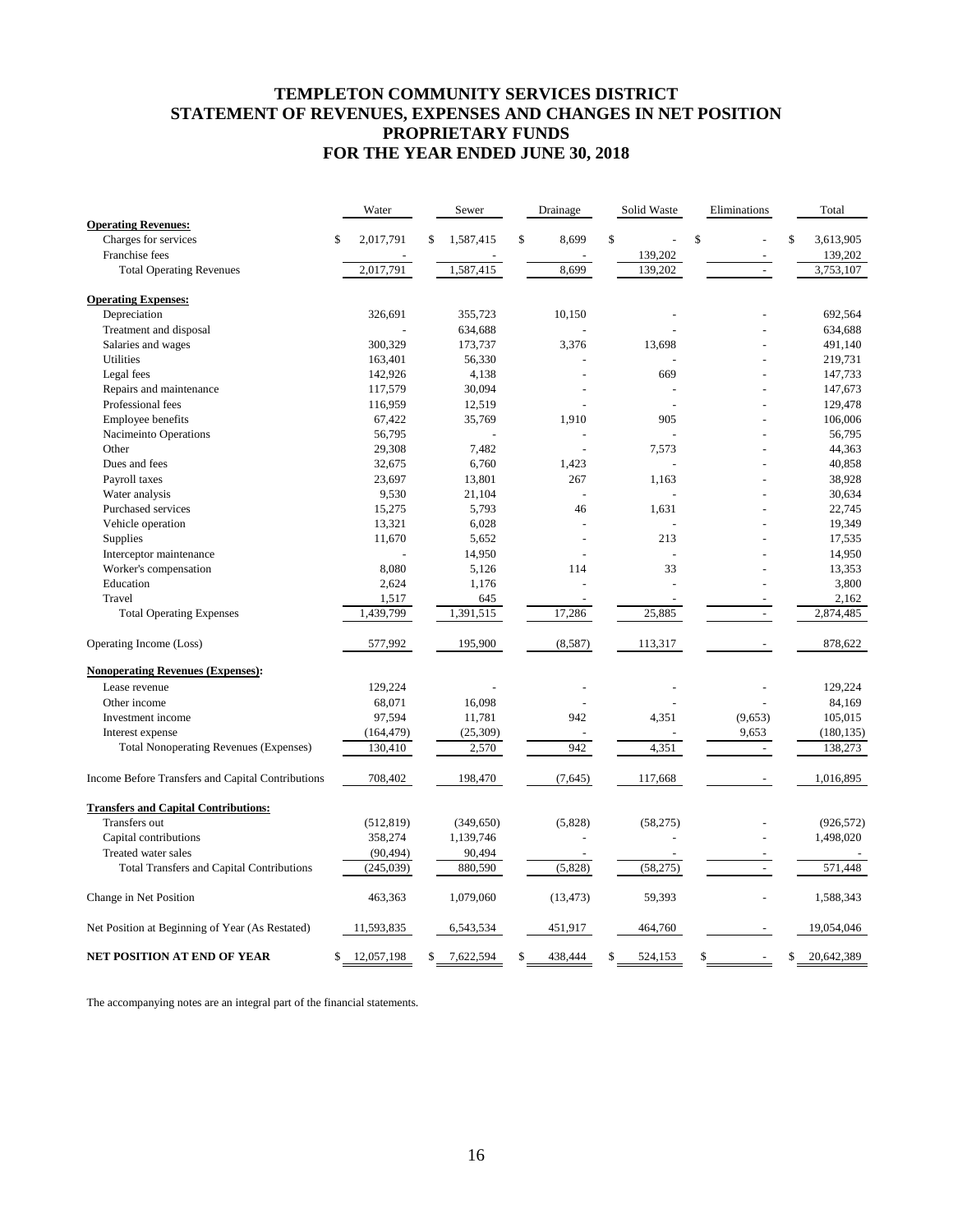## **TEMPLETON COMMUNITY SERVICES DISTRICT STATEMENT OF CASH FLOWS PROPRIETARY FUNDS FOR THE YEAR ENDED JUNE 30, 2018**

|                                                         | Water           | Sewer           | Drainage      | Solid Waste   | Total           |
|---------------------------------------------------------|-----------------|-----------------|---------------|---------------|-----------------|
| <b>Cash Flows From Operating Activities:</b>            |                 |                 |               |               |                 |
| Cash received from customers                            | \$<br>2,001,318 | \$<br>1,568,092 | \$<br>8,696   | \$<br>129,227 | \$<br>3,707,333 |
| Cash payments to suppliers for goods and services       | (2,027,808)     | (524, 394)      | (11, 526)     | (100, 104)    | (2,663,832)     |
| Cash payments to employees for services                 | (296, 670)      | (172, 167)      | (3,284)       | (17, 537)     | (489, 658)      |
| Net Cash Provided by (Used in)                          |                 |                 |               |               |                 |
| <b>Operating Activities</b>                             | (323, 160)      | 871,531         | (6, 114)      | 11,586        | 553,843         |
| <b>Cash Flows From Noncapital and Related Financing</b> |                 |                 |               |               |                 |
| <b>Activities:</b>                                      |                 |                 |               |               |                 |
| Receipts from other income                              | 197,295         | 16,098          |               |               | 213,393         |
| Net Cash Provided by Noncapital and Related             |                 |                 |               |               |                 |
| <b>Financing Activities</b>                             | 197,295         | 16,098          |               |               | 213,393         |
| <b>Cash Flows From Capital and Related</b>              |                 |                 |               |               |                 |
| <b>Financing Activities:</b>                            |                 |                 |               |               |                 |
| Acquisition and construction of capital assets          | (150, 699)      | (1,226,587)     |               |               | (1,377,286)     |
| Principal paid on loans payable                         | (82,000)        | (122, 051)      |               |               | (204, 051)      |
| Interest paid on loans payable                          | (173,005)       | (16,714)        |               |               | (189, 719)      |
| Receipts from contributed capital                       | 883,542         | 340,083         |               |               | 1,223,625       |
| Net Cash (Used in) Provided by Capital and              |                 |                 |               |               |                 |
| <b>Related Financing Activities</b>                     | 477,838         | (1,025,269)     |               |               | (547, 431)      |
| <b>Cash Flows From Investing Activities:</b>            |                 |                 |               |               |                 |
| Interfund loan                                          | (1, 287, 044)   | 1,287,044       |               |               |                 |
| Investment income                                       | 69,744          | 5,585           | 711           | 3,144         | 79,184          |
| Net Cash Provided by (Used in) Investing Activities     | (1,217,300)     | 1,292,629       | 711           | 3.144         | 79,184          |
| Net Increase (Decrease) in Cash and Cash Equivalents    | (865, 327)      | 1,154,989       | (5,403)       | 14,730        | 298,989         |
| Cash and Cash Equivalents at Beginning of Year          | 9,787,472       | 1,025,813       | 137,883       | 534,650       | 11,485,818      |
| CASH AND CASH EQUIVALENTS AT<br><b>END OF YEAR</b>      | 8,922,145       | 2,180,802       | \$<br>132,480 | 549,380       | 11,784,807      |

(Continued)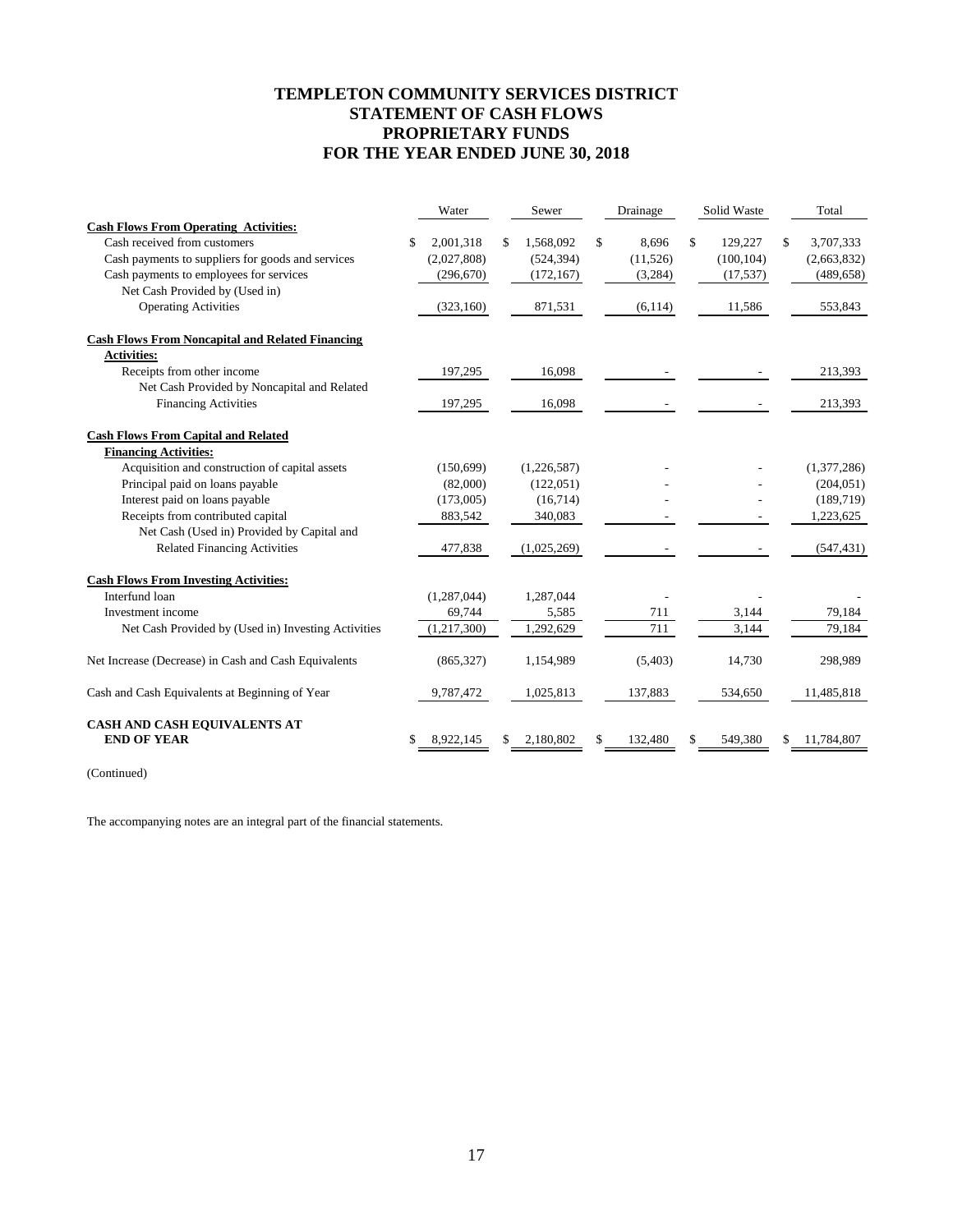## **TEMPLETON COMMUNITY SERVICES DISTRICT STATEMENT OF CASH FLOWS (CONTINUED) PROPRIETARY FUNDS FOR THE YEAR ENDED JUNE 30, 2018**

|                                                  | Water         | Sewer |            | Drainage |          | Solid Waste |          | Total         |
|--------------------------------------------------|---------------|-------|------------|----------|----------|-------------|----------|---------------|
| <b>Reconciliation of Operating Income (Loss)</b> |               |       |            |          |          |             |          |               |
| to Net Cash Provided by                          |               |       |            |          |          |             |          |               |
| (Used in) Operating Activities:                  |               |       |            |          |          |             |          |               |
| Operating income (loss)                          | \$<br>577,992 | \$    | 195,900    | \$       | (8,587)  | \$          | 113,317  | \$<br>878,622 |
| <b>Adjustments to reconcile operating</b>        |               |       |            |          |          |             |          |               |
| income (loss) to net cash provided by            |               |       |            |          |          |             |          |               |
| (used in) operating activities:                  |               |       |            |          |          |             |          |               |
| Depreciation                                     | 326,691       |       | 355,723    |          | 10,150   |             |          | 692,564       |
| <b>Transfers</b>                                 | (603, 313)    |       | (259, 156) |          | (5,828)  |             | (58,275) | (926, 572)    |
| (Increase) Decrease in:                          |               |       |            |          |          |             |          |               |
| Accounts receivable                              | (16, 473)     |       | (19, 323)  |          | (3)      |             | (9,975)  | (45, 774)     |
| Inventory                                        | (4,322)       |       |            |          |          |             |          | (4,322)       |
| Deferred outflows                                | (706, 352)    |       | (42,032)   |          | (5, 474) |             | (32,067) | (785, 925)    |
| Increase (Decrease) in:                          |               |       |            |          |          |             |          |               |
| Accounts payable                                 | 17,518        |       | 642,294    |          | (89)     |             | 286      | 660,009       |
| Accrued wages                                    | 253           |       | 87         |          | 92       |             | (292)    | 140           |
| Customer deposits                                | (2,064)       |       | 1,388      |          |          |             |          | (676)         |
| Compensated absences                             | 3,406         |       | 1.483      |          |          |             |          | 4,889         |
| Net OPEB liability                               | (77, 773)     |       | (44,991)   |          | (874)    |             | (3,547)  | (127, 185)    |
| Net pension liability                            | 81,405        |       | 46,341     |          | 3,186    |             | 2,698    | 133,630       |
| Deferred inflows related to pensions             | 79,872        |       | (6,183)    |          | 1,313    |             | (559)    | 74,443        |
| Net Cash Provided by (Used in)                   |               |       |            |          |          |             |          |               |
| <b>Operating Activities</b>                      | (323, 160)    | \$    | 871,531    | \$       | (6, 114) | \$          | 11,586   | 553,843       |
|                                                  |               |       |            |          |          |             |          |               |
|                                                  |               |       |            |          |          |             |          |               |
| <b>Noncash Investing, Capital and</b>            |               |       |            |          |          |             |          |               |
| <b>Financing Activities:</b>                     |               |       |            |          |          |             |          |               |
| Contributions of capital assets                  |               |       |            |          |          |             |          |               |
|                                                  |               |       |            |          |          |             |          |               |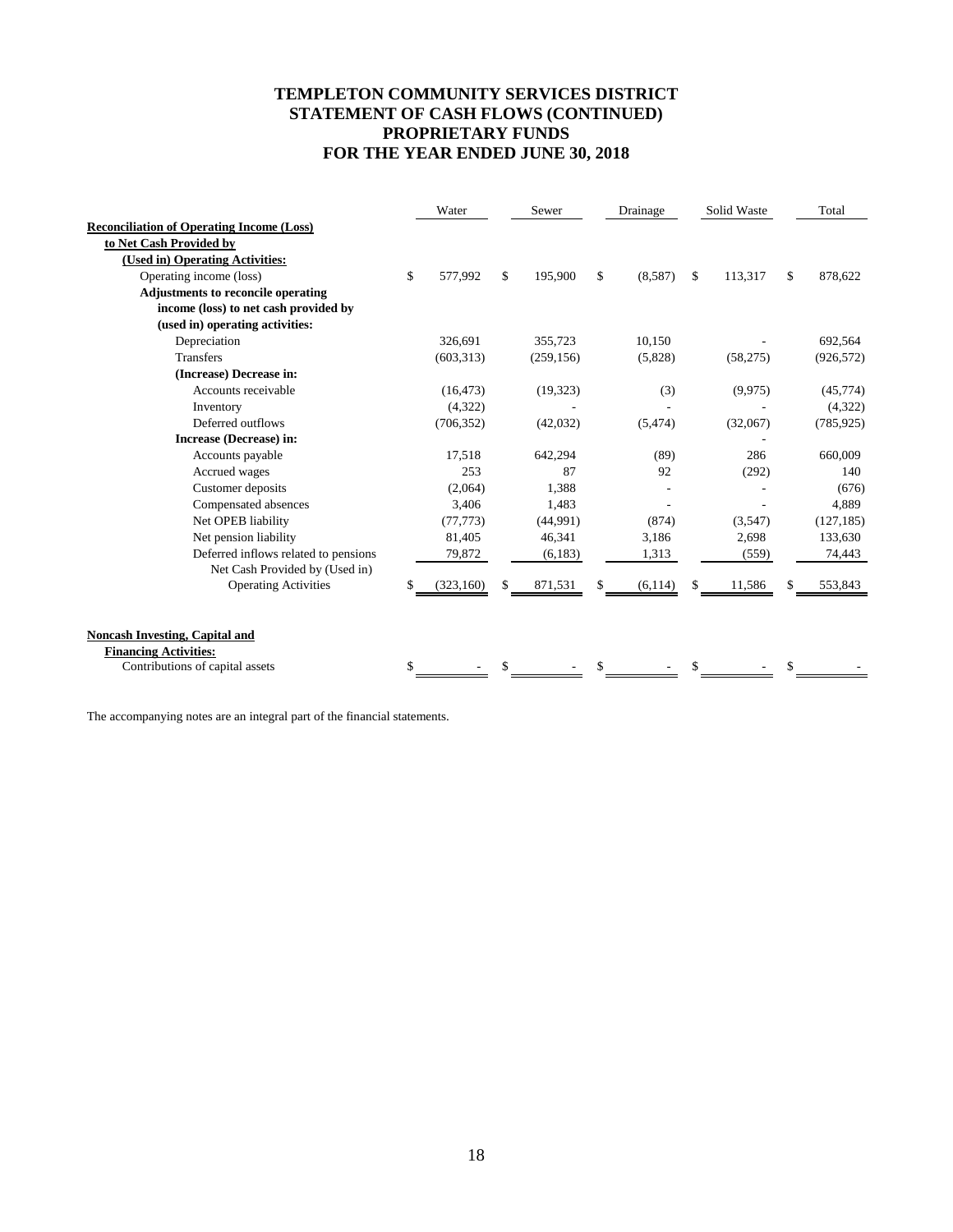## **Note 1 - Organization and Significant Accounting Policies:**

## **Organization**

The Templeton Community Services District (the "District") was organized under the authorization of Section 61,000 et. seq., of the Government Code of the State of California, for the purpose of providing all permissible uses of a community services district. The District currently provides water, sewer, drainage, solid waste disposal, fire protection, street lights, park and recreation services and a community center. The District is governed by an elected Board of Directors.

The criteria used in determining the scope of the reporting entity are based on the provisions of GASB Cod. Sec. 2100, "Defining the Financial Reporting Entity." The District is the primary government unit. Component units are those entities which are financially accountable to the primary government, either because the District appoints a voting majority of the component unit's board, or because the component unit will provide a financial benefit or impose a financial burden on the District. The District has no component units.

## **Significant Accounting Policies**

A summary of the District's significant accounting policies consistently applied in the preparation of the accompanying financial statements follows:

## **Basis of Presentation**

## **Government-Wide Statements**

The District's financial statements include both government-wide (reporting the District as a whole) and fund financial statements (reporting the District's major funds). Both the government-wide and fund financial statements categorize primary activities as either governmental or business-type. The District's fire protection, parks and recreation, street lights and general funds are classified as governmental activities. The water, sewer, drainage and solid waste funds are classified as business-type activities, and are generally financed by fees charged to external parties for goods or services.

In the government-wide statement of net position, both the governmental and business-type activities are presented on a consolidated basis by column and are reported on a full accrual basis of accounting and the economic resource measurement focus, which recognizes all long-term assets and receivables as well as longterm debt and obligations. The District's net position is reported in three parts; net investment in capital assets, restricted and unrestricted. The statement of net position includes all funds of the reporting entity.

The government-wide statement of activities presents a comparison between expenses, both direct and indirect, and program revenues for each function of the business-type activities of the District and for each program of the governmental activities. Direct expenses are those that are clearly identifiable with a specific function or program. Program revenues include charges paid by the recipients of the goods or services offered by the programs and grants and contributions that are restricted to meeting the operational or capital requirements of a particular program. Revenues that are not classified as program revenues are presented as general revenues.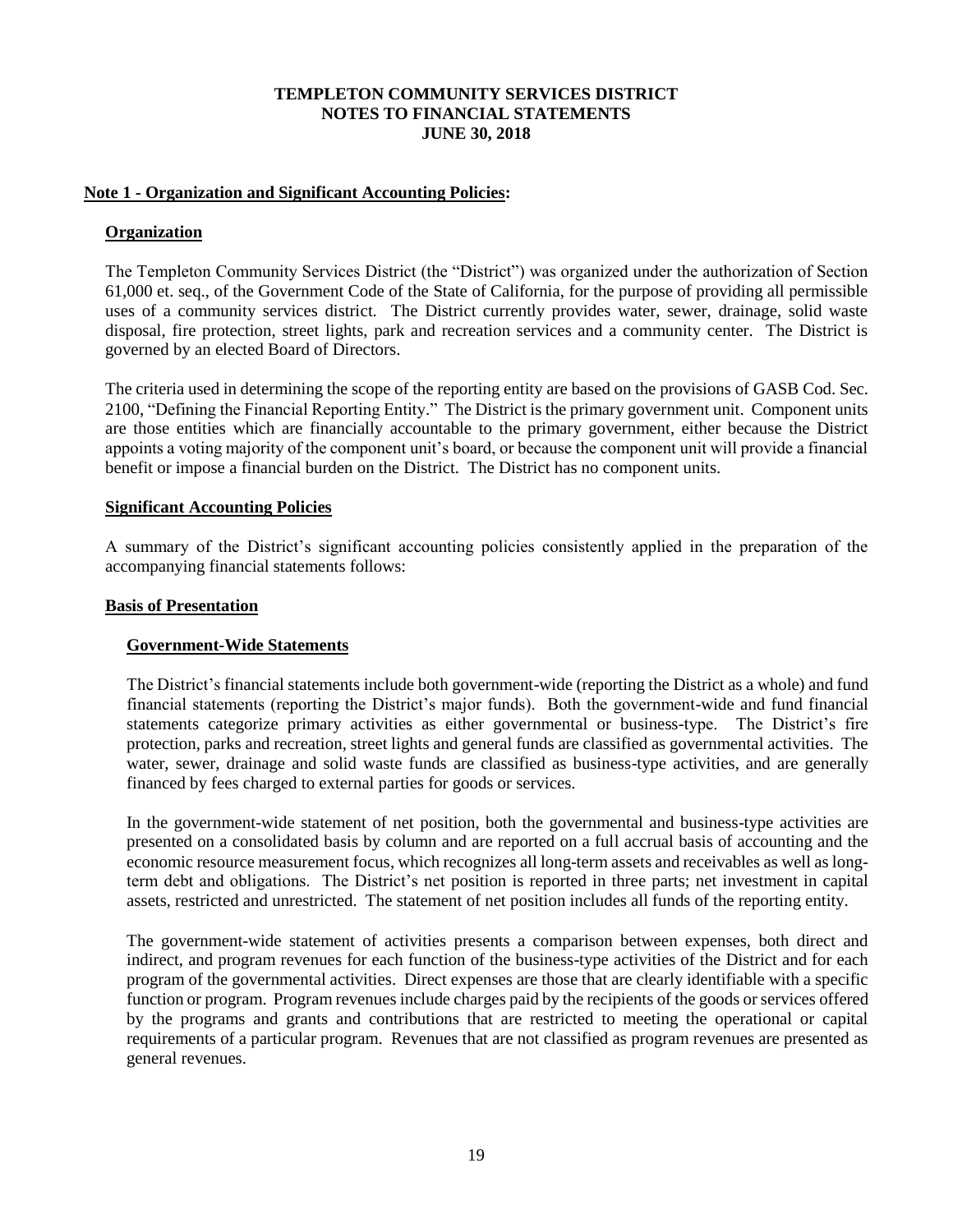## **Note 1 - Organization and Significant Accounting Policies: (Continued)**

## **Significant Accounting Policies (Continued)**

## **Basis of Presentation (Continued)**

## **Fund Financial Statements**

Fund financial statements report detailed information about the District. Each fund is accounted for by providing a separate set of self-balancing accounts that comprise its assets, deferred outflows of resources, liabilities, deferred inflows of resources, reserves, net position, revenues and expenditures/expenses. The various funds are reported by generic classification within the financial statements.

The emphasis in fund financial statements is on major funds in either the governmental or business-type activities categories. GASB Cod. Sec. 2200, "Comprehensive Annual Financial Report", sets forth minimum criteria for the determination of major funds.

The funds of the District are described below:

### **Governmental Funds**

The focus of the governmental funds measurement (in the fund statements) is upon determination of financial position and changes in financial position (sources, uses, and balances of financial resources) rather than upon net income. The District reports the general fund, fire protection, parks and recreation and street lights as major governmental funds.

## **Proprietary Funds**

The focus of proprietary fund measurement is upon determination of operating income, changes in net position, financial position, and cash flows. The generally accepted accounting principles applicable are those similar to businesses in the private sector.

Proprietary funds distinguish operating revenues and expenses from non-operating items. Operating revenues and expenses generally result from providing services and producing and delivering goods in connection with a proprietary fund's principal ongoing operations. The principal operating revenues of the District's enterprise funds are charges to customers for sales and services. Operating expenses for the enterprise funds include the cost of sales and services, administrative expenses, and depreciation on capital assets. All revenues and expenses not meeting this definition are reported as nonoperating revenues and expenses.

The District reports the water, sewer, drainage and solid waste funds as major proprietary funds.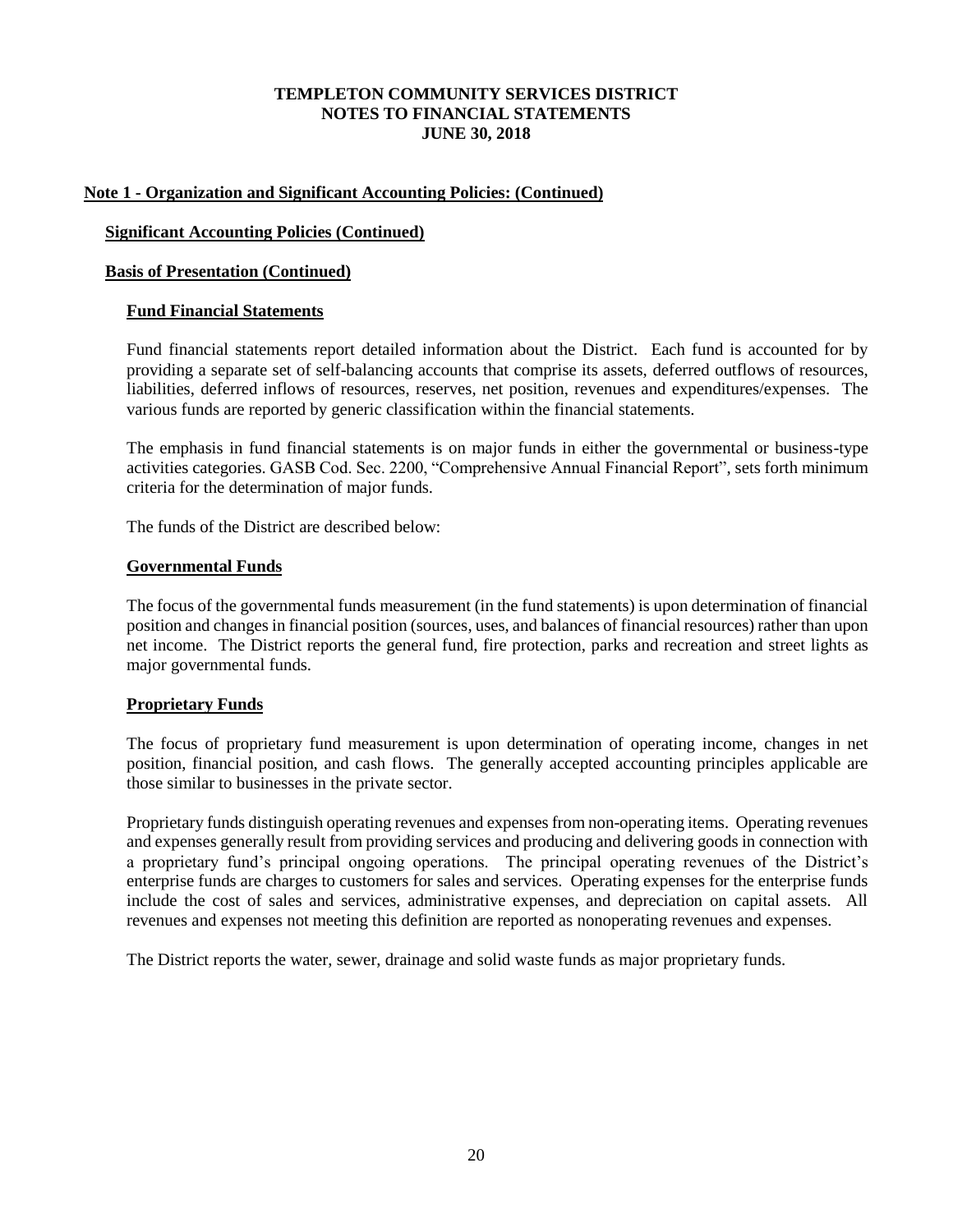## **Note 1 - Organization and Significant Accounting Policies: (Continued)**

## **Significant Accounting Policies (Continued)**

## **Measurement Focus and Basis of Accounting**

## **Method of Accounting**

Method of accounting refers to the point at which revenues or expenditures/expenses are recognized in the accounts and reported in the financial statements. It relates to the timing of the measurements made regardless of the measurement focus applied.

The District has not elected to apply the option allowed in GASB Cod. Sec P80.103, "Proprietary Fund, Accounting and Financial Reporting" and as a consequence will continue to apply GASB Statements and interpretations.

## **Accrual**

Both governmental and business-type activities in the government-wide financial statements and the proprietary financial statements are presented on the accrual basis of accounting. Revenues are recognized when earned and expenses are recognized when incurred. Earned but unbilled amounts for services provided are accrued and included in accounts receivable and recognized as revenue.

## **Modified Accrual**

The governmental funds' financial statements are presented on the modified accrual basis of accounting. Under the modified accrual basis of accounting, revenues are recorded when susceptible to accrual; i.e., both measurable and available. "Available" means collectible within the current period or soon enough thereafter to be used to pay liabilities of the current period. The District considers all revenue available if collected within 60 days after year-end. The District considers interest, certain taxes, grant revenues, groundwater charges and water delivery charges to be susceptible to accrual. Expenditures are generally recognized under the modified accrual basis of accounting when the related liability is incurred. The exception to this general rule is that principal and interest on long-term debt, if any, is recognized when due.

## **Estimates**

The preparation of financial statements in conformity with accounting principles generally accepted in the United States of America requires management to make estimates and assumptions that affect the reported amounts of assets, deferred outflows of resources, liabilities, deferred inflows of resources and disclosure of contingent assets and liabilities at the date of the financial statements and the reported amounts of revenues and expenses during the reporting period. Actual results could differ from those estimates.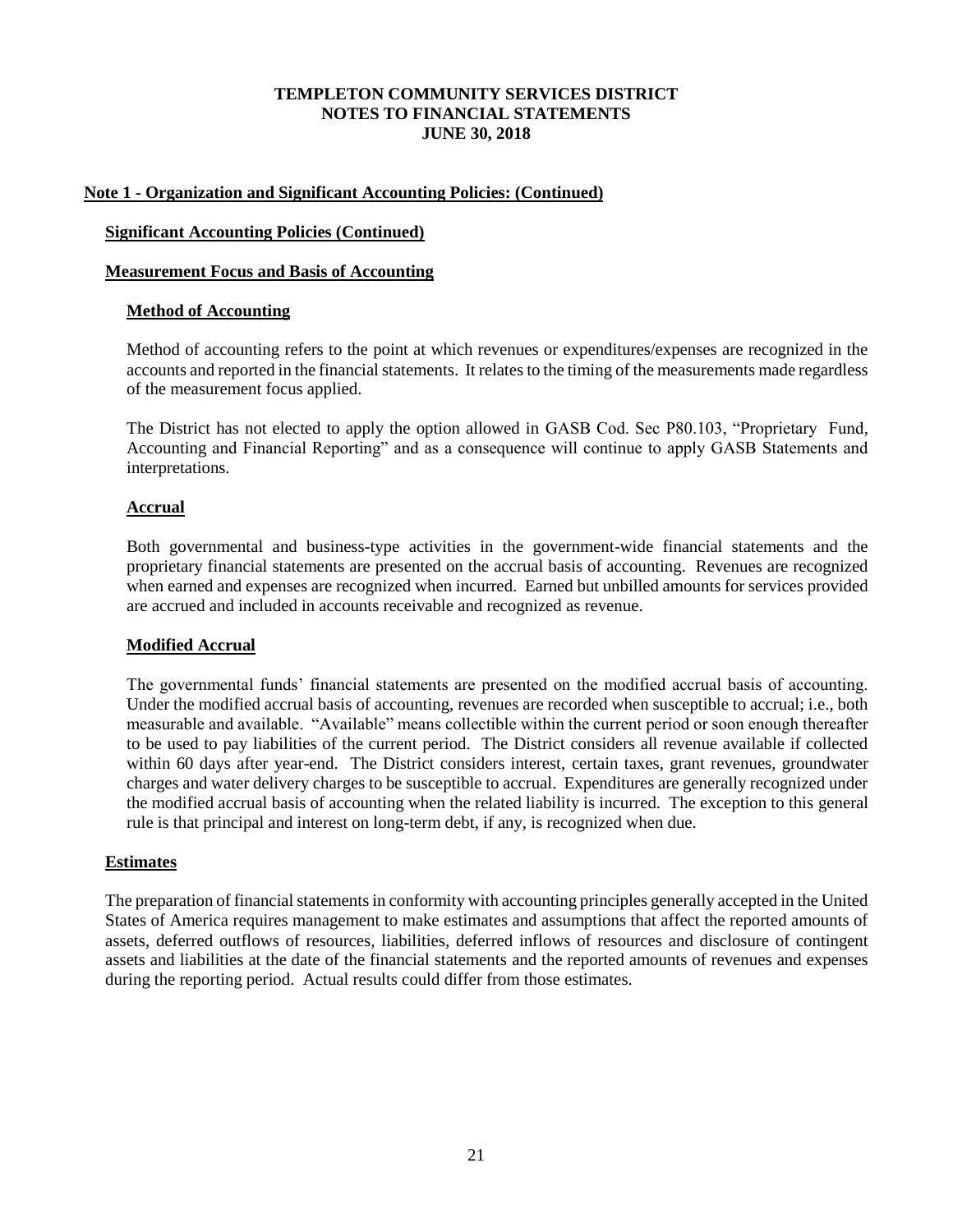### **Note 1 - Organization and Significant Accounting Policies: (Continued)**

### **Significant Accounting Policies (Continued)**

### **Revenue Recognition**

The District recognizes revenue from user fees, service charges, program fees and rental fees as they are earned. The District has recorded unearned revenue for soccer registrations totaling \$49,348 at June 30, 2018.

### **Investments**

Investments are stated at their fair value which represents the quoted or stated market value. Investments that are not traded on a market, such as investments in external pools, are valued based on the stated fair value as represented by the external pool.

### **Allowance for Doubtful Accounts**

Bad debts are recognized on the allowance method based on historical experience and management's evaluation of outstanding accounts receivables. Management believes that all accounts receivable were fully collectible, therefore, no allowance for doubtful accounts receivable was recorded at June 30, 2018.

#### **Taxes and Assessments**

Property taxes and assessments are billed by the County of San Luis Obispo to property owners. The District's property tax calendar for the fiscal year ended June 30, 2018, was as follows:

| Lien Date:       | January 1                       |
|------------------|---------------------------------|
| Levy Date:       | July 1                          |
| Due Date:        | First Installment – November 1  |
|                  | Second Installment – February 1 |
| Delinquent Date: | First Installment – December 10 |
|                  | Second Installment - April 10   |

The County collects the taxes from the property owners and remits the funds to the District periodically during the year. The District has an arrangement with the County whereby the County remits taxes which are delinquent as of each June 30 to the District in exchange for the right to retain the delinquent taxes, penalties, and interest when these amounts are subsequently collected.

#### **Inventory**

Inventory consist primarily of materials used in the construction and maintenance of capital assets and is valued at the lower of cost (first-in, first-out basis) or market.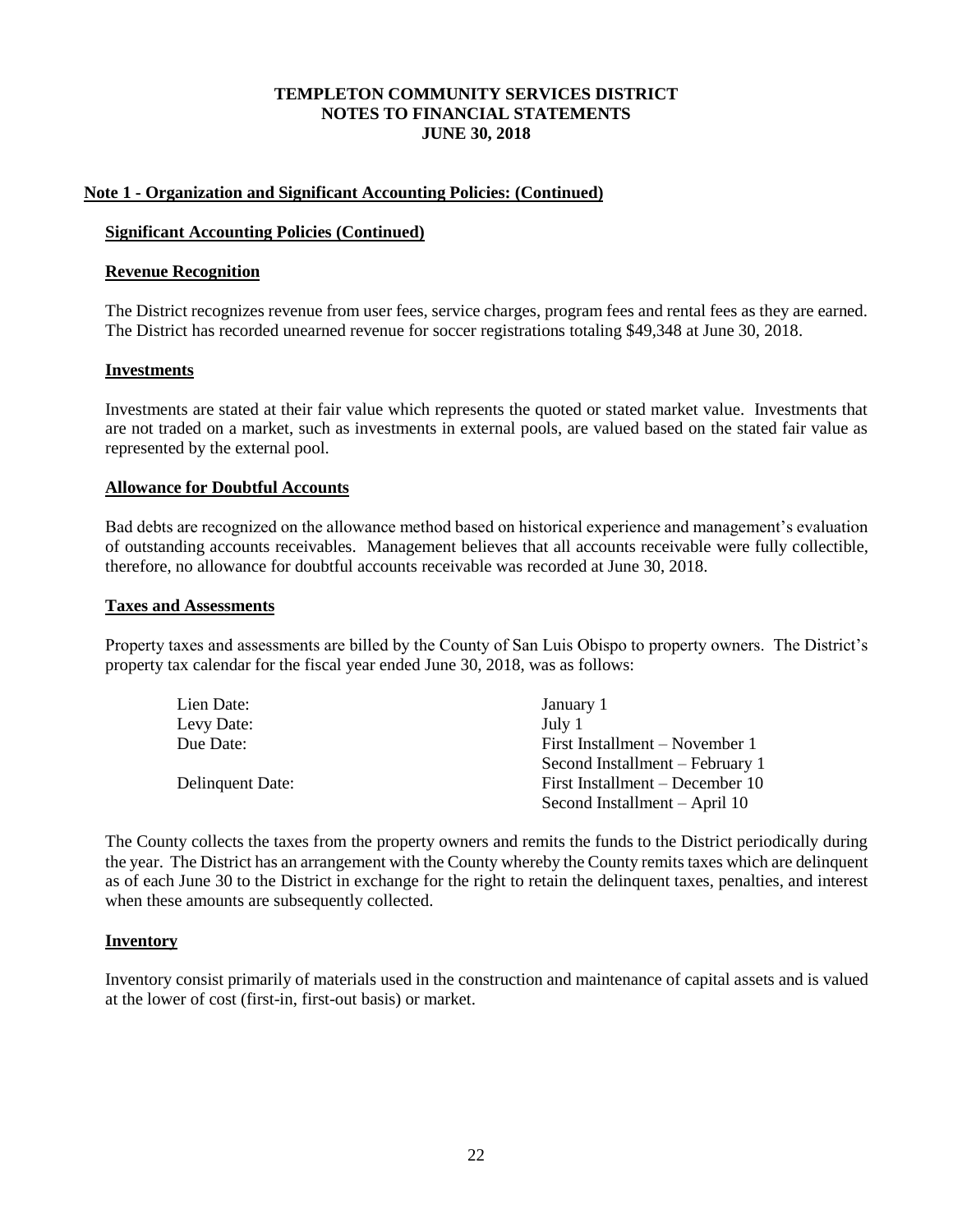### **Note 1 - Organization and Significant Accounting Policies: (Continued)**

### **Significant Accounting Policies (Continued)**

## **Capital Assets**

Capital assets purchased or acquired with a cost exceeding \$5,000 and an estimated useful life of more than two years are reported at historical cost. Contributed assets are recorded at fair market value as of the date received. Additions, improvements and other capital outlays that significantly extend the useful life of an asset are capitalized. Other costs incurred for repairs and maintenance are expensed as incurred. Depreciation is calculated on the straight-line method over the following estimated useful lives:

| Water                | $5 - 75$ years  |
|----------------------|-----------------|
| Sewer                | $10 - 50$ years |
| Drainage             | $5 - 50$ years  |
| Fire protection      | $5 - 40$ years  |
| Parks and recreation | $5 - 10$ years  |
| Administration       | $5 - 40$ years  |
| Community center     | 40 years        |

Depreciation aggregated \$882,297 for the year ended June 30, 2018.

## **Interest**

The District incurs interest charges on noncurrent liabilities. No interest was capitalized as a cost of capital assets for the year ended June 30, 2018.

## **Compensated Absences**

Accumulated unpaid vacation totaling \$81,388 at June 30, 2018, is accrued when incurred and included in noncurrent liabilities.

## **Deferred Outflows of Resources and Deferred Inflows of Resources**

Deferred outflows of resources and deferred inflows of resources are defined as a consumption of net assets by the District that is applicable to a future period and an acquisition of net assets by the District that is applicable to a future reporting period respectively.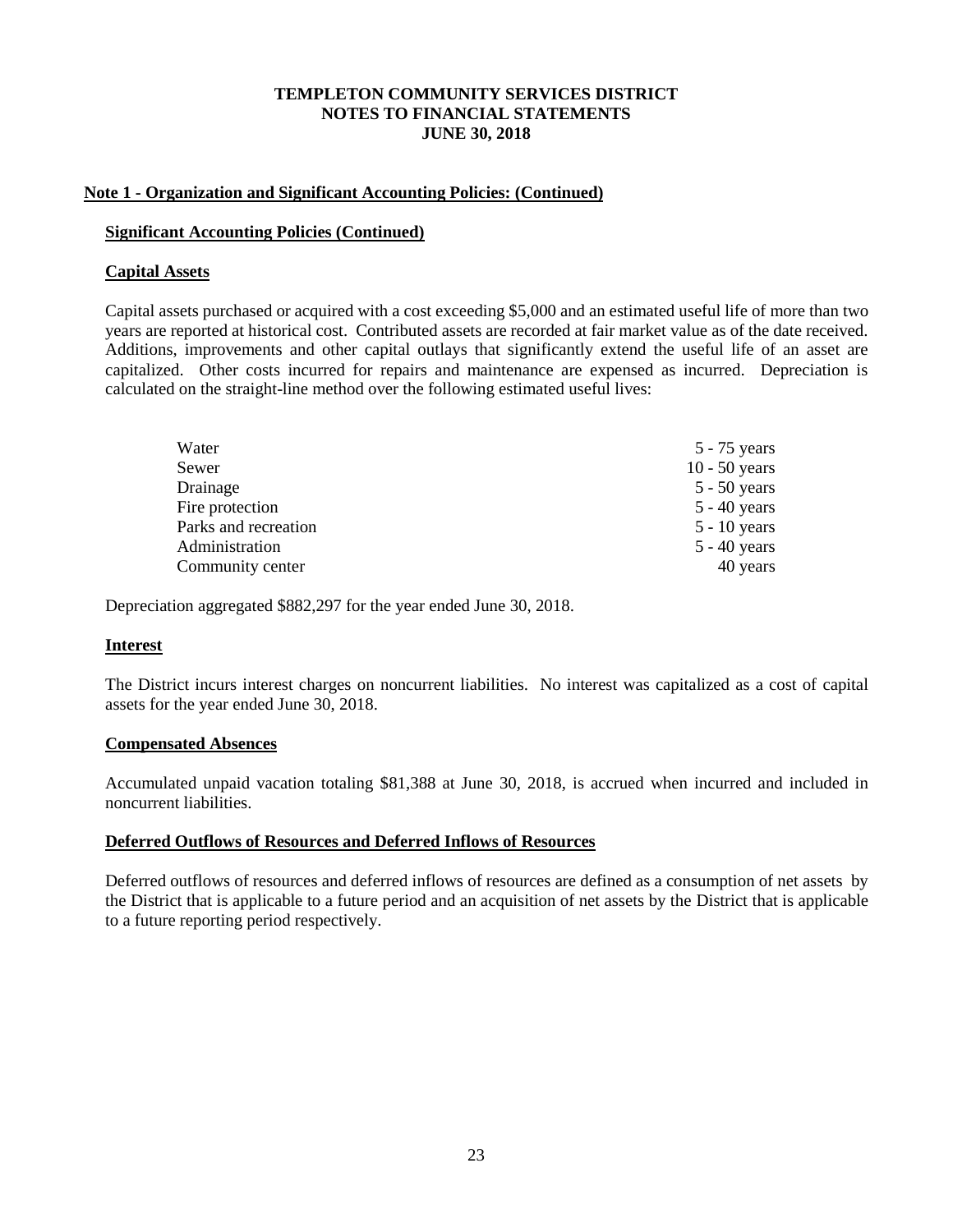## **Note 1 - Organization and Significant Accounting Policies: (Continued)**

## **Significant Accounting Policies (Continued)**

## **Fund Balances - Governmental Funds**

The fund balances of the governmental funds are classified as follows at June 30, 2018:

Nonspendable - Amounts that cannot be spent either because they are in nonspendable form or because they are legally or contractually required to be maintained intact.

Restricted - Amounts that can be spent only for specific purposes because of constitutional provisions or enabling legislation or because of constraints that are externally imposed by creditors, grantors, contributors, or the laws or regulations of other governments. Fire and park facility fees are collected for new development. Restricted fire protection and park and recreation fund balances related to facility fees totaled \$2,081,812 and \$619,034 at June 30, 2018, respectively.

Committed **-** Amounts that can be used only for specific purposes determined by a formal action of the Board of Directors. The Board Directors is the highest level of decision-making authority for the District. Commitments may be established, modified, or rescinded only through ordinances or resolutions approved by the Board of **Directors** 

Assigned **-** Amounts that do not meet the criteria to be classified as restricted or committed but that are intended to be used for specific purposes.

Unassigned - All other spendable amounts.

## **Risk Management**

The District is a member of the Special District Risk Management Authority (Authority). The Authority is a risk-pooling self-insurance authority, created under provisions of California Government Code Sections 6500 et. seq. The purpose of the Authority is to arrange and administer programs of insurance for the pooling of selfinsured losses and to purchase excess insurance coverage.

At June 30, 2018, the District participated in the self-insurance programs of the Authority as follows:

General and Auto Liability, Public Officials' and Employees' Errors and Omissions and Employment Practices Liability - Total risk financing limits of \$10.0 million with a combined single limit at \$10.0 million per occurrence, subject to the following deductibles:

- \$500 per occurrence for third party generated liability property damage.
- \$1,000 per occurrence for third party auto liability property damage.
- 50% co-insurance after initial \$10,000 cost expended by the Authority, up to \$50,000, per occurrence, for employment related claims;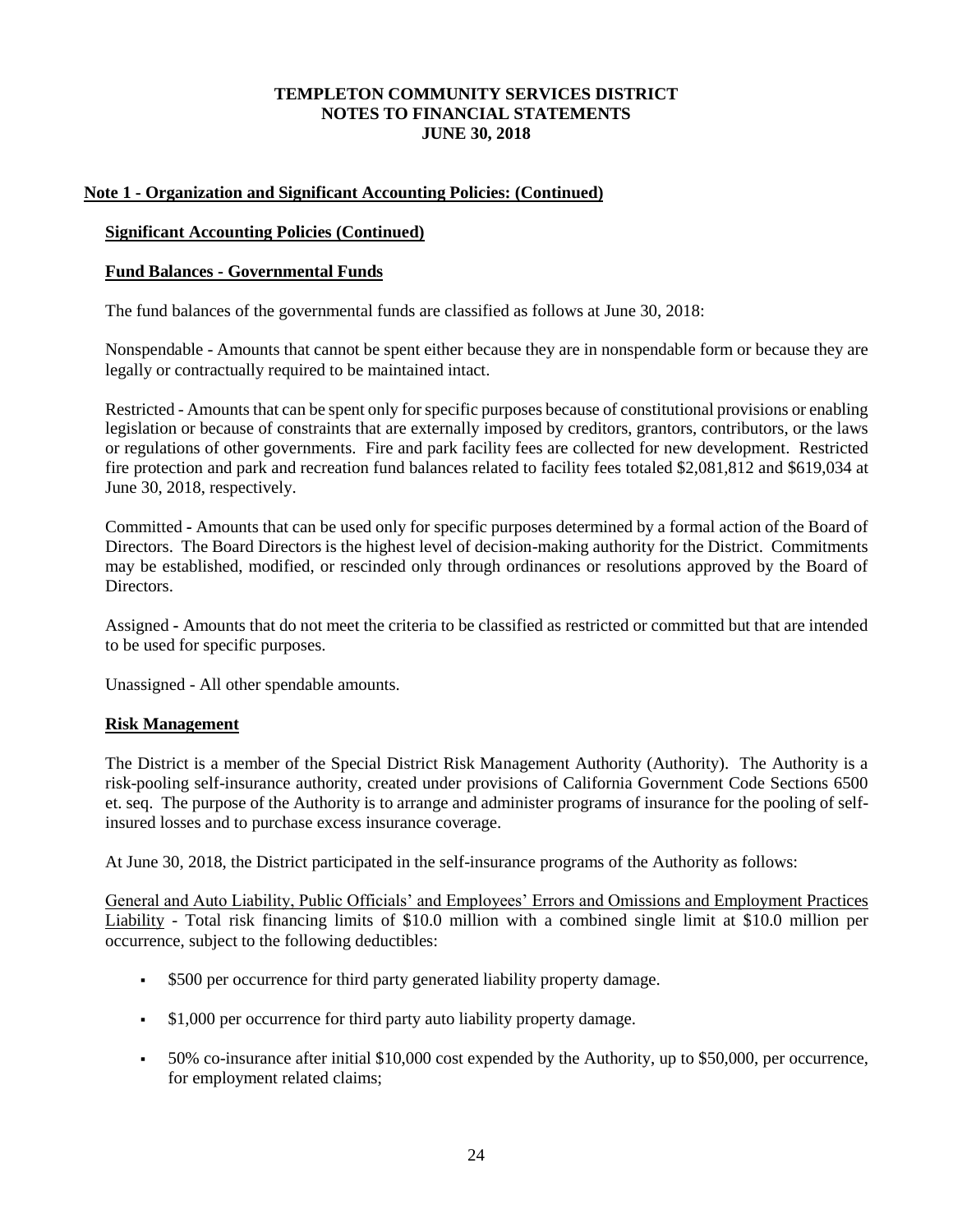## **Note 1 - Organization and Significant Accounting Policies: (Continued)**

### **Significant Accounting Policies (Continued)**

### **Risk Management (Continued)**

▪ Comprehensive and collision on selected vehicles, with deductibles of \$250/\$500 or \$500/\$1,000, as elected.

Employee Dishonesty Coverage - Total of \$1,000,000 per loss includes public employee dishonesty, forgery or alteration and theft, disappearance and destruction.

Property Loss - Replacement cost, for property on file, if replaced, and if not replaced within two years after the loss, paid on an actual cash value basis, to a combined total of \$1 billion per occurrence, subject to a \$1,000 deductible per occurrence.

Boiler and Machinery - Replacement cost up to \$100 million per occurrence, subject to a \$1,000 deductible.

Public Officials Personal Liability - \$500,000 each occurrence, with an annual aggregate of \$500,000 per each elected/appointed official, subject to a \$1,000 deductible per occurrence.

Workers' Compensation Coverage and Employer's Liability - Includes statutory limits per occurrence for workers' compensation and \$5.0 million for employer's liability coverage.

The District pays annual premiums for this coverage. They are subject to retrospective adjustments based on claims experienced. The nature and amounts of the adjustments cannot be estimated and are charged to expense as invoiced. There were no instances in the past three years where a settlement exceeded the District's coverage.

## **Postemployment Benefits Other Than Pensions (OPEB)**

For purposes of measuring the net OPEB liability, deferred outflows of resources and deferred inflows of resources related to OPEB, and OPEB expense, information about the fiduciary net position of the Templeton Community Services District Other Postemployment Benefits Plan (OPEB Plan) and additions to/deductions from the OPEB Plan's fiduciary net position have been determined on the same basis as they are reported by the OPEB Plan. For this purpose, the OPEB Plan recognizes benefit payments when due and payable in accordance with the benefit terms. The District has assets designated for OPEB that are invested in California Employers' Retiree Benefit Trust (CERBT) Strategy 2 which are reported at fair value as reported to the District by CERBT. However, the District's first contribution was not made until after the current measurement date of June 30, 2017.

Generally accepted accounting principles require that the reported results must pertain to the liability and fiduciary net position information within certain defined time frames. For this report, the following time frames are used:

| Valuation Date     | June 30, 2017                  |
|--------------------|--------------------------------|
| Measurement Date   | June 30, 2017                  |
| Measurement Period | June 30, 2016 to June 30, 2017 |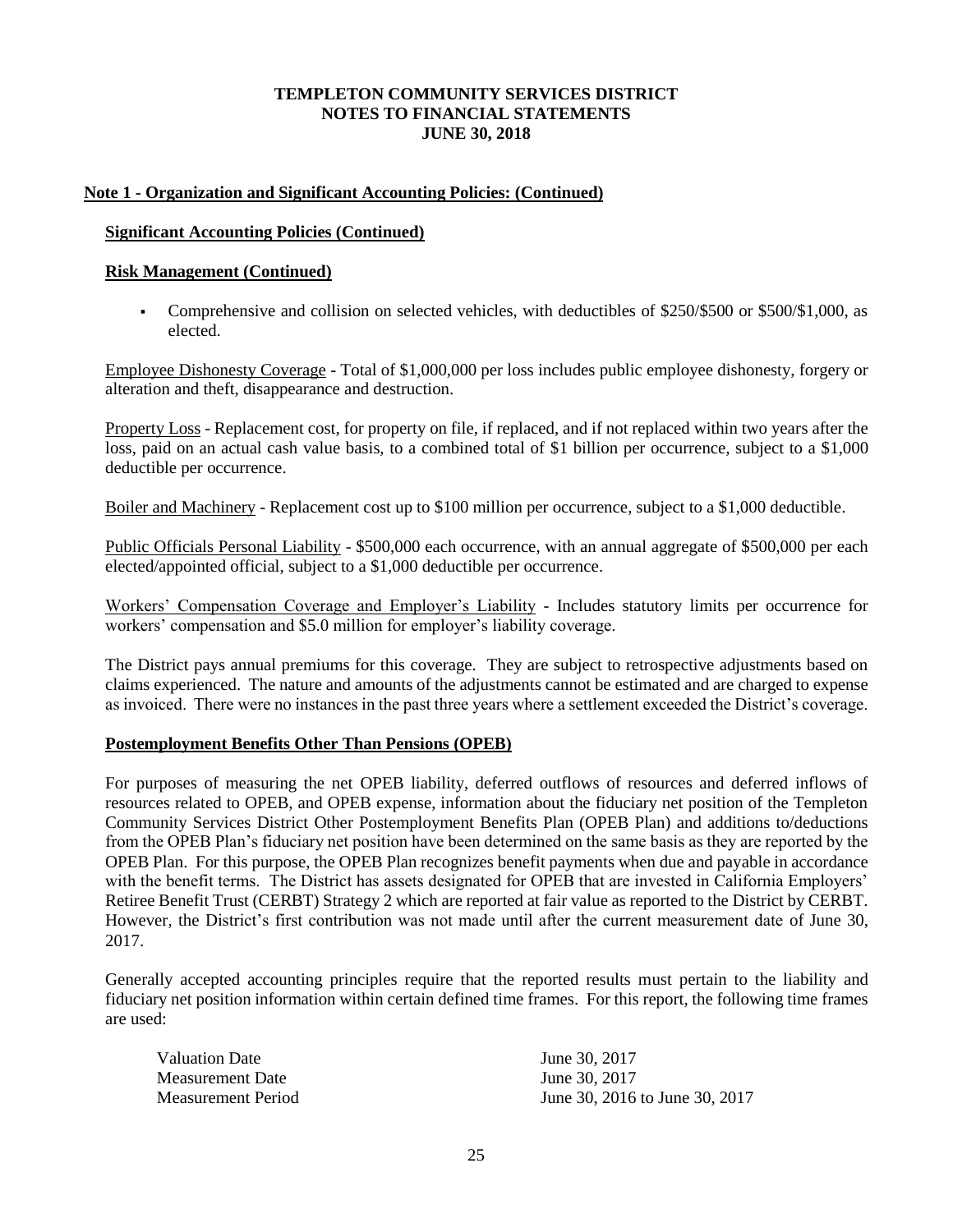## **Note 1 - Organization and Significant Accounting Policies: (Continued)**

### **Significant Accounting Policies (Continued)**

## **Pensions**

For purposes of measuring the net pension liability, deferred outflows of resources and deferred inflows of resources related to pensions, and pension expense, information about the fiduciary net position and additions to/deductions from the Plan's fiduciary net position have been determined on the same basis as they are reported by the CalPERS financial office. For this purpose, benefit payments (including refunds of employee contributions) are recognized when due and payable in accordance with the benefit terms. Investments are reported at fair value. CalPERS audited financial statements are publicly available reports that can be obtained at CalPERS website under Forms and Publications.

GASB 68 requires that the reported results must pertain to liability and asset information within certain defined time frames, for this report, the following time frames are used:

| <b>Valuation Date</b> | June 30, 2016                  |
|-----------------------|--------------------------------|
| Measurement Date      | June 30, 2017                  |
| Measurement Period    | June 30, 2016 to June 30, 2017 |

#### **Fair Value Measurements**

Fair value accounting standards define fair value, establish a framework for measuring fair value, outline a fair value hierarchy based on inputs used to measure fair value and enhance disclosure requirements for fair value measurements. The fair value hierarchy distinguishes between market participant assumptions based on market data obtained from sources independent of the reporting entity (observable inputs that are classified within Level 1 or 2 of the hierarchy) and the reporting entity's own assumptions about market participant assumptions (unobservable inputs classified within Level 3 of the hierarchy).

- Level 1 inputs are quoted prices in active markets for identical investments that the investment manager has the ability to access at the measurement date.
- Level 2 inputs are inputs other than quoted prices included within Level 1 that are observable for the investment, either directly or indirectly.
- Level 3 inputs are unobservable inputs for the investment.

The District's statements of financial position include the following financial instruments that are required to be measured at fair value on a recurring basis:

- Negotiable certificates of deposit are considered Level 2 assets and are reported at the fair value reported by the counter-party.
- Investments in the California Local Agency Investment Fund (LAIF) are considered Level 2 assets and are reported at the fair value of the underlying assets as provided LAIF.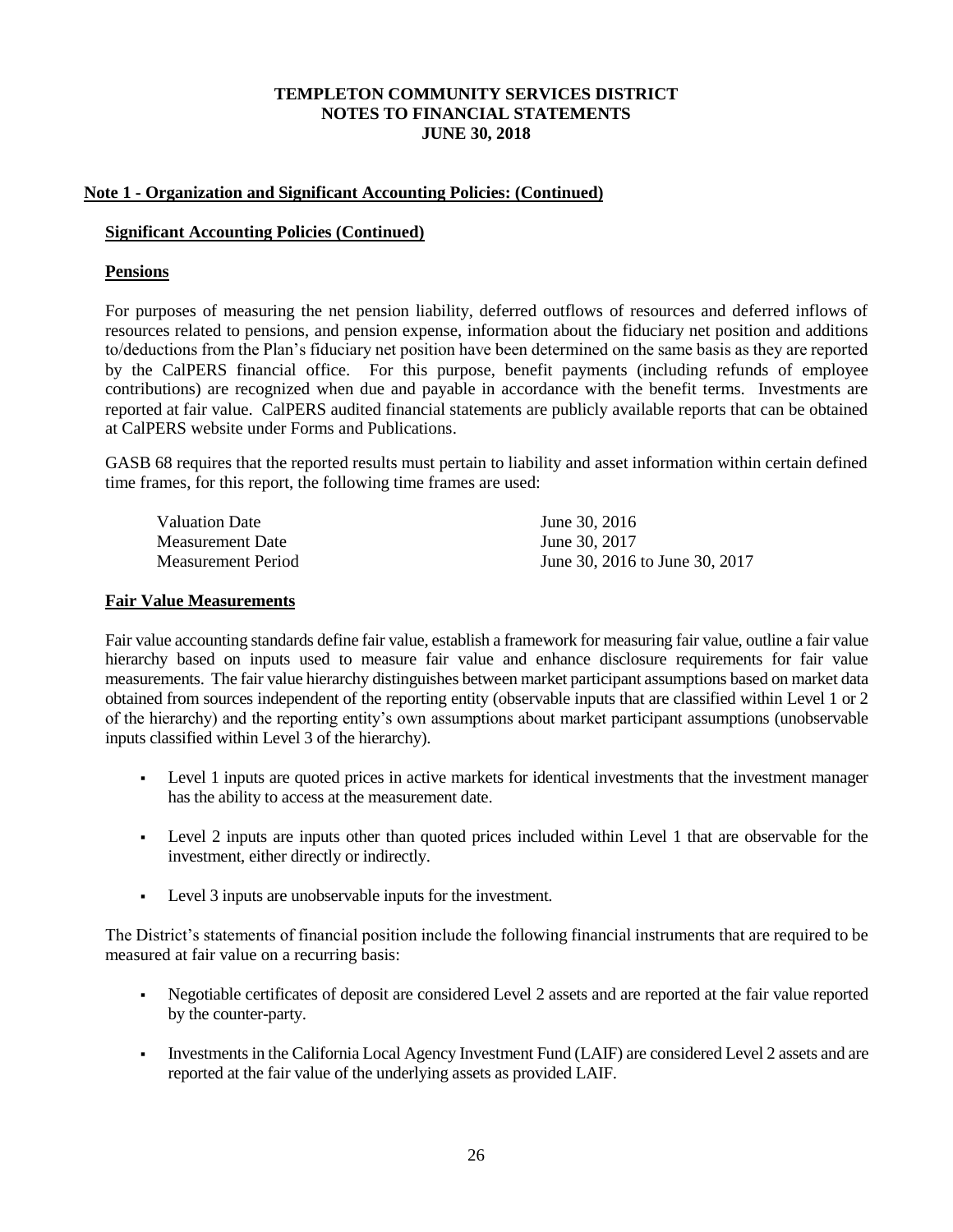### **Note 1 - Organization and Significant Accounting Policies: (Continued)**

### **Significant Accounting Policies (Continued)**

### **Interfund Transfers**

Interfund transfers for the year ended June 30, 2018, consisted of general fund transfers from the following:

| \$<br>Water          | 512,819   |
|----------------------|-----------|
| Sewer                | 349,650   |
| Parks and recreation | 122,377   |
| Fire protection      | 116,549   |
| Solid waste          | 58,275    |
| Drainage             | 5,828     |
| Total                | 1,165,498 |

### **Economic Dependency**

The District extracts approximately 47% of its water supply from the underflow of the Salinas River, 8% from reclaimed water from the Selby Ponds, 37% from groundwater wells located in the Atascadero sub basin, and 8% from Nacimiento recharge. Interruption of these sources would impact the District negatively.

#### **Cash and Cash Equivalents**

For purposes of the statement of cash flows, the District considers all investment instruments purchased with a maturity of three months or less to be cash. Negotiable certificates of deposit that may be redeemed without significant penalty are considered cash and cash equivalents regardless of the maturity.

#### **Subsequent Events**

In preparing these financial statements, the District has evaluated events and transactions for potential recognition or disclosure through October 16, 2018, the date the financial statements were available to be issued.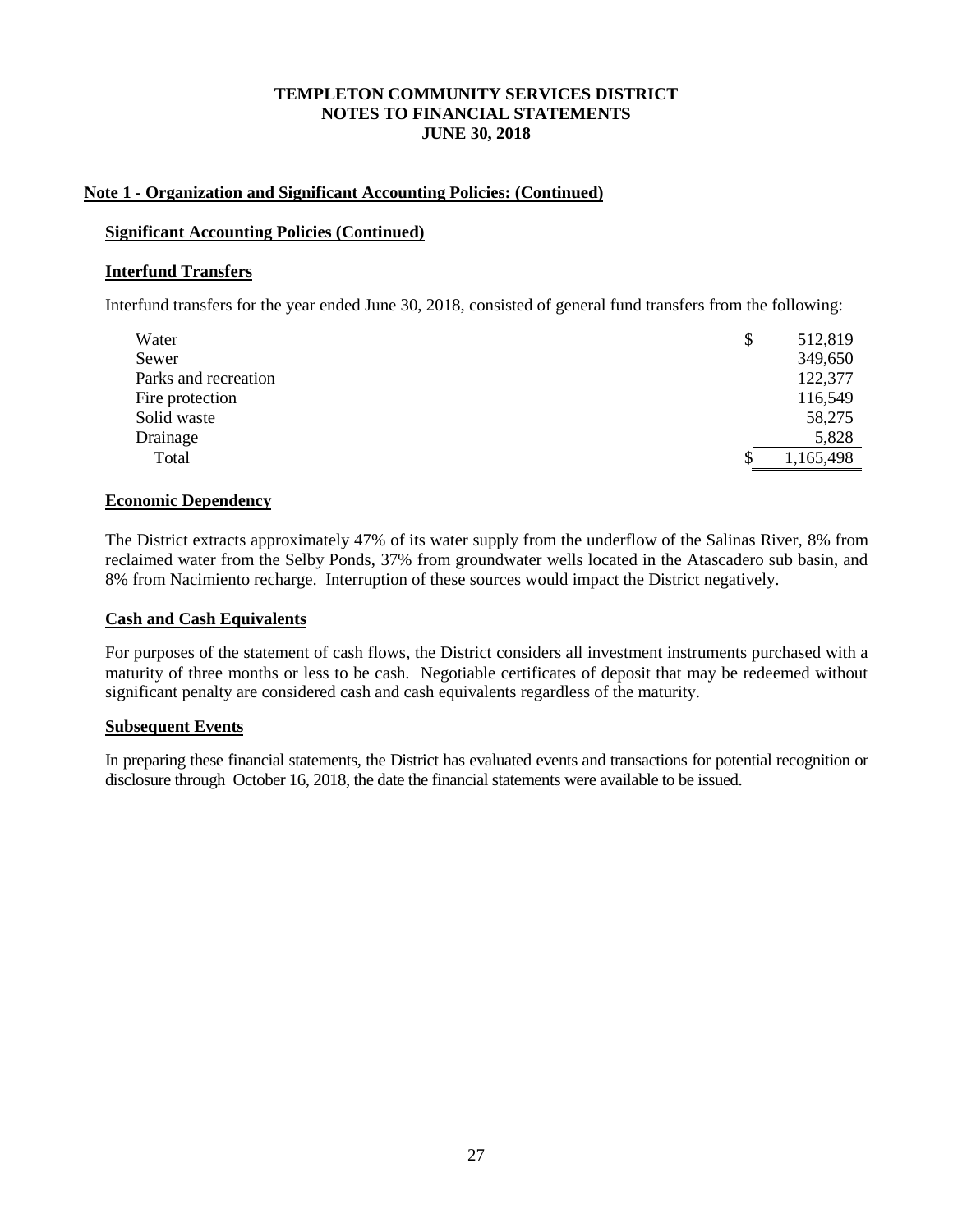### **Note 2 - Cash and Investments:**

### **Investments Authorized by the California Government Code and the District's Investment Policy**

The table below identifies the investment types that are authorized for the District by the California Government Code. The table also identifies certain provisions of the California Government Code that address interest rate risk, and concentration of credit risk. This table does not address investments of debt proceeds held by bond trustees that are governed by the provisions of debt agreements of the District, rather than the general provision of the California Government Code or the District's investment policy:

| Maximum  |              |                  |  |  |  |  |  |  |
|----------|--------------|------------------|--|--|--|--|--|--|
| Maximum  | Percentage   | Quality          |  |  |  |  |  |  |
| Maturity | of Portfolio | Requirements     |  |  |  |  |  |  |
| 5 years  | None         | None             |  |  |  |  |  |  |
| 5 years  | None         | None             |  |  |  |  |  |  |
| 5 years  | None         | None             |  |  |  |  |  |  |
| 5 years  | None         | None             |  |  |  |  |  |  |
| 5 years  | None         | None             |  |  |  |  |  |  |
| 180 days | 40%          | None             |  |  |  |  |  |  |
| 270 days | 25%          | A1               |  |  |  |  |  |  |
| 5 years  | 30%          | None             |  |  |  |  |  |  |
| 1 year   | None         | None             |  |  |  |  |  |  |
| 92 days  | 20%          | None             |  |  |  |  |  |  |
| 5 years  | 30%          | A Rating         |  |  |  |  |  |  |
| N/A      | 20%          | Multiple         |  |  |  |  |  |  |
| N/A      | 20%          | Multiple         |  |  |  |  |  |  |
| 5 years  | None         | None             |  |  |  |  |  |  |
|          | 20%          | <b>AA</b> Rating |  |  |  |  |  |  |
| 5 years  | None         | None             |  |  |  |  |  |  |
|          |              |                  |  |  |  |  |  |  |
| N/A      | None         | None             |  |  |  |  |  |  |
| N/A      | None         | None             |  |  |  |  |  |  |
|          | 5 years      |                  |  |  |  |  |  |  |

The District's Investment Policy is more restrictive than the California Government Code. The policy only allows the District to invest in the California Local Agency Investment Fund, FDIC insured accounts and investments collateralized pursuant to the California Government Code Section 53652.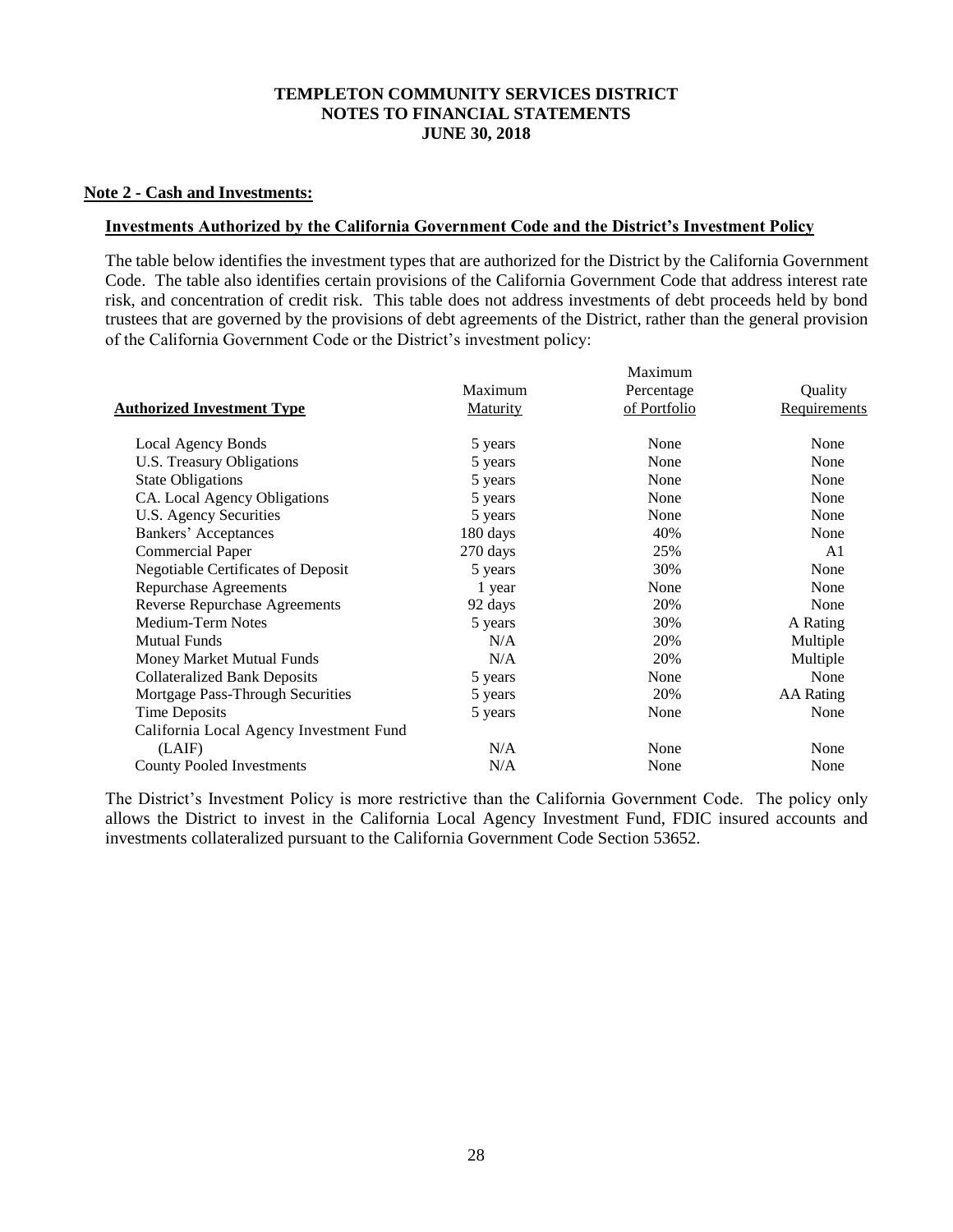## **Note 2 - Cash and Investments: (Continued)**

## **Investments Authorized by the California Government Code and the District's Investment Policy (Continued)**

Cash and investments held by the District were comprised of the following at June 30, 2018:

|                                                                                                                                                                   | Maturity in Years |                                                 |    |                        |    |                                                   |
|-------------------------------------------------------------------------------------------------------------------------------------------------------------------|-------------------|-------------------------------------------------|----|------------------------|----|---------------------------------------------------|
|                                                                                                                                                                   |                   | Less Than<br>1 Year                             |    | - 5 Years              |    | Total                                             |
| California Local Agency Investment Fund (LAIF)<br>Negotiable certificates of deposit<br>Deposits with financial institutions<br><b>Total Cash and Investments</b> | \$                | 9,490,593<br>248.938<br>1,766,632<br>11,506,163 | \$ | 4,862,978<br>4,862,978 | \$ | 9,490,593<br>5,111,916<br>1,766,632<br>16,369,141 |
| Financial Statement Classification:<br>Cash and Cash Equivalents                                                                                                  |                   |                                                 |    |                        |    | 16,369,141                                        |

## **Disclosures Relating to Interest Rate Risk**

Interest rate risk is the risk that changes in market interest rates will adversely affect the fair value of an investment. Generally, the longer the maturity of an investment, the greater the sensitivity of its fair value to changes in market interest rates. One of the ways that the District manages its exposure to interest rate risk is by holding only cash and cash equivalents.

Information about the sensitivity of the fair values of the District's investments to market interest rate fluctuations is provided in the previous table that shows the distribution of the District's investments by maturity at June 30, 2018.

### **Disclosures Relating to Credit Risk**

Generally, credit risk is the risk that an issuer of an investment will not fulfill its obligation to the holder of the investment. This is measured by the assignment of a rating by a nationally recognized statistical rating organization. Presented below is the actual rating as of the year end for each investment type.

| Investment                         | Rating as of Year End |
|------------------------------------|-----------------------|
|                                    | Standard & Poor's     |
| LAIF                               | Not Rated             |
| Negotiable Certificates of Deposit | Not Rated             |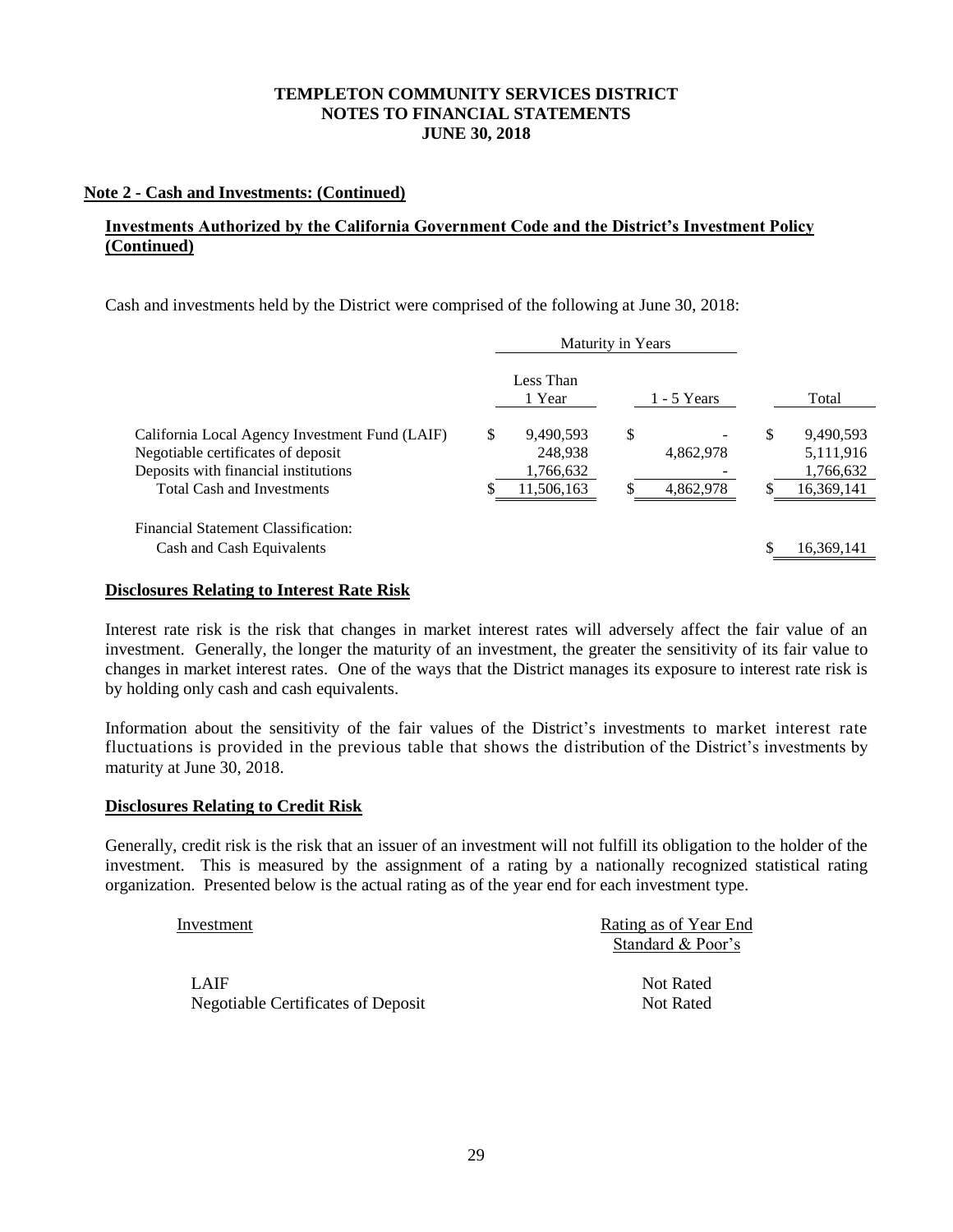## **Note 2 - Cash and Investments: (Continued)**

## **Concentration of Credit Risk**

Concentration of credit is the risk of loss attributed to the magnitude to the District's investment in a single issue.

The investment policy of the District contains no limitations on the amount that can be invested in any one issuer beyond that stipulated by the California Government Code. The District holds no investments in any one issuer (other than external investment pools) that represent 5% or more of total District investments.

## **Custodial Credit Risk**

Custodial credit risk for deposits is the risk that, in the event of the failure of a depository financial institution, the District will not be able to recover its deposits or will not be able to recover collateral securities that are in the possession of an outside party. The custodial credit risk for investments is the risk that, in the event of the failure of the counter-party (e.g., broker-dealer) the District will not be able to recover the value of its investment or collateral securities that are in the possession of another party. The California Government Code and the District's investment policy do not contain legal or policy requirements that would limit the exposure to custodial credit risk for deposits or investments, other than the following provision for deposits: The California Government Code requires that a financial institution secure deposits made by state or local govern-mental units by pledging securities in an undivided collateral pool held by a depository regulated under state law (unless so waived by the governmental unit). The market value of the pledged securities in the collateral pool must equal at least 110% of the total amount deposited by the public agencies. California law also allows financial institutions to secure District deposits by pledging first trust deed mortgage notes having a value of 150% of the secured public deposits.

At June 30, 2018, none of the District's deposits with financial institutions in excess of federal depository insurance limits were held in uncollateralized accounts. At June 30, 2018, no District investments were held by the same broker-dealer (counterparty) that was used by the District to buy the securities.

## **Investment in State Investment Pool**

The District is a voluntary participant in the Local Agency Investment Fund (LAIF) that is regulated by California Government Code under the oversight of the Treasurer of the State of California. The fair value of the District's investment in this pool is reported in the accompanying financial statements at amounts based upon the District's pro-rata share of the fair value provided by LAIF for the entire LAIF portfolio (in relation to the amortized cost of that portfolio). The balance available for withdrawal is based on the accounting records maintained by LAIF, which are recorded on an amortized cost basis.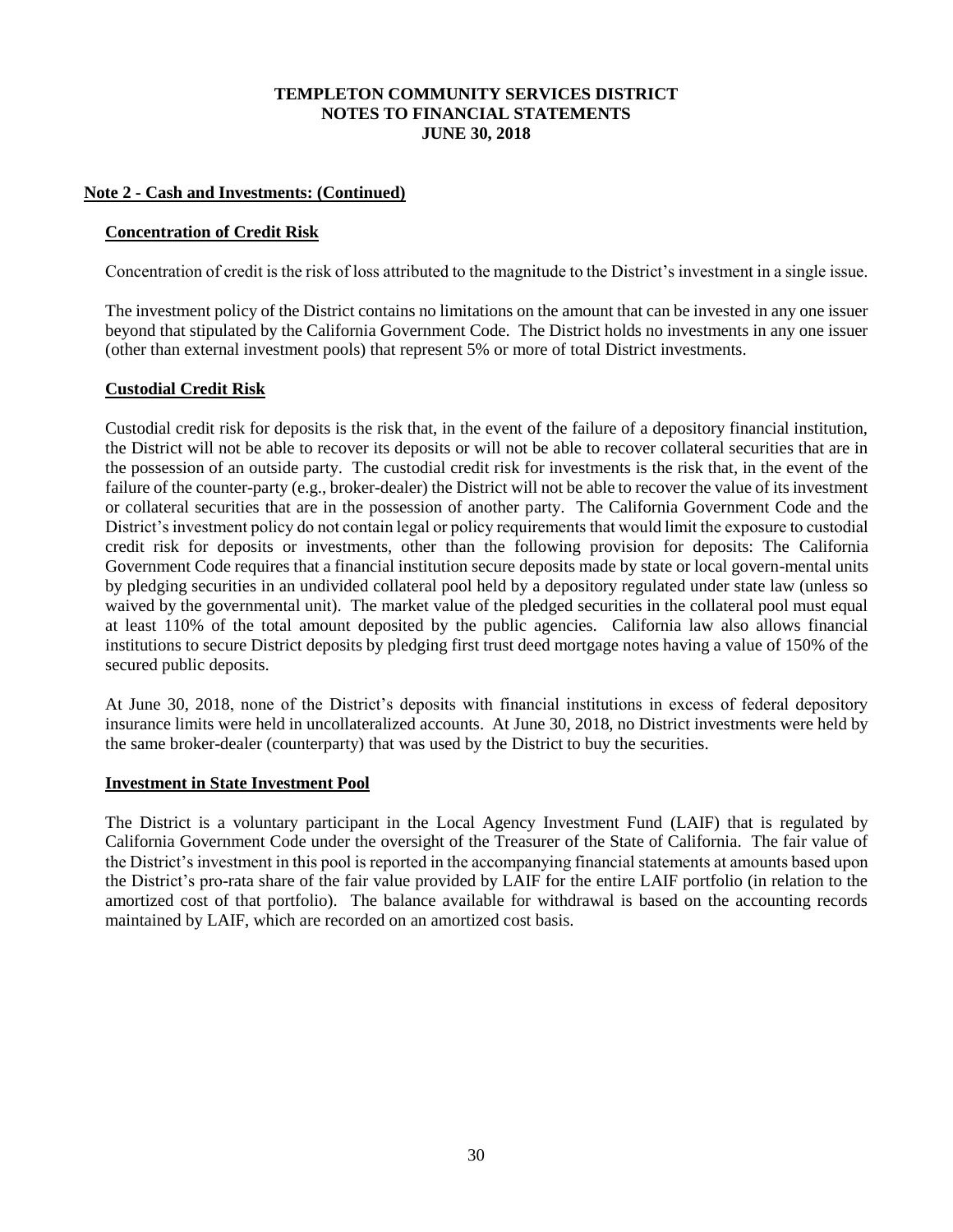# **Note 3 - Capital Assets:**

Capital assets consist of the following at June 30:

#### **Governmental Activities:**

|                                                      | Balance at<br>June 30, 2017 |    | Increases  |    | Decreases | Balance at<br>June 30, 2018 |
|------------------------------------------------------|-----------------------------|----|------------|----|-----------|-----------------------------|
| <b>Capital Assets Not Being Depreciated:</b>         |                             |    |            |    |           |                             |
| Land                                                 | 633,429                     | \$ |            |    |           | 633,429                     |
| <b>Total Capital Assets Not Being</b><br>Depreciated | 633,429                     | \$ |            |    |           | 633,429                     |
| <b>Capital Assets Being Depreciated:</b>             |                             |    |            |    |           |                             |
| Buildings and improvements                           | 3,346,370                   | \$ |            | \$ |           | \$<br>3,346,370             |
| Equipment                                            | 1.193.711                   |    | 27,930     |    | (13,733)  | 1,207,908                   |
| <b>Vehicles</b>                                      | 812,441                     |    |            |    |           | 812,441                     |
| Total                                                | 5,352,522                   |    | 27.930     |    | (13,733)  | 5,366,719                   |
| Less: Accumulated depreciation                       | (3,035,797)                 |    | (189, 733) |    | 13,733    | (3,211,797)                 |
| <b>Total Capital Assets Being</b>                    |                             |    |            |    |           |                             |
| Depreciated                                          | 2,316,725                   | S  | (161, 803) | S  |           | 2,154,922                   |

### **Business-Type Activities:**

|                                              | Balance at<br>June 30, 2017 | Increases       | Decreases | Balance at<br>June 30, 2018 |
|----------------------------------------------|-----------------------------|-----------------|-----------|-----------------------------|
| <b>Capital Assets Not Being Depreciated:</b> |                             |                 |           |                             |
| Land                                         | \$<br>3,602,720             | \$              | \$        | \$<br>3,602,720             |
| Water delivery entitlement                   | 6,764,312                   |                 | (30,000)  | 6,734,312                   |
| Construction in progress                     | 582,923                     | 1,247,032       |           | 1,829,955                   |
| <b>Total Capital Assets Not</b>              |                             |                 |           |                             |
| <b>Being Depreciated</b>                     | 10,949,955                  | \$<br>1,247,032 | (30,000)  | 12,166,987                  |
| <b>Capital Assets Being Depreciated:</b>     |                             |                 |           |                             |
| Buildings and improvements                   | \$<br>26,326,138            | \$<br>25,943    | \$        | \$<br>26,352,081            |
| Equipment                                    | 1.390.607                   | 94,765          |           | 1,485,372                   |
| Vehicles                                     | 334,614                     | 9,546           |           | 344,160                     |
| Total                                        | 28,051,359                  | 130,254         |           | 28,181,613                  |
| Less: Accumulated depreciation               | (14, 376, 117)              | (692, 564)      |           | (15,068,681)                |
| <b>Total Capital Assets</b>                  |                             |                 |           |                             |
| <b>Being Depreciated</b>                     | 13,675,242                  | (562,310)       | \$        | 13,112,932                  |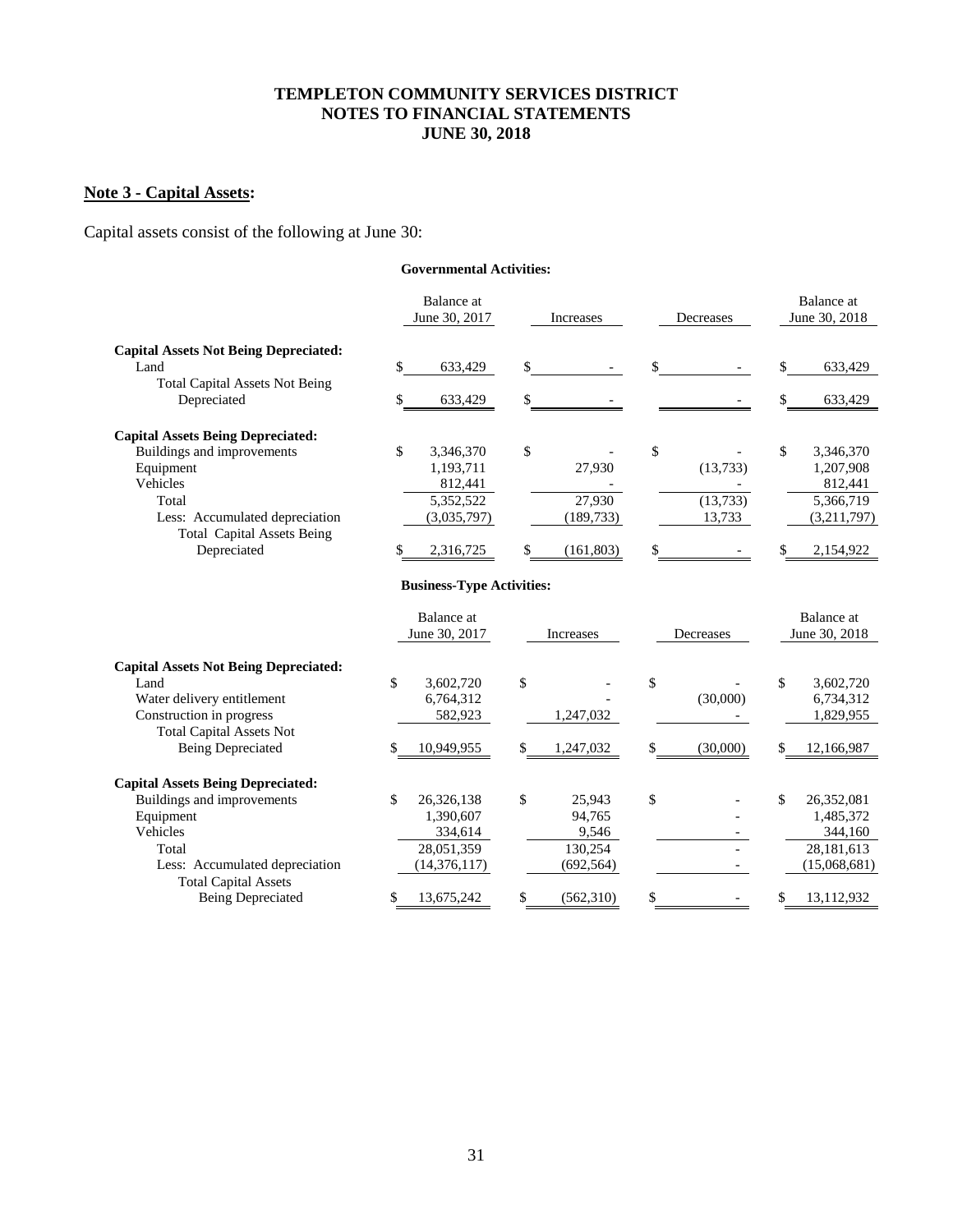### **Note 4 -Noncurrent Liabilities:**

Noncurrent liabilities consists of the following at June 30:

|                                | Balance at<br>June 30, 2017<br>(As Restated) |     | Increases |    | Decreases      | Balance at<br>June 30, 2018 |     | Payable<br>Within One<br>Year |    | Payable<br>After One<br>Year |
|--------------------------------|----------------------------------------------|-----|-----------|----|----------------|-----------------------------|-----|-------------------------------|----|------------------------------|
| Governmental Activities:       |                                              |     |           |    |                |                             |     |                               |    |                              |
| Compensated absences (Note 1)  | \$<br>41.359                                 | \$. | 51,532    | S. | $(41,359)$ \$  | 51.532                      | S.  | 27.647                        | S. | 23,885                       |
| Net OPEB liability (Note 6)    | 3,312,850                                    |     | 229,524   |    | (454, 082)     | 3,088,292                   |     | 114,239                       |    | 2,974,053                    |
| Net pension liability (Note 7) | 1,070,317                                    |     | 356,966   |    | (171, 308)     | 1,255,975                   |     | 132,205                       |    | 1,123,770                    |
| Total                          | 4,424,526                                    | S.  | 638,022   |    | (666,749)      | 4,395,799                   | \$. | 274,091                       | S. | 4, 121, 708                  |
|                                |                                              |     |           |    |                |                             |     |                               |    |                              |
| Business-Type Activities:      |                                              |     |           |    |                |                             |     |                               |    |                              |
| Accrued interest payable       | \$<br>62,260                                 | \$. | 180.135   | \$ | $(189.719)$ \$ | 52,676                      | \$  | 52.676                        | S. |                              |
| Compensated absences (Note 1)  | 24,967                                       |     | 29.856    |    | (24.967)       | 29,856                      |     | 12.196                        |    | 17,660                       |
| Loans payable                  | 4.364.824                                    |     |           |    | (234.051)      | 4,130,773                   |     | 215.224                       |    | 3,915,549                    |
| Net OPEB liability (Note 6)    | 1,957,860                                    |     | 130,000   |    | (257, 186)     | 1,830,674                   |     | 64.704                        |    | 1,765,970                    |
| Net pension liability (Note 7) | 681,871                                      |     | 246,825   |    | (113, 195)     | 815,501                     |     | 77,134                        |    | 738,367                      |
| Total                          | 7,091,782                                    |     | 586,816   |    | (819.118)      | 6.859.480                   |     | 421,934                       |    | 6.437.546                    |

Loans payable consist of the following at June 30, 2018:

#### **Loans Payable**

State of California, Water Resources Control Board-The District entered into a contract with the State of California, Water Resources Control Board, for a loan in the amount of \$2,144,073 to increase the wastewater treatment capacity of the Meadowbrook Wastewater Treatment Plant. The loan accrues interest at 2.6% with annual payments of principal and interest in the amount of \$138,764. The loan matures March 4, 2022. The District shall maintain a dedicated source of revenue sufficient to provide reasonable assurance of repayment of this loan. Accrued interest totaled \$4,513 at June 30, 2018. \$ 520,773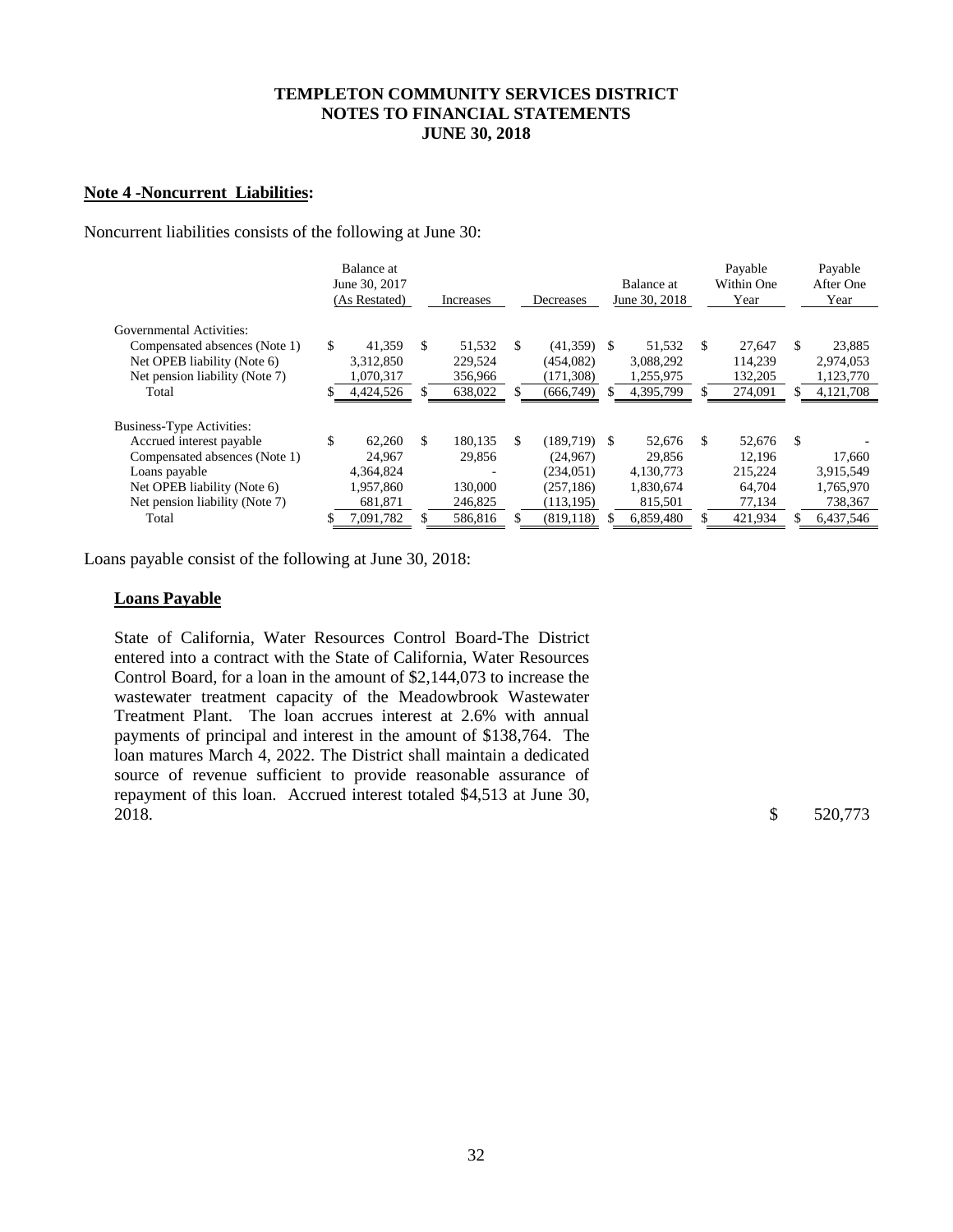#### **Note 4 -Noncurrent Liabilities: (Continued)**

#### **Loans Payable (Continued)**

San Luis Obispo County Flood Control and Water Conservation District - The District entered into a water delivery entitlement contract in the original amount of \$4,615,000 to pay its share of various capital expenses relating to the funding of design costs, engineering, planning, mapping, acquiring easements and right-ofway, and construction in connection with the Nacimiento Water Project (Project). The District has pledged certain revenues it collects from the operation of the Project for payment of debt service on the loan. The San Luis Obispo County Flood Control and Water Conservation District has refinanced its debt related to the project and revised its cost allocation on more than one occasion resulting in a \$469,475 reduction in the District's share of the project's cost and a revised debt service schedule. Under the most recently revised debt service schedule the loan accrues interest between 3% and 5% with semiannual payments of interest and principal through 2041 as set forth in the contract. Accrued interest totaled \$48,163 at June 30, 2018. \$ 3,610,000

Total Loans Payable.  $$ 4,130,773$ 

Debt service requirements on loans payable at June 30, 2018 are as follows:

#### **Business-Type Activities**

| Year Ended    |               | Loans Payable |           |
|---------------|---------------|---------------|-----------|
| June 30       | Principal     |               | Interest  |
|               |               |               |           |
| 2019          | \$<br>215,224 | \$            | 183,080   |
| 2020          | 223,480       |               | 182,266   |
| 2021          | 231,821       |               | 174,014   |
| 2022          | 240,248       |               | 165,498   |
| 2023          | 110,000       |               | 156,606   |
| $2024 - 2028$ | 630,000       |               | 694,981   |
| $2029 - 2033$ | 790,000       |               | 537,884   |
| $2034 - 2038$ | 990,000       |               | 339,581   |
| $2039 - 2043$ | 700,000       |               | 74,700    |
|               | 4,130,773     | \$            | 2,508,610 |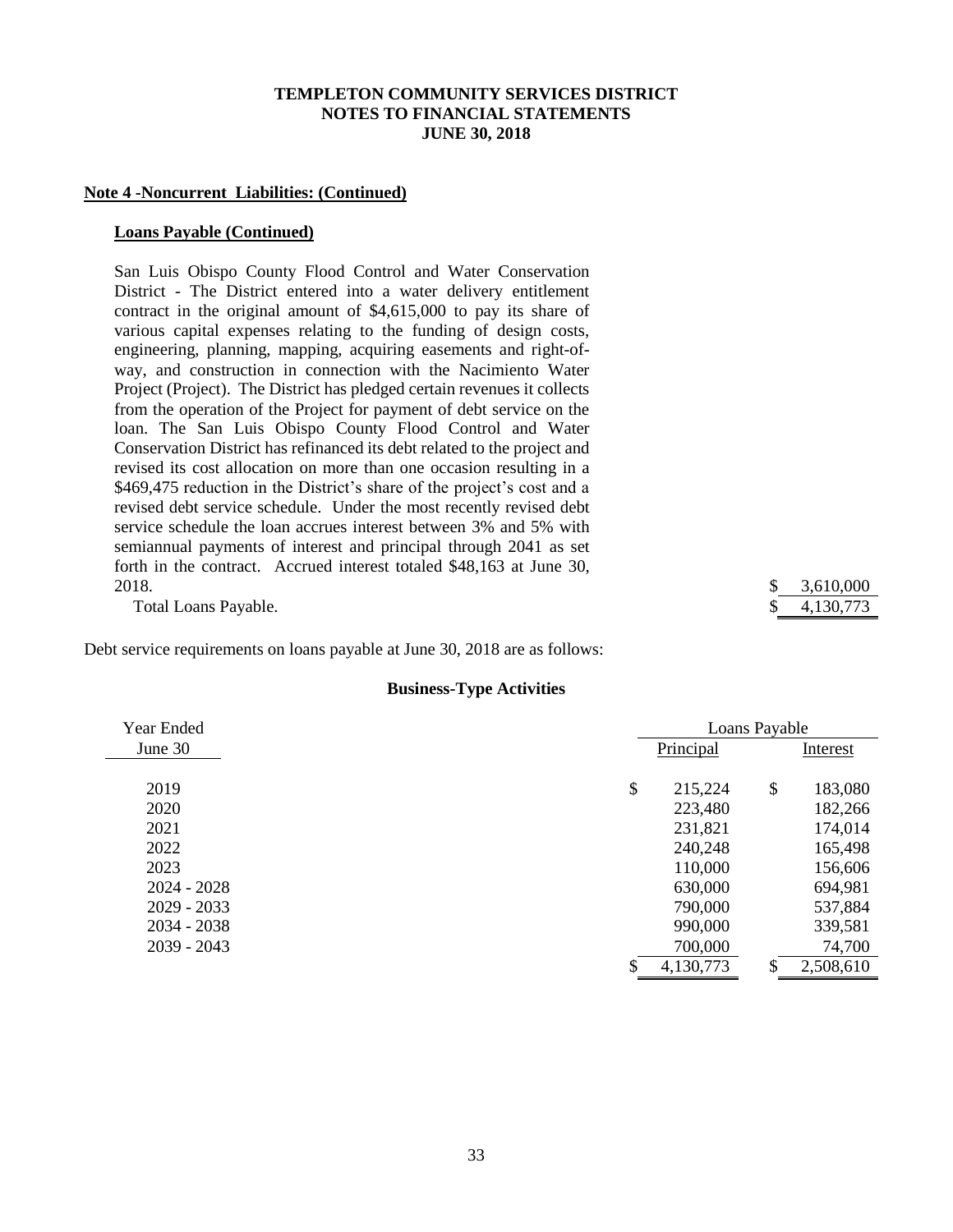### **Note 5 - Prepaid Capacity Fees:**

The District records capacity fees collected as a liability until its duty to perform has been completed and service has begun at which time these fees are recorded as contributed capital. Following is a summary of the prepaid capacity fees liability at June 30, 2018:

| Balance at Beginning of Year, as Restated (Note 10) | \$ 10,189,158 |
|-----------------------------------------------------|---------------|
| Add: Capacity fees received                         | 1.223.625     |
| Less: Water and sewer connections                   | (1,498,020)   |
| Balance at End of Year                              | \$ 9.914.763  |

#### **Note 6 - Other Postemployment Benefits:**

#### **General Information About the OPEB Plan**

**Plan Description -** The District's defined benefit OPEB plan, Templeton Community Services District Other Postemployment Benefits Plan, (OPEB Plan) provides OPEB for all permanent full-time general and public safety employees of the District. The OPEB Plan is a single-employer defined benefit OPEB plan administered by the California Employers' Retiree Benefit Trust (CERBT). The District's Code grants the authority to establish and amend the benefit terms of the OPEB plan to the District's Board of Directors. CERBT issues a publicly available financial report that can be obtained at the CalPERS Executive Office, 400 P Street, Sacramento, California 95814.

**Benefits Provided** - The OPEB plan provides retiree medical (including prescription drug benefits) coverage to eligible retirees and their eligible dependents through the CalPERS Health Program. The District provides a maximum monthly contribution based on the amount provided to active employees (currently targeted at the cost for family coverage in the PERS Choice Plan). The District's contribution will continue for the lifetime of the retiree and any surviving eligible spouse. Eligibility for retiree health benefits requires retirement from the District and commencement of pension benefits under PERS (typically on or after age 50 with at least 5 years of service.

**Employees Covered by Benefit Terms** - AtJune 30, 2018, the following employees were covered by the benefit terms:

| Inactive employees or beneficiaries currently receiving benefit payments |  |
|--------------------------------------------------------------------------|--|
| Inactive employees entitled to but not yet receiving benefit payments    |  |
| Active employees                                                         |  |
| Total                                                                    |  |

**Funding Policy and Annual OPEB Costs** - The contribution requirements of the District are established and may be amended annually by the Board of Directors. The District's Board of Directors had previously established a policy of funding the Annual Required Contribution (ARC) on a pay as you go basis, under which contributions to the plan are generally made at the same time and in the same amount as retiree benefits and expenses become due. However, the District made a contribution to CERBT in the current year, but after the current measurement date of June 30, 2017.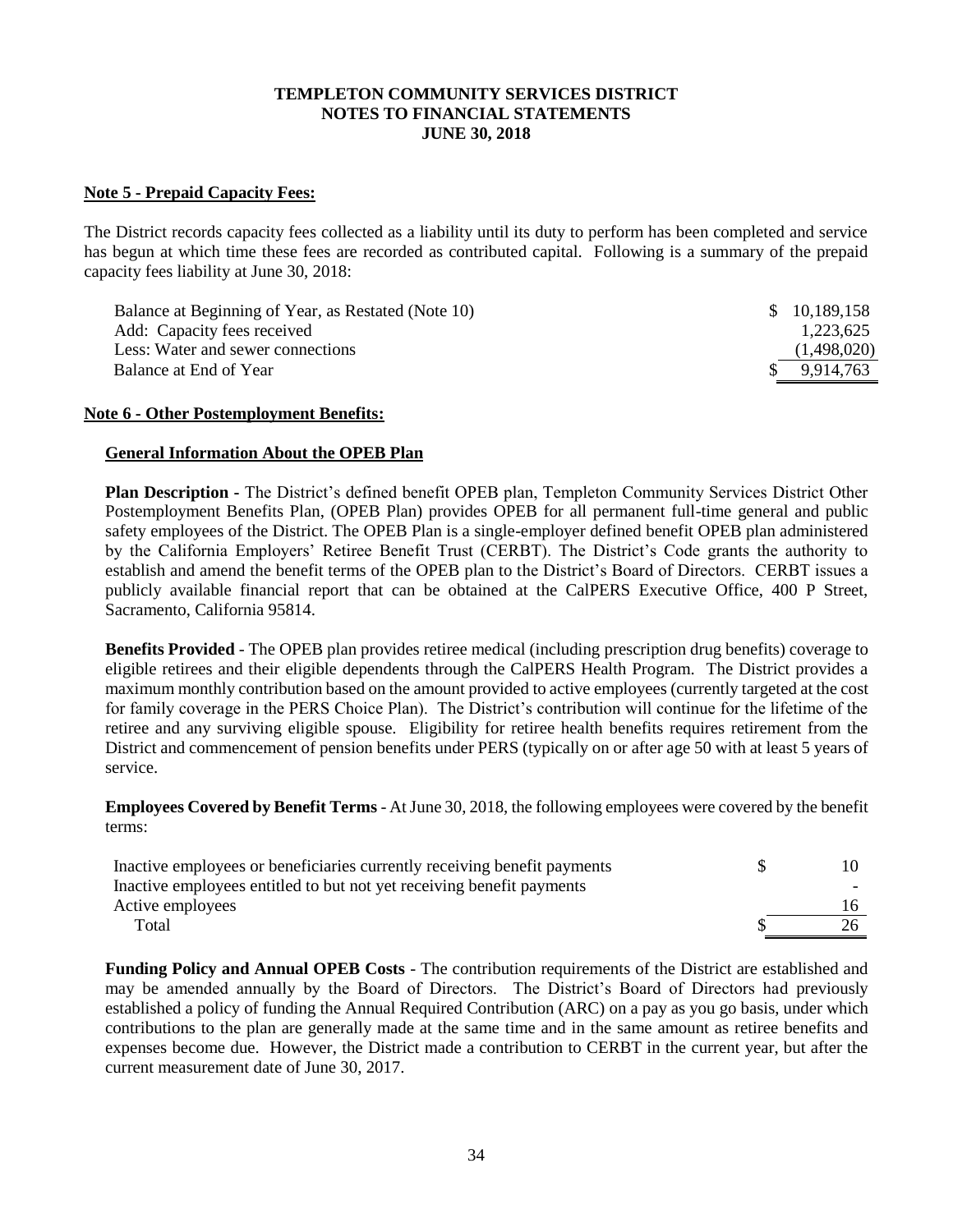### **Note 6 - Other Postemployment Benefits: (Continued)**

### **General Information About the OPEB Plan (Continued)**

**Net OPEB Liability** - The District has elected to use the "Lookback" method where assets and liabilities are measured as of the prior fiscal year-end, but applied to the current fiscal year. The measurement date (when assets and liabilities are measured) is June 30, 2017.

#### **Actuarial Assumptions**

The total OPEB liability in the June 30, 2018 actuarial valuation was determined using the following assumptions, applied to all periods included in the measurement, unless otherwise specified:

| Inflation                          | 2.7 percent                                                                                                                                                                                                                                                                                                                                                                                                                                                            |  |  |  |  |  |
|------------------------------------|------------------------------------------------------------------------------------------------------------------------------------------------------------------------------------------------------------------------------------------------------------------------------------------------------------------------------------------------------------------------------------------------------------------------------------------------------------------------|--|--|--|--|--|
| <b>Salary Increases</b>            | Based on assumptions for Public Agency Miscellaneous<br>and Fire Members used in the June 2016 CalPERS<br>Actuarial Valuation.                                                                                                                                                                                                                                                                                                                                         |  |  |  |  |  |
| Investment Rate of Return          | N/A                                                                                                                                                                                                                                                                                                                                                                                                                                                                    |  |  |  |  |  |
| <b>Healthcare Cost Trend Rates</b> | 6.80 percent for 2018, gradually decreasing over several<br>decades to an ultimate rate of 4.40% in fiscal year 2075<br>and later years. In addition, the medical trend rates<br>above were increased to reflect the projected effect of the<br>Affordable Care Act's Excise Tax on high-cost health<br>insurance plans. The additional trend rate adjustments<br>vary by year, but average 0.36% beginning calendar year<br>2029 for plans other than Medicare plans. |  |  |  |  |  |

Mortality rates were based on the RP-2014 headcount - weighted table as appropriate adjusted to 2006. Generational projection using scale MP-2017 was applied to these base rates after 2006.

The assumptions used in this report are based on the Alternative Measure Method assumptions outlined in Paragraph 33 of GASB Statement No. 75 "Accounting and Financial Reporting for Postemployment Benefits Other Than Pensions".

The expected rate of return on plan assets was not applicable. The District has assets designated for OPEB that are invested in California Employers' Benefit Trust Strategy 2, however their first contribution was not made until after the current measurement date.

## **Discount Rate**

The discount rate used to measure the total OPEB liability was 3.56%. The District has historically funded its retiree health insurance on the "pay as you go" method. Per the Templeton Community Services District strategic financial policies, beginning in fiscal year 2016-17 the budget calls for each fund to contribute 1% of its respective net OPEB liability to CERBT while continuing to fund current retiree benefits. The contribution rate will be increased 1% each year up to a maximum of 10% until such time as the net OPEB liability is 100% funded.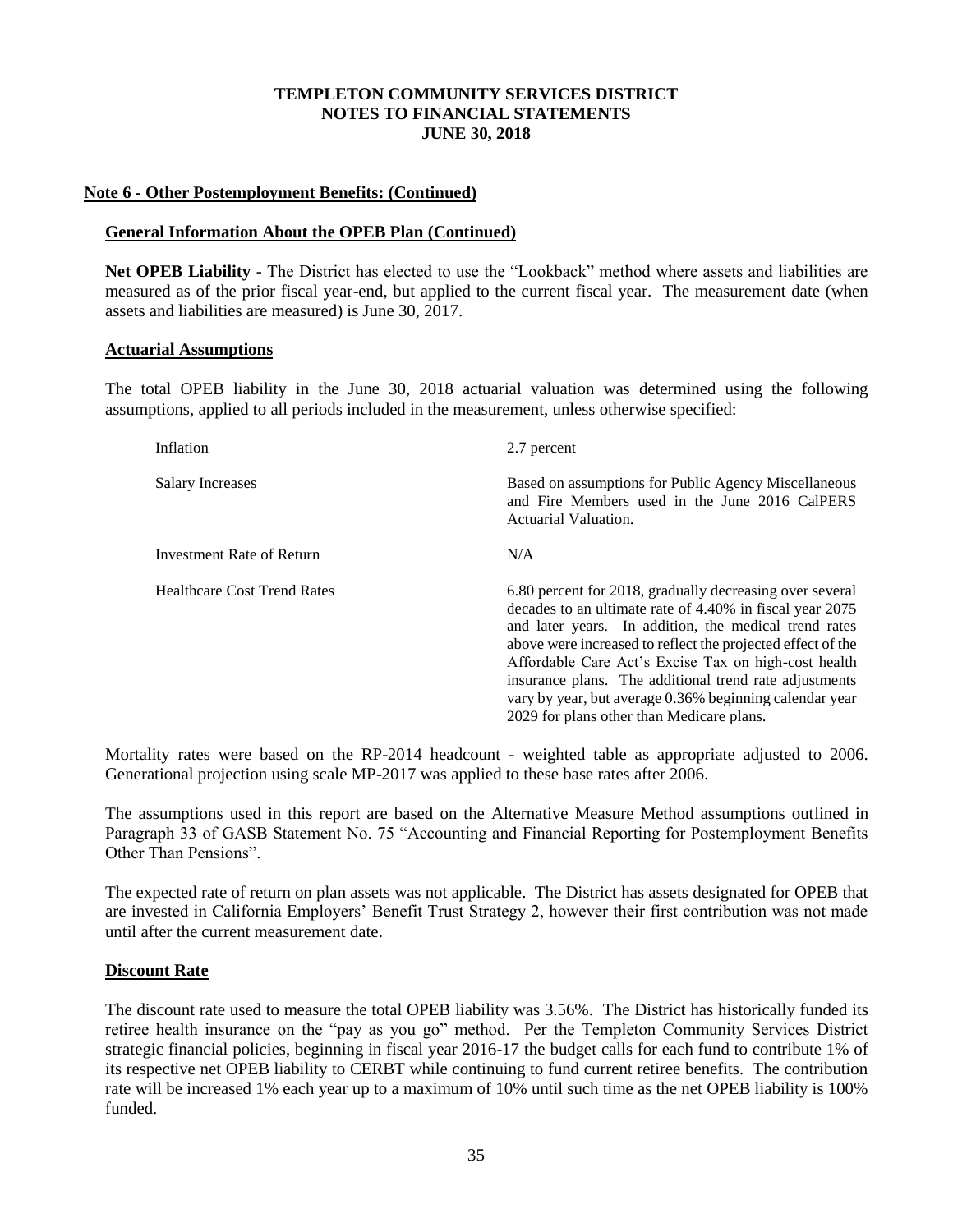### **Note 6 - Other Postemployment Benefits: (Continued)**

### **Changes in the Net OPEB Liability**

|                          |                   | Increase (Decrease) |                 |
|--------------------------|-------------------|---------------------|-----------------|
|                          | <b>Total OPEB</b> | Plan Fiduciary      | Net OPEB        |
|                          | Liability         | Net Pension         | Liability       |
|                          | (a)               | (b)                 | $(a) - (b)$     |
| Balance at June 30, 2017 | \$<br>5.270.710   | \$                  | \$<br>5,270,710 |
| Changes for the Year:    |                   |                     |                 |
| Service cost             | 202,325           |                     | 202,325         |
| Interest                 | 157,200           |                     | 157,200         |
| Change in assumptions    | (532, 326)        |                     | (532, 326)      |
| Contributions - employer |                   | 178,943             | (178, 943)      |
| Benefit payments         | (178, 943)        | (178, 943)          |                 |
| Net Changes              | (351,744)         |                     | (351,744)       |
| Balance at June 30, 2018 | 4,918,966         | \$                  | 4,918,966       |

#### **Sensitivity of the Net OPEB Liability to Changes in the Discount Rate**

The following presents the net OPEB liability of the District, as well as what the District's net OPEB liability would be if it were calculated using a discount rate that is 1-percentage-point lower (2.56 percent) or 1 percentage-point higher (4.56 percent) than the current discount rate:

|                    | 1\% Decrease<br>$(2.56\%)$ | Discount Rate<br>$(3.56\%)$ | 1\% Increase<br>(4.56%) |
|--------------------|----------------------------|-----------------------------|-------------------------|
| Net OPEB liability | 5,791,193                  | 4,918,966                   | 4,237,547               |

## **Sensitivity of the Net OPEB Liability to Changes in the Healthcare Cost Trend Rates**

The following presents the net OPEB liability of the District, as well as what the District's net OPEB liability would be if it were calculated using healthcare cost trend rates that are 1-percentage-point lower (8.5 percent decreasing to 4.5 percent) or 1-percentage-point-high (10.5 percent decreasing to 6.5 percent) than the current healthcare cost trend rates:

| Trend Rates (6.80%<br>(7.80% Decreasing<br>(7.8% Decreasing<br>to $3.40\%$ )<br>Decreasing to 4.40%)<br>to $5.40$ ) |                    | 1\% Decrease | <b>Healthcare Cost</b> | 1\% Increase |
|---------------------------------------------------------------------------------------------------------------------|--------------------|--------------|------------------------|--------------|
|                                                                                                                     |                    |              |                        |              |
|                                                                                                                     |                    |              |                        |              |
|                                                                                                                     | Net OPEB liability | 4.255.731    | 4,918,966              | 5,798,533    |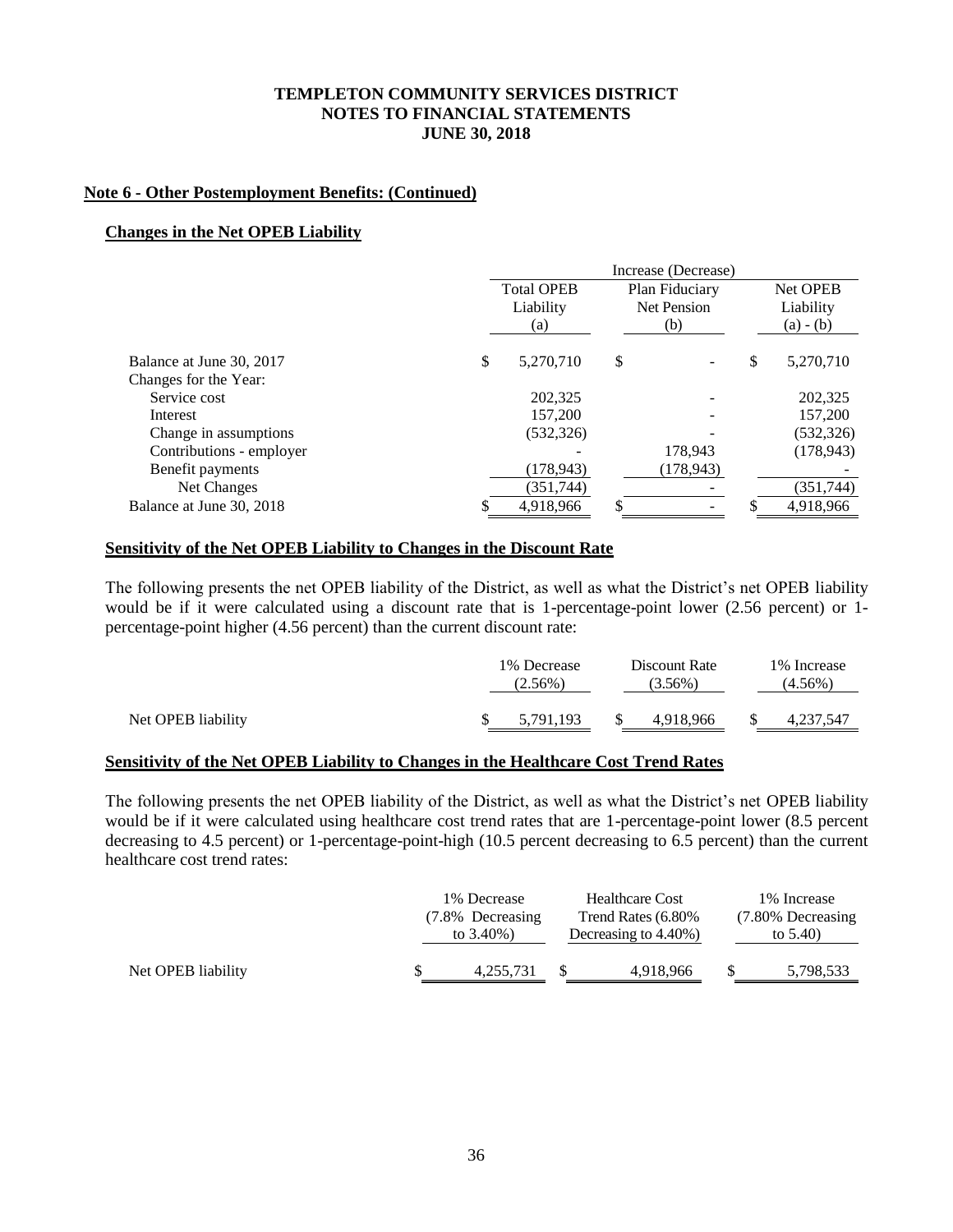## **Note 6 - Other Postemployment Benefits: (Continued)**

### **OPEB Plan Fiduciary Net Position**

Detailed information about the OPEB plan's fiduciary net position is available in the separately issued financial report of the California Public Employees' Retirement System's California Employers' Retirement Benefit Trust Agent Multiple-Employer of the Postemployment Benefits Plan.

### **OPEB Expense and Deferred Outflows of Resources and Deferred Inflows of Resources Related to OPEB**

For the year ended June 30, 2018, the District recognized OPEB expense/(benefit) of \$(172,801). At June 30, 2018, the District reported deferred outflows of resources and deferred inflows of resources related to OPEB from the following sources:

|                                                                                  | Deferred Outflows<br>of Resources |   | Deferred Inflows<br>of Resources |
|----------------------------------------------------------------------------------|-----------------------------------|---|----------------------------------|
|                                                                                  |                                   |   | N/A                              |
| Differences between expected and actual experience                               | N/A                               | S |                                  |
| Changes of assumptions                                                           | N/A                               |   | N/A                              |
| Net difference between projected and actual earnings on OPEB plan<br>investments |                                   |   |                                  |
|                                                                                  |                                   |   |                                  |
| Contributions between measurement date and reporting date                        | 1,430,540                         |   |                                  |
| Total                                                                            | 1,430,540                         |   |                                  |

The Alternative Measurement Method only allows amortization of investment gains and losses. All other gains and losses due to experience and assumption changes are recognized immediately in the annual OPEB expenses.

Amounts reported as deferred outflows of resources and deferred inflows of resources related to OPEB will be recognized in OPEB expense as follows:

| <b>Years Ended</b><br>June 30 |        |                          |
|-------------------------------|--------|--------------------------|
|                               |        |                          |
| 2019                          | \$     | $\overline{\phantom{0}}$ |
| 2020                          |        |                          |
| 2021                          |        |                          |
| 2022                          |        |                          |
| 2023                          |        | $\overline{\phantom{0}}$ |
| Thereafter                    |        | -                        |
| Total                         | œ<br>Φ | -                        |

## **Payable to the OPEB Plan**

At June 30, 2018, the District reported a payable of \$-0- for the outstanding amount of contributions to the OPEB Plan required for the year ended June 30, 2018.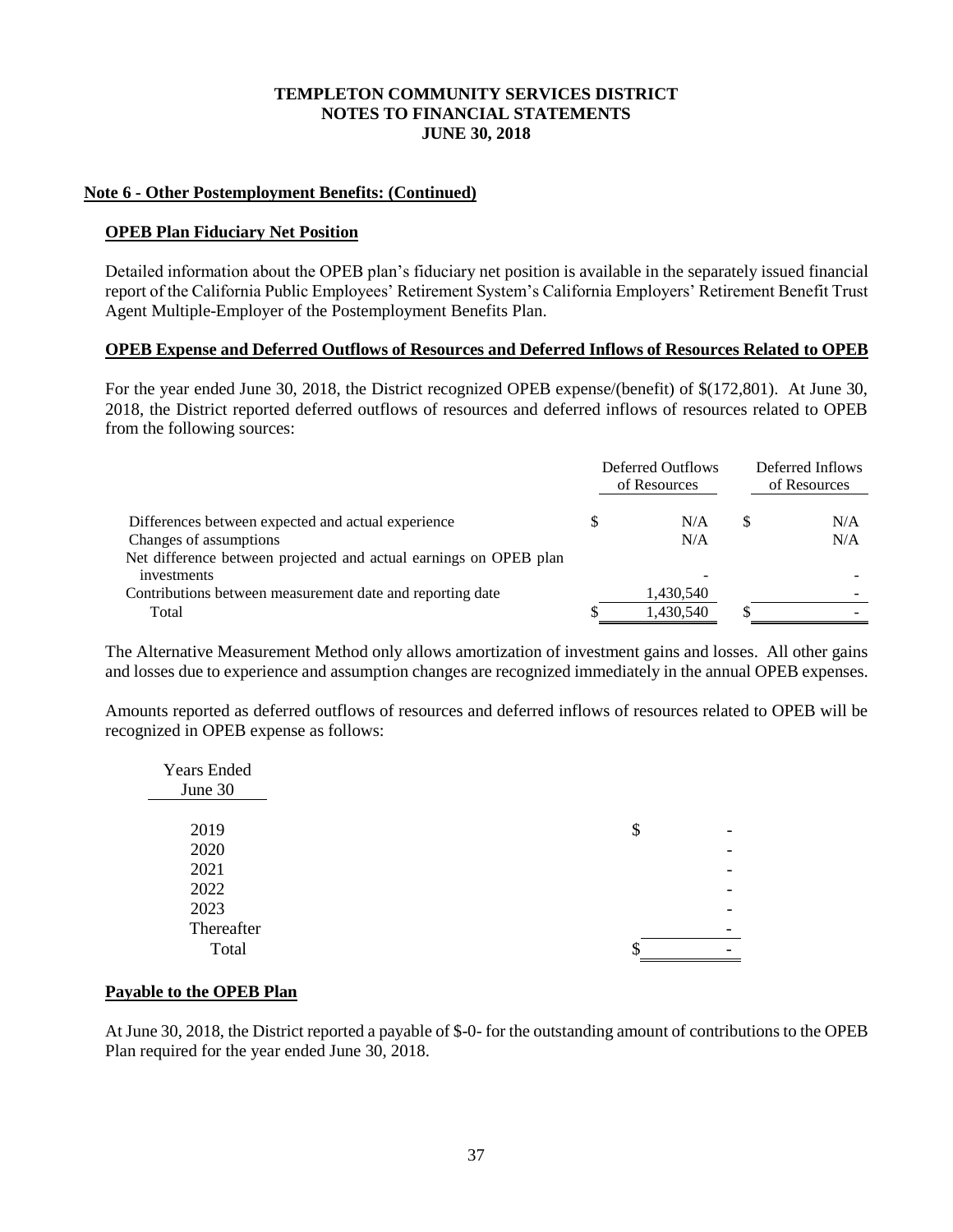### **Note 7 - Defined Benefit Pension Plan:**

### **General Information About the Pension Plans**

**Plan Descriptions** - All qualified permanent and probationary employees are eligible to participate in the Miscellaneous Plan or the Safety Plan of the Templeton Community Services District (All Plans) a cost-sharing multiple employer defined benefit pension plan administered by the California Public Employees' Retirement System (CalPERS). Benefit provisions under the Plans are established by State statute and Local Government resolution. CalPERS issues publicly available reports that include a full description of the pension plan regarding benefit provisions, assumptions and membership information that can be found on the CalPERS website.

**Benefits Provided** - CalPERS provides service retirement and disability benefits, annual cost of living adjustments and death benefits to plan members, who must be public employees and beneficiaries. Benefits are based on years of credited service, equal to one year of full time employment. The Plan's provisions and benefits in effect at June 30, 2018, are summarized as follows:

|                                                   | Miscellaneous    |                             |                      |  |  |
|---------------------------------------------------|------------------|-----------------------------|----------------------|--|--|
|                                                   |                  | On or After January 1, 2013 |                      |  |  |
|                                                   | Prior to         | With Prior                  | Without              |  |  |
|                                                   | January 1, 2013  | Service                     | <b>Prior Service</b> |  |  |
| Benefit formula                                   | $3.0\% \ @ \ 60$ | 2.5% @ 55                   | $2.0\% \ @ \ 62$     |  |  |
| Benefit vesting schedule                          | 5 years service  | 5 years service             | 5 years service      |  |  |
| Benefit payments                                  | Monthly for life | Monthly for life            | Monthly for life     |  |  |
| Retirement age                                    | $50+$            | $50+$                       | $52+$                |  |  |
| Monthly benefits, as a % of eligible compensation | 2.0\% to 3.0\%   | 2.0% to 2.5%                | 1.0% to 2.5%         |  |  |
| Required employee contribution rates              | 8.0%             | 8.0%                        | 6.25%                |  |  |
| Required employer contribution rates              | 12,698%          | 9.539%                      | 6.533%               |  |  |

|                                                   | Safety           |                  |                             |  |  |  |
|---------------------------------------------------|------------------|------------------|-----------------------------|--|--|--|
|                                                   |                  |                  | On or After January 1, 2013 |  |  |  |
|                                                   | Prior to         | With Prior       | Without                     |  |  |  |
|                                                   | January 1,2013   | Service          | Prior Service               |  |  |  |
|                                                   |                  |                  |                             |  |  |  |
| Benefit formula                                   | $3.0\% \ @ \ 50$ | $3.0\% \ @ \ 55$ | $2.7\%$ @ 57                |  |  |  |
| Benefit vesting schedule                          | 5 years service  | 5 years service  | 5 years service             |  |  |  |
| Benefit payments                                  | Monthly for life | Monthly for life | Monthly for life            |  |  |  |
| Retirement age                                    | $50+$            | $50+$            | $50 - 57$                   |  |  |  |
| Monthly benefits, as a % of eligible compensation | 3.0%             | 2.4% to 3.0%     | 2.0\% to 2.7\%              |  |  |  |
| Required employee contribution rates              | 9.0%             | 9.0%             | 11.5%                       |  |  |  |
| Required employer contribution rates              | 19.723%          | 16.842%          | 11.990%                     |  |  |  |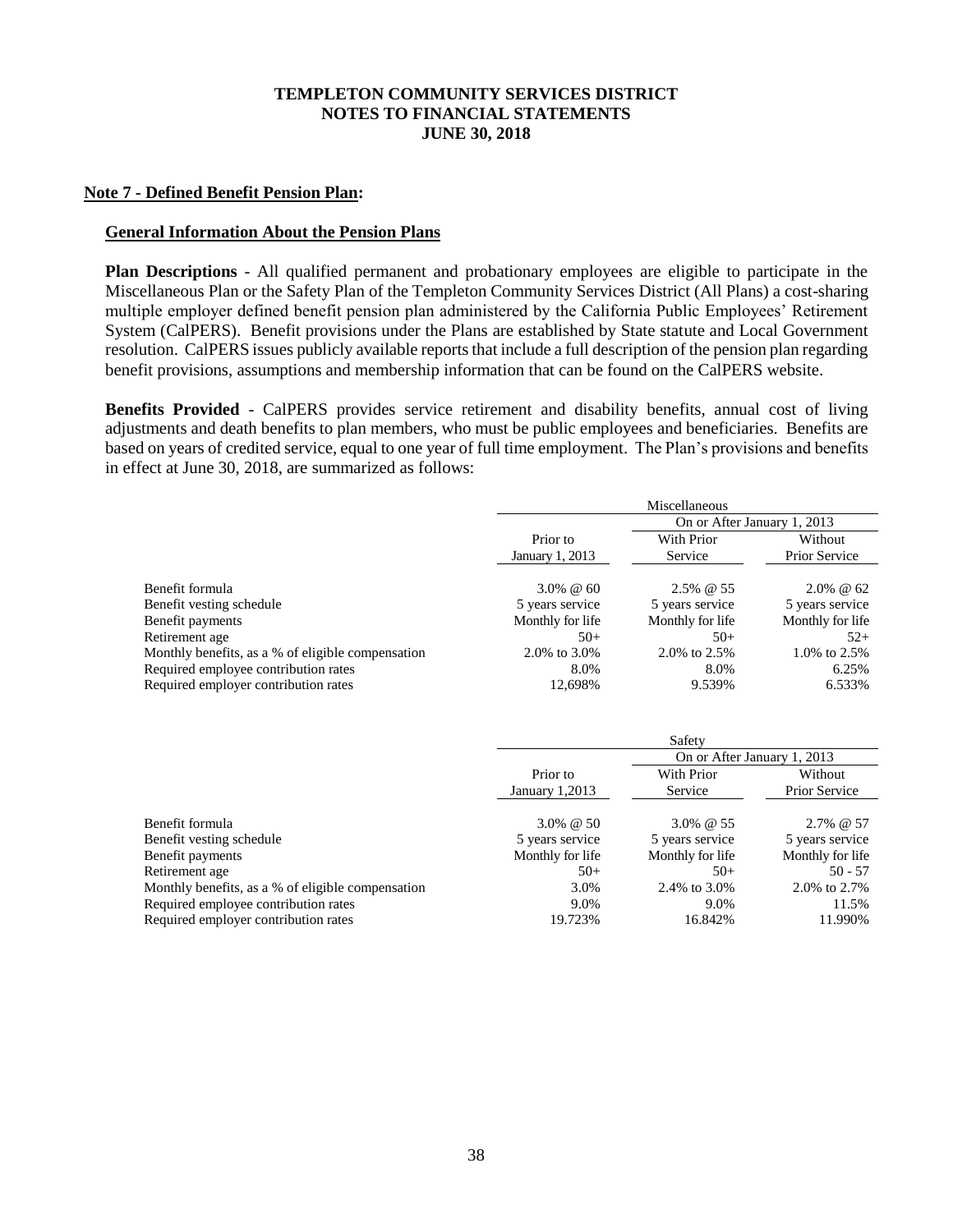## **Note 7 - Defined Benefit Pension Plan: (Continued)**

### **General Information About the Pension Plans (Continued)**

**Contribution Description** *-* Section 20814(c) of the California Public Employees' Retirement Law (PERL) requires that the employer contribution rates for all public employers are determined on an annual basis by the actuary and shall be effective on the July 1 following notice of a change in the rate. The total plan contributions are determined through the CalPERS annual actuarial process. The Plans actuarially determined rate is based on the estimated amount necessary to pay the Plan's allocated share of the risk pool's costs of benefits earned by employees during the year and any unfunded accrued liability. The employer is required to contribute the difference between the actuarially determined rate and the contribution rate of employees. For the measurement period ended June 30, 2017 (measurement date), the active employee contribution rate in the miscellaneous plan for employees hired prior to January 1, 2013 is 8.0% of annual payroll, and the employer's contribution rate is 12.698% of annual payroll. The active employee contribution rate in the miscellaneous plan for those employees hired on or after January 1, 2013 is 6.25% of annual pay, and the average employer contribution rate is 6.533% of annual payroll. The active employee contribution rate in the safety plan for employees hired prior to January 1, 2013 is 9% of annual payroll and the employer's contribution rate 19.723% of annual covered payroll. The active employee contribution rate in the safety plan for employees hired on or after January 1, 2013 is 11.5% of annual payroll and the average employer contribution rate is 11.990% of annual payroll. Employer contribution rates may change if plan contracts are amended. It is the responsibility of the employer to make necessary accounting adjustments to reflect the impact due to any employer paid member contributions or situations where members are paying a portion of the employer contribution.

The District's contribution to the Plan for the year ended June 30, 2018 were as follows:

|                                             |   | Miscellaneous |
|---------------------------------------------|---|---------------|
| Contributions - Employer                    | S | 179,408       |
| Contributions - Employee (Paid by Employer) |   |               |
|                                             |   | Safety        |
| Contributions - Employer                    | S | 47.569        |
| Contributions - Employee (Paid by Employer) |   |               |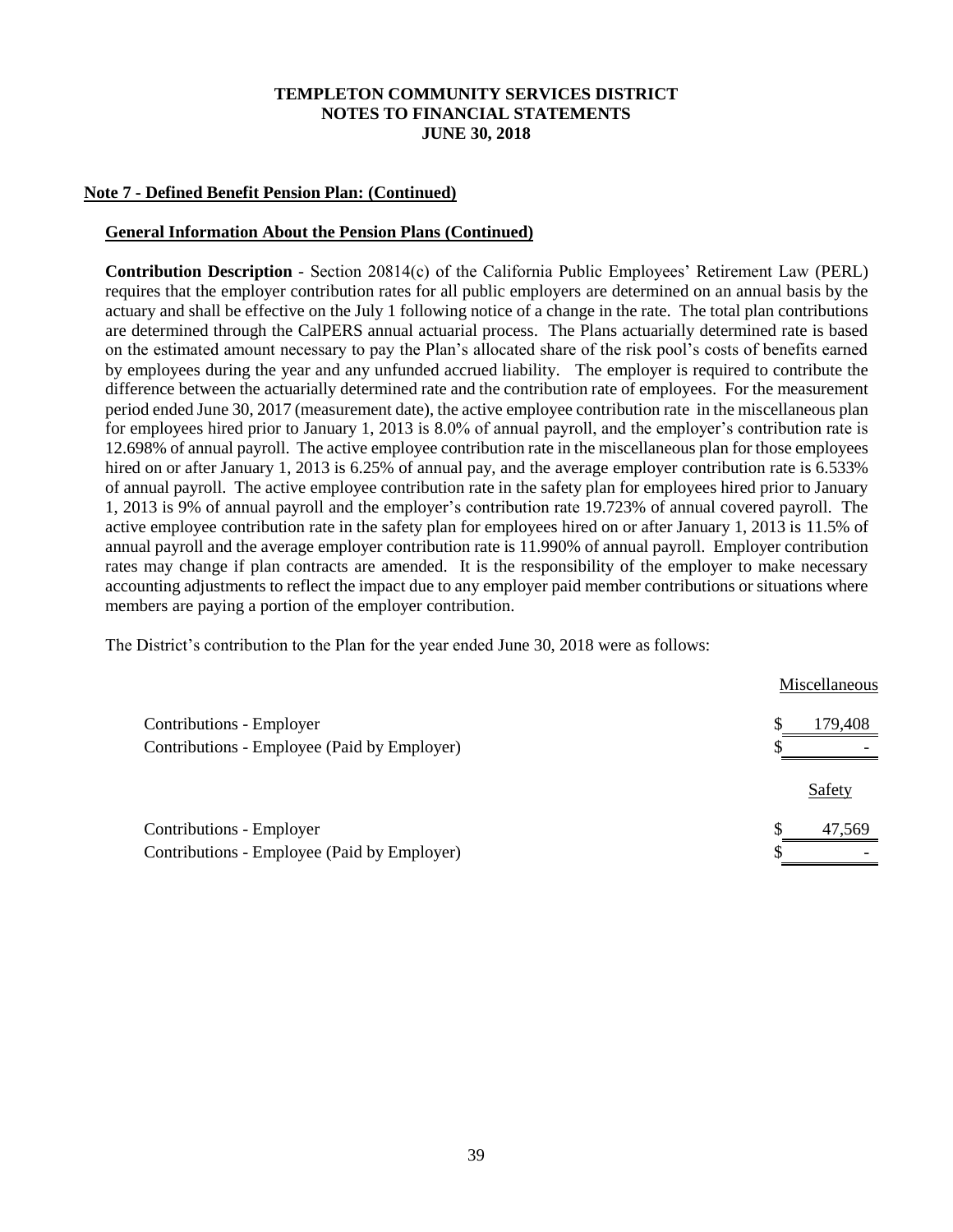## **Note 7 - Defined Benefit Pension Plan: (Continued)**

### **Actuarial Methods and Assumptions Used to Determine Total Pension Liability**

For the measurement period ending June 30, 2017 (the measurement date), the total pension liability was determined by rolling forward the June 30, 2016 total pension liability determined in the June 30, 2016 actuarial valuation. The June 30, 2017 total pension liability was based on the following actuarial methods and assumptions:

| <b>Actuarial Cost Method</b>     | Entry Age Normal in accordance with the requirements<br>of GASB Statement No. 68                                                |
|----------------------------------|---------------------------------------------------------------------------------------------------------------------------------|
| Actuarial Assumptions:           |                                                                                                                                 |
| Discount Rate                    | 7.15%                                                                                                                           |
| Inflation                        | 2.75%                                                                                                                           |
| Salary Increases                 | Varies by Entry Age and Service                                                                                                 |
| <b>Mortality Rate Table</b>      | Derived using 2010 CalPERS' experience study for the<br>period 1997 - 2007                                                      |
| Post Retirement Benefit Increase | Contract COLA up to 2.75% until Purchasing Power<br>Protection Allowance Floor on Purchasing Power applies,<br>2.75% thereafter |

All other actuarial assumptions used in the June 30, 2016 valuation were based on the results of an actuarial experience study for the fiscal years 1997 to 2011, including updates to salary increase, mortality and retirement rates. The Experience Study report can be obtained at CalPERS' website under Forms and Publications.

## **Change of Assumptions**

GASB 68, paragraph 68 states that the long-term expected rate of return should be determined net of pension plan investment expense but without reduction for pension plan administrative expense. The discount rate was changed from 7.65 as of the June 30, 2016 measurement date to 7.15 percent as of the June 30, 2017 measurement date.

## **Discount Rate**

The discount rate used to measure the total pension liability was 7.15%. To determine whether the municipal bond rate should be used in the calculation of a discount rate for each plan, CalPERS stress tested plans that would most likely result in a discount rate that would be different from the actuarially assumed discount rate. Based on the testing of the plans, the test revealed that the assets would not run out. Therefore, the current 7.15% discount rate is appropriate and the use of the municipal bond rate calculation is not deemed necessary. The long-term expected discount rate of 7.15% is applied to all plans in the Public Employees Retirement Fund. The stress test results are presented in a detailed report called "GASB Crossover Testing Report" that can be obtained on CalPERS' website under the GASB 68 section.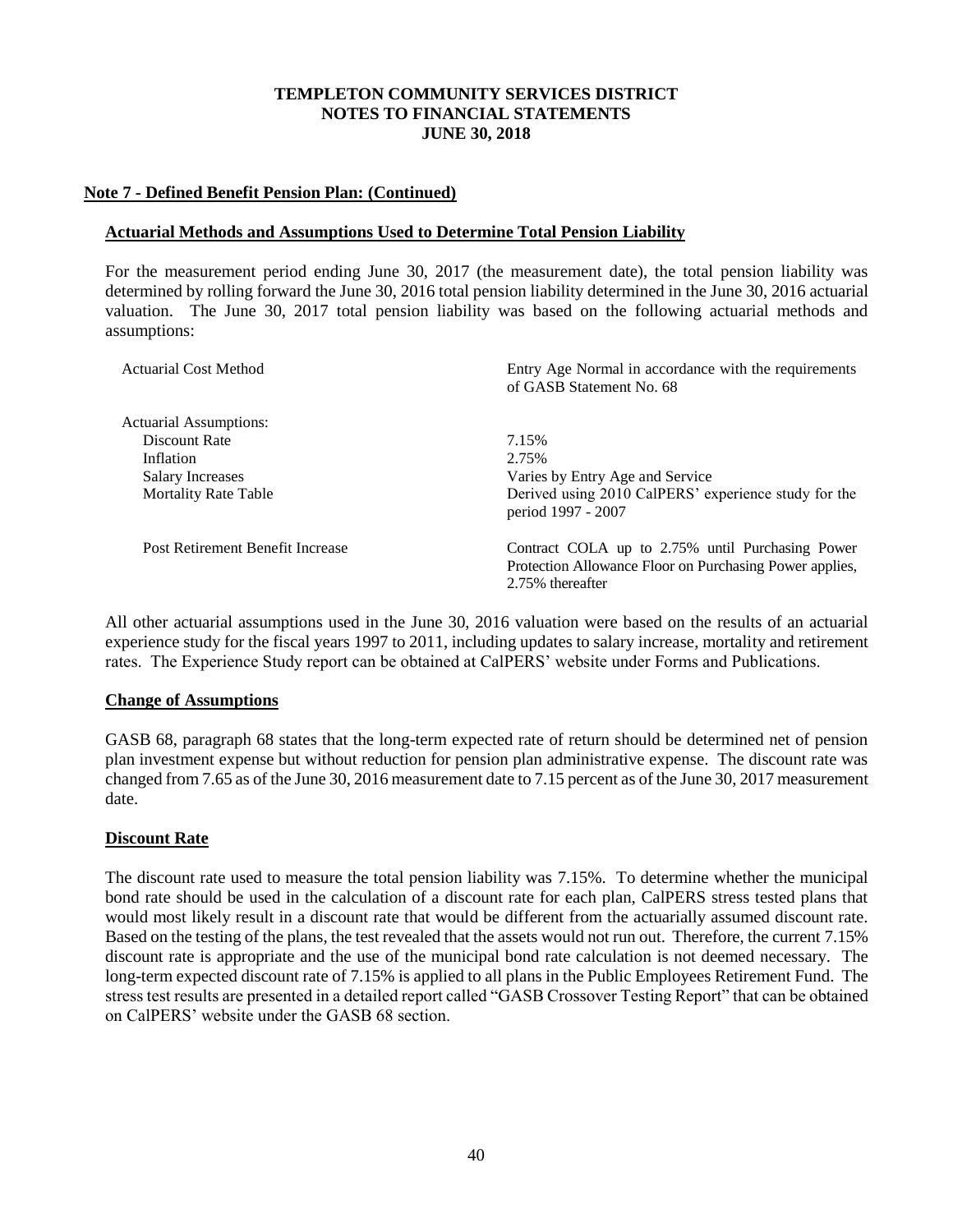### **Note 7 - Defined Benefit Pension Plan: (Continued)**

#### **Discount Rate (Continued)**

The long-term expected rate of return on pension plan investments was determined using a building-block method in which best-estimate ranges of expected future real rates of return (expected returns, net of pension plan investment expense and inflation) are developed for each major asset class.

In determining the long-term expected rate of return, staff took into account both short-term and long-term market return expectations as well as the expected pension fund cash flows. Such cash flows were developed assuming that both members and employers will make their required contributions on time and as scheduled in all future years. Using historical returns on all the funds' asset classes, expected compound (geometric) returns were calculated over the short-term (first 10 years) and the long-term (11 - 60 years) using a building-block approach. Using the expected nominal returns for both short-term and long-term, the present value of benefits was calculated for each fund. The expected rate of return was set by calculating the single equivalent expected return that arrived at the same present value of benefits for cash flows as the one calculated using both shortterm and long-term returns. The expected rate of return was the set equivalent to the single equivalent rate calculated above and rounded down to the nearest one quarter of one percent.

The table below reflects long-term expected real rate of return by asset class.

|                                      | Net Strategic | <b>Real Return</b> | <b>Real Return</b> |
|--------------------------------------|---------------|--------------------|--------------------|
| <b>Asset Class</b>                   | Allocation    | Years $1 - 10$     | Years $11+$        |
| <b>Global Equity</b>                 | 47.00%        | 4.90%              | 5.38%              |
| Fixed Income                         | 19.00%        | 0.80%              | 2.27%              |
| Private Equity                       | 12.00%        | 6.60%              | 6.63%              |
| Real Estate                          | 11.00%        | 2.80%              | 5.21%              |
| <b>Inflation Assets</b>              | 6.00%         | 0.60%              | 1.39%              |
| <b>Infrastructure and Forestland</b> | 3.00%         | 3.90%              | 5.36%              |
| Liquidity                            | 2.00%         | $(0.40\%)$         | $(0.90\%)$         |
|                                      | 100.00%       |                    |                    |
|                                      |               |                    |                    |

#### **Allocation of Net Pension Liability and Pension Expense to Individual Employers**

The following table shows the District's proportionate share of the net pension liability over the measurement period.

|                                |  | <b>Total Pension</b><br>Plan Fiduciary<br>Net Pension<br>Liability |     |           |           | Net Pension       |  |  |
|--------------------------------|--|--------------------------------------------------------------------|-----|-----------|-----------|-------------------|--|--|
|                                |  |                                                                    |     |           | Liability |                   |  |  |
|                                |  | (a)                                                                | (b) |           |           | $(c) = (a) - (b)$ |  |  |
|                                |  |                                                                    |     |           |           |                   |  |  |
| Balance at June 30, 2016       |  | 8,915,362                                                          |     | 7,163,174 | S         | 1,752,188         |  |  |
| Balance at June 20, 2017       |  | 9,690,787                                                          |     | 7,619,311 |           | 2,071,476         |  |  |
| Net Changes During 2016 - 2017 |  | 775.425                                                            |     | 456,137   |           | 319,288           |  |  |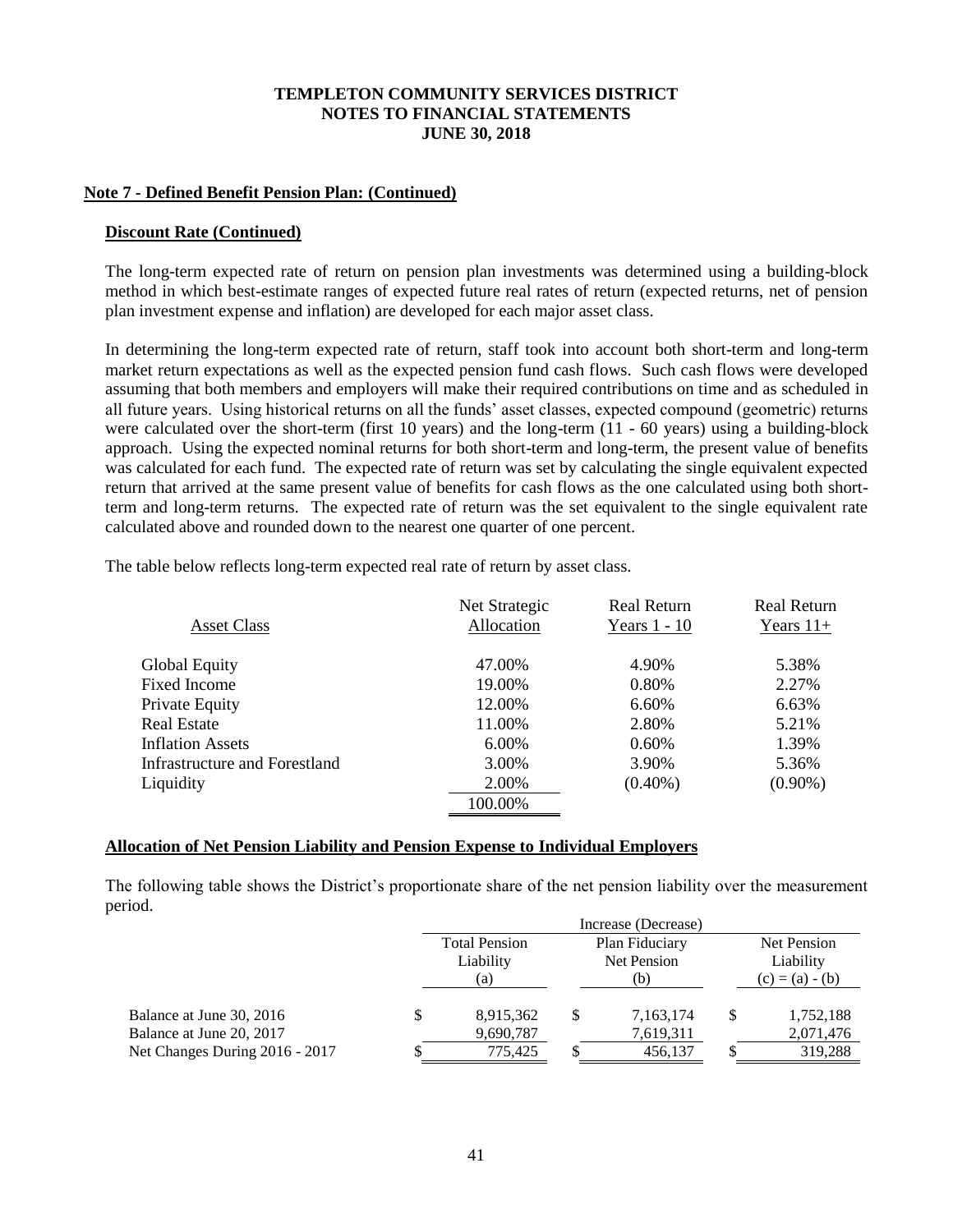## **Note 7 - Defined Benefit Pension Plan: (Continued)**

### **Allocation of Net Pension Liability and Pension Expense to Individual Employers (Continued)**

The net pension liability of the plan is measured as of June 30, 2017 and the total pension liability for the plan used to calculate the net pension liability was determined by an actuarial valuation of June 30, 2016 rolled forward to June 30, 2017 using standard update procedures. The proportion of the net pension liability was based on a projection of the District's long-term share of contributions to the pension plans relative to the projected contributions of all participating employers, actuarially determined. The District's proportionate share of the net pension liability for the plan as of June 30, 2016 and 2017 was as follows:

|                              | <b>Miscellaneous</b> | Safety     |
|------------------------------|----------------------|------------|
|                              |                      |            |
| Proportion - June 30, 2016   | 0.043534\%           | 0.004632\% |
| Proportion - June 30, 2017   | 0.045310\%           | 0.004775%  |
| Change - Increase (Decrease) | 0.001776%            | 0.000143\% |

### **Sensitivity of the Net Pension Liability to Changes in the Discount Rate**

The following presents the net pension liability of the Plan as of the Measurement Date, calculated using the discount rate of 7.15%, as well as what the net pension liability would be if it were calculated using a discount rate that is 1 percentage-point lower (6.15%) or 1 percentage-point higher (8.15%) than the current rate:

|                              | Current Rate<br>$-1\%$ (6.15%) |  | <b>Current Discount</b><br>Rate (7.15%) | Discount Rate<br>$+1\%$ (8.15%) |  |
|------------------------------|--------------------------------|--|-----------------------------------------|---------------------------------|--|
| Plan's Net Pension Liability | 3,407,786                      |  | 2,071,476                               | 966,863                         |  |

#### **Amortization of Deferred Outflows and Deferred Inflows of Resources**

Under GASB 68, actuarial gains and losses related to changes in total pension liability and fiduciary net position are recognized in pension expense systematically over time.

The first amortized amounts are recognized in pension expense for the year the gain or loss occurs. The remaining amounts are categorized as deferred inflows and deferred outflows to be recognized in future pension expense.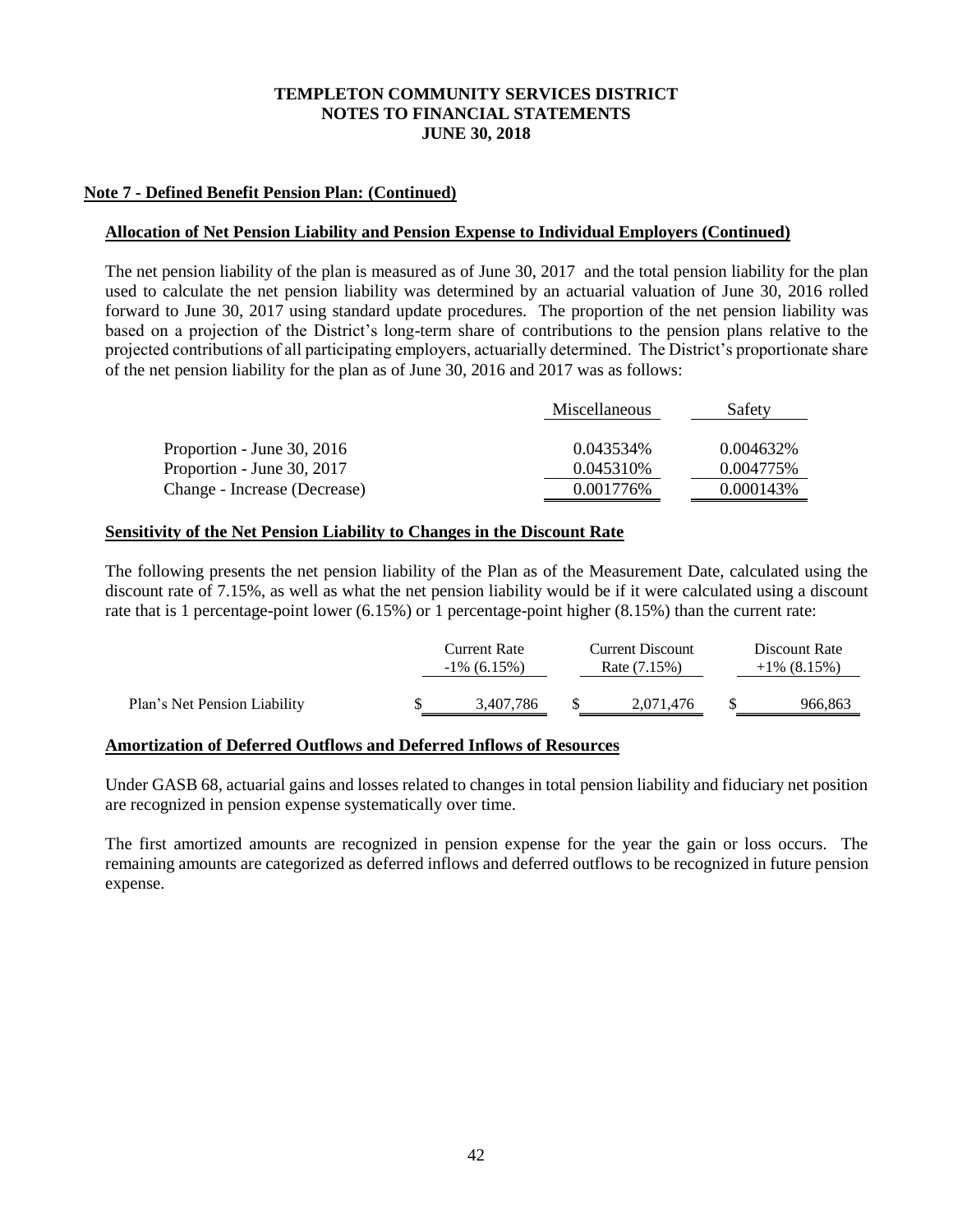### **Note 7 - Defined Benefit Pension Plan: (Continued)**

### **Amortization of Deferred Outflows and Deferred Inflows of Resources (Continued)**

The amortization period differs depending on the source of the gain or loss:

| Net difference between projected and actual earnings<br>on pension plan investment | 5 year straight-line amortization                                                                                                                                                                                       |
|------------------------------------------------------------------------------------|-------------------------------------------------------------------------------------------------------------------------------------------------------------------------------------------------------------------------|
| All other amounts                                                                  | Straight-line amortization over the expected<br>remaining service lifetime (EARSL of all<br>members that are provided with pensions<br>(active, inactive, and retired) as of the<br>beginning of the measurement period |

The Net Difference Between Projected and Actual Investment Earnings on Pension Plan Investments is amortized over a five-year period on a straight-line basis. One-fifth is recognized in pension expense during the measurement period, and the remaining Net Difference Between Projected and Actual Investment Earnings on Pension Plan Investments at the measurement date is to be amortized over the remaining four-year period. The Net Difference Between Projected and Actual Investment Earnings on Pension Plan Investments in the schedule of collective pension amounts represents the unamortized balance relating to the current measurement period and the prior measurement period on a net basis.

Deferred outflows of resources and deferred inflows of resources relating to Differences Between Expected and Actual Experience, Changes of Assumptions and employer-specific amounts should be amortized over the EARSL of members provided with pensions through the Plan. The EARSL for the Plan for the June 30, 2015 measurement date is 3.7 years, which was obtained by dividing the total services years by the total number of participants (active, inactive, and retired) in the Plan. Inactive employees and retirees have remaining service lifetimes equal to 0. Total future service is based on the members' probability of decrementing due to an event other than receiving a cash refund.

#### **Pension Expense and Deferred Outflows and Deferred Inflows of Resources Related to Pensions**

For the year ended June 30, 2018, the District recognized a pension expense of \$(393,190) for the Plan. As of June 30, 2018, the District reports deferred outflows of resources and deferred inflows of resources related to pensions as follows:

|                                                                      |   | Deferred Outflow<br>of Resources | Deferred Inflows<br>of Resources |         |  |
|----------------------------------------------------------------------|---|----------------------------------|----------------------------------|---------|--|
| Pension contributions subsequent to the measurement date             | S | 226,977                          | \$                               |         |  |
| Differences between actual contributions made and proportionate      |   |                                  |                                  |         |  |
| share of contributions                                               |   |                                  |                                  | 93,348  |  |
| Differences between expected and actual experience                   |   |                                  |                                  | 33,983  |  |
| Changes of assumptions                                               |   | 374,334                          |                                  |         |  |
| Net difference between projected and actual earnings on pension plan |   |                                  |                                  |         |  |
| investments                                                          |   | 91.166                           |                                  |         |  |
| Adjustment due to difference in proportions                          |   | 23,702                           |                                  |         |  |
| Total                                                                |   | 716,179                          | ¢                                | 127,331 |  |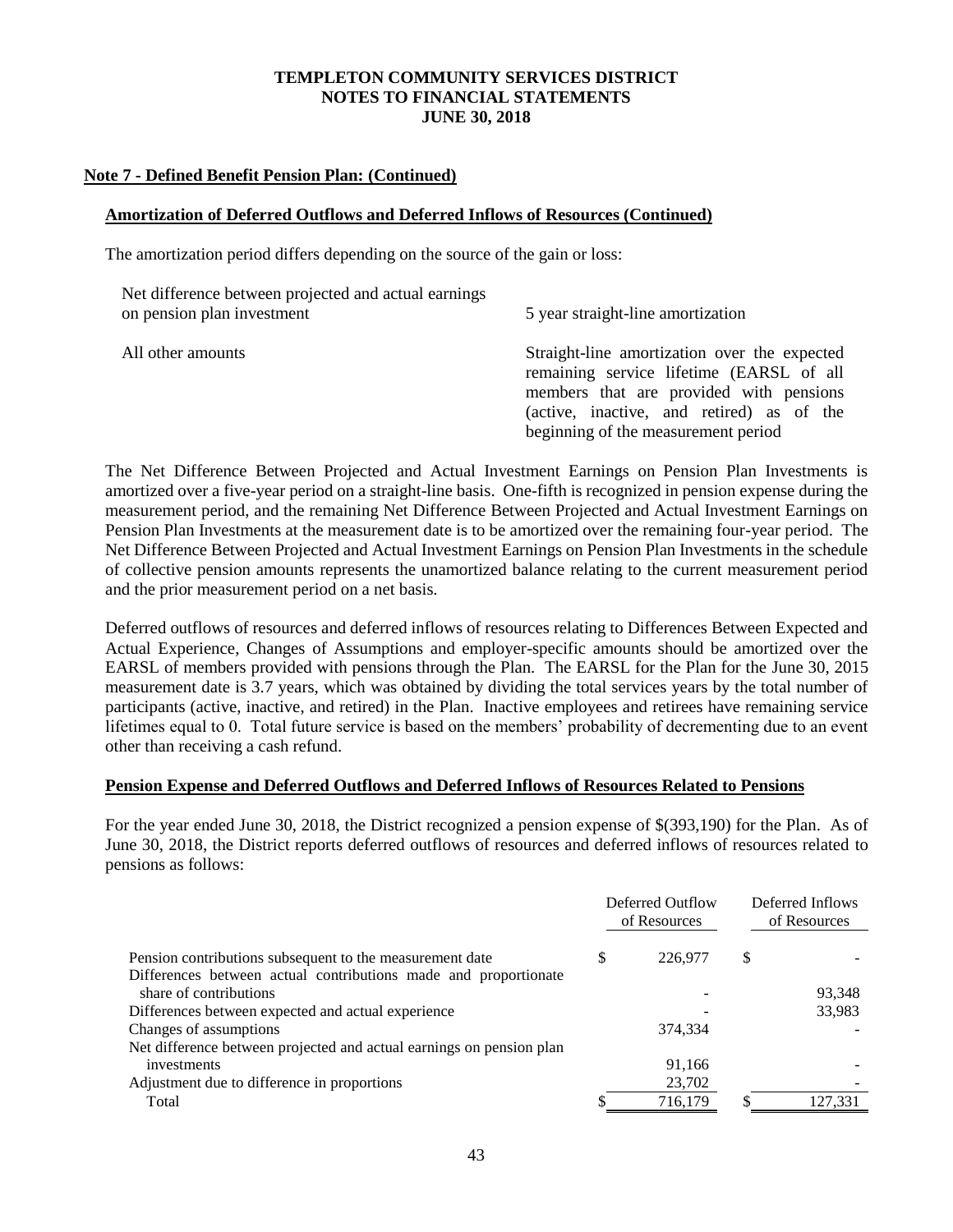## **Note 7 - Defined Benefit Pension Plan: (Continued)**

## **Pension Expense and Deferred Outflows and Deferred Inflows of Resources Related to Pensions (Continued)**

The \$226,977 reported as deferred outflows of resources related to contributions subsequent to the measurement date will be recognized as a reduction of the net pension liability in the year ended June 30, 2018. Other amounts reported as deferred outflows and deferred inflows of resources in the previous chart will be recognized in future pension expense as follows:

| <b>Measurement Period</b><br>Ended June 30 | Deferred<br>Outflows/(Inflows)<br>of Resources |
|--------------------------------------------|------------------------------------------------|
| 2019                                       | \$<br>55,976                                   |
| 2020                                       | 221,996                                        |
| 2021                                       | 137,908                                        |
| 2022                                       | (54,009)                                       |
| Total                                      | 361,871                                        |

### **Note 8 - Commitments and Contingencies:**

## **Contracts**

The District has entered into various contracts for the purchase of material and construction of water facilities. The amounts contracted are based on the contractors' estimated cost of construction. At June 30, 2018, the total unpaid amount on these contracts is approximately \$4,625,972.

## **Litigation**

There are pending lawsuits in which the District is involved. The District's management and legal counsel estimate that the potential claims against the District, not covered by insurance, resulting from such litigation would not materially affect the operations or financial condition of the District.

#### **Installment Sale Agreement**

In December 2017, the District entered into the Construction Installment Sale Agreement Upper Salinas River Basin Conjunctive Use Project with the California State Water Resources Control Board. The East Side Force Main and lift stations along with the West Side Lift Station Upgrade will redirect 220,000 gallons of wastewater to the Meadowbrook Wastewater Treatment Plant for treatment. The estimated cost of the project including planning and design is \$8,793,860. Subject to the terms of the Installment Sale Agreement, the State Water Board has agreed to provide Project Funds up to \$3,646,504, with a portion of this amount (\$1,440,134) anticipated to be forgiven, contingent on the District's performance of its obligation under this agreement. Interest will accrue beginning with each disbursement at 1.8%. Beginning one year after completion of construction, repayment of principle and all accrued interest shall be repaid annually and shall be fully amortized by December 31, 2048. No funds had been disbursed under the Installment Sale Agreement at June 30, 2018.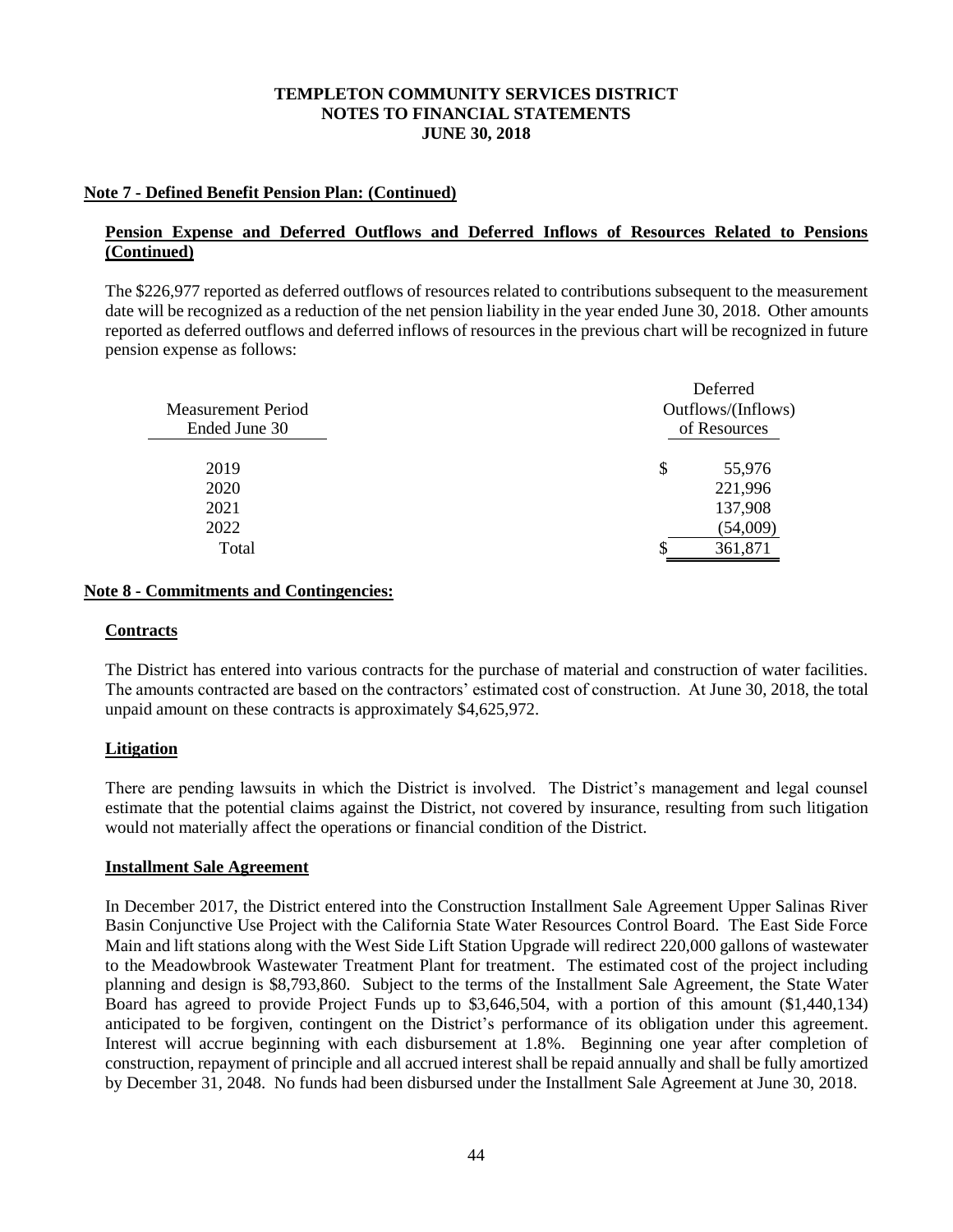## **Note 9 - New Governmental Accounting Standards:**

## **GASB No. 75**

In June 2015, the Government Accounting Standards Board issued Statement No. 75, "Accounting and Financial Reporting for Postemployment Benefits Other Than Pension". This Statement is effective for financial statements for fiscal years beginning after June 15, 2017. Earlier application is encouraged. This pronouncement did not have a material effect on the financial statements of the District in the year of implementation.

## **GASB No. 81**

In March 2016, the Governmental Accounting Standards Board issued Statement No. 81, "Irrevocable Split-Interest Agreements". The requirements of this Pronouncement are effective for financial statements for period beginning after December 15, 2016, and should be applied retroactively. Earlier application is encouraged. This pronouncement did not have a material effect on the financial statements of the District in the year of implementation.

## **GASB No. 82**

In March 2016, the Governmental Accounting Standards Board issued Statement No. 82, "Pension Issues - an amendment of GASB Statements No. 67, No. 68, and No. 73". The requirements of this Pronouncement are effective for reporting periods beginning after June 15, 2016, except for the requirements of this Statement for the selection of assumptions in a circumstance in which an employer's pension liability is measured as of a date other than the employer's most recent fiscal year-end. In that circumstance, the requirements for the selection of assumptions are effective for that employer in the first reporting period in which the measurement date of the pension liability is on or after June 15, 2017. Earlier application is encouraged. This pronouncement did not have a material effect on the financial statements of the District in the period of implementation.

## **GASB No. 83**

In November 2016, the Governmental Accounting Standards Board issued Statement No. 83 " Certain Asset Retirement Obligations". The requirements of this Statement are effective for reporting periods beginning after June 15, 2018. Earlier Application is encouraged. The District has not determined the effects of this pronouncement on the financial statements of the District in the year of implementation.

## **GASB No. 84**

In January 2017, the Governmental Accounting Standards Board issued Statement No. 84 "Fiduciary Activities". The requirements of this Statement are effective for reporting periods beginning after December 15, 2018. Earlier Application is encouraged. The District has not determined the effects of this pronouncement on the financial statements of the District in the year of implementation.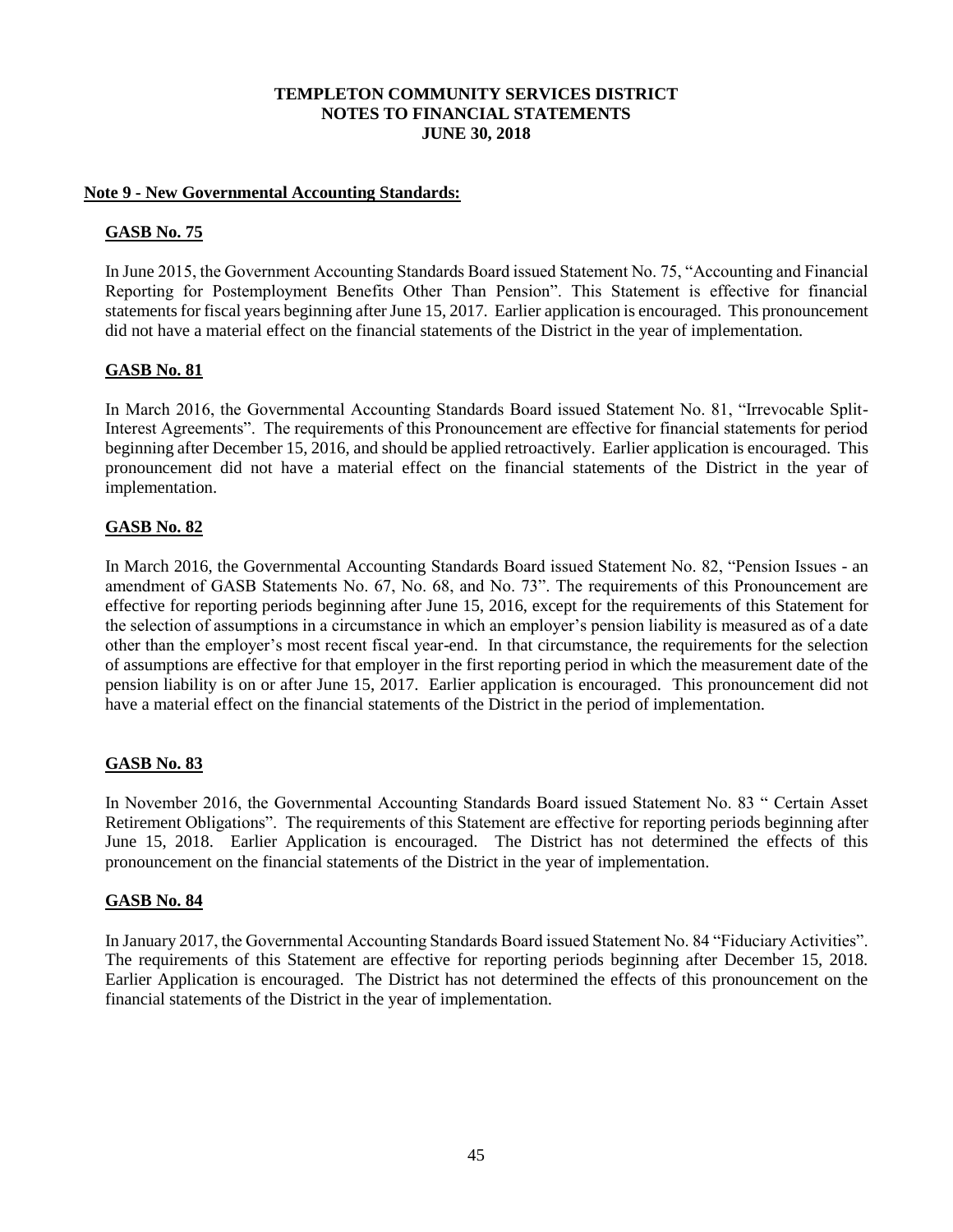### **Note 9 - New Governmental Accounting Standards: (Continued)**

### **GASB No. 85**

In March 2017, the Governmental Accounting Standards Board issued Statement No. 85 "Omnibus 2017". The requirements of this Statement are effective for reporting periods beginning after June 15, 2017. This pronouncement did not have a material effect on the financial statements of the District in the year of implementation.

### **GASB No. 86**

In May 2017, the Governmental Accounting Standards Board issued Statement No. 86 "Certain Debt Extinguishment Issues". The requirements of this Statement are effective for reporting periods beginning after December 15, 2017. Earlier Application is encouraged. The District has not determined the effects of this pronouncement on the financial statements of the District in the year of implementation.

## **GASB No. 87**

In June 2017, the Governmental Accounting Standards Board issued Statement No. 87 "Leases". The requirements of this Statement are effective for reporting periods beginning after December 15, 2019. The District has not determined the effects of this pronouncement on the financial statements of the District in the year of implementation.

#### **GASB No. 88**

In April 2018, the Governmental Accounting Standards Board issued Statement No. 88 "Certain Disclosures Related to Debt, Including Direct Borrowings and Direct Placements". The requirements of this Statement are effective for reporting periods beginning after June 15, 2018. Earlier application is encouraged. The District has not yet determined the effects of this pronouncement on the financial statements of the District in the year of implementation.

#### **Note 10 - Net Position:**

#### **Change in Accounting Principle**

Effective July 1, 2017, the District changed its method of accounting for other postemployment benefits other than pensions and the related OPEB expense as well any deferred inflows and deferred outflows of resources in order to conform with Governmental Accounting Standards Board Statement No. 75, "Accounting and Financial Reporting for Postemployment Benefits Other Than Pensions".

This statement requires the liability of employers and nonemployer contributing entities to employees for defined benefit OPEB (net OPEB liability) to be measured as the portion of the present value of projected benefit payments to be provided to current active and inactive employees that is attributed to those employees past periods of service (total OPEB liability), less the amount of the OPEB plan's fiduciary net position.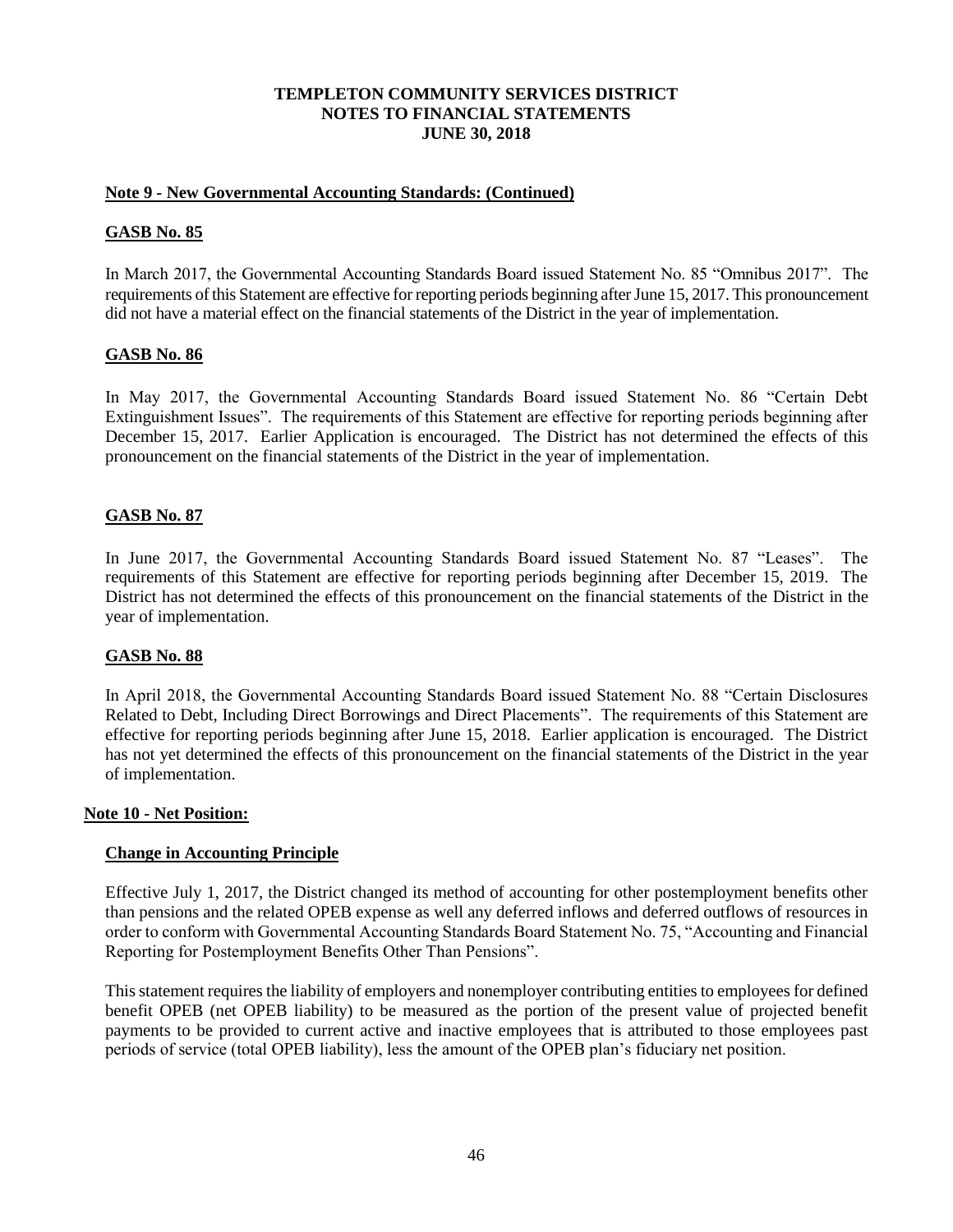# **Note 10 - Net Position: (Continued)**

## **Prior Period Adjustment**

Certain adjustments resulting in an increase in net position were made during the current year. The following is a detail of the items directly affecting net position at June 30, 2017:

|                                                                                             | Governmental<br>Activities | Business-Type<br>Activities | <b>Total</b>            |
|---------------------------------------------------------------------------------------------|----------------------------|-----------------------------|-------------------------|
| Change in accounting principle                                                              | $(1,667,461)$ \$           | (985, 451)                  | (2,652,912)             |
| Decrease in prepaid capacity fees<br>Net position at beginning of year as originally stated | 4,804,867                  | 680.125<br>19,359,372       | 680.125<br>24, 164, 239 |
| Net Position at Beginning of Year as Restated                                               | 3,137,406                  | 19,054,046                  | 22, 191, 452            |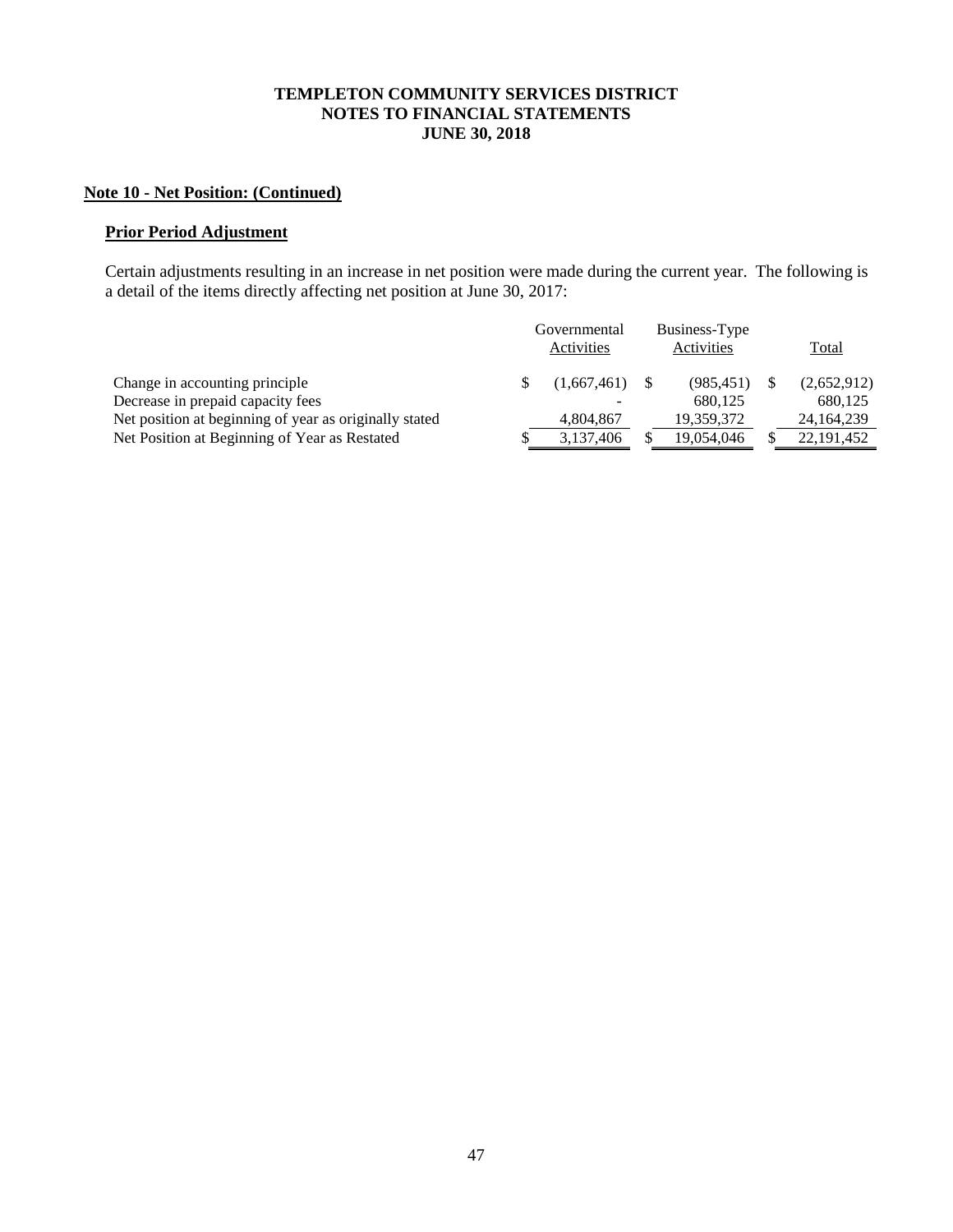## **TEMPLETON COMMUNITY SERVICES DISTRICT BUDGETARY COMPARISON SCHEDULE GENERAL FUND FOR THE YEAR ENDED JUNE 30, 2018**

Variance With

|                                      | Original<br><b>Budget</b> | Final<br><b>Budget</b> | Actual        | <b>Final Budget</b><br>Positive<br>(Negative) |
|--------------------------------------|---------------------------|------------------------|---------------|-----------------------------------------------|
| <b>Revenues:</b>                     |                           |                        |               |                                               |
| Income                               | \$<br>8,300               | \$<br>8,300            | \$<br>7,528   | \$<br>(772)                                   |
| <b>Total Revenues</b>                | 8,300                     | 8,300                  | 7,528         | (772)                                         |
| <b>Expenditures:</b>                 |                           |                        |               |                                               |
| Salaries and wages                   | 460,051                   | 460,051                | 468,469       | 8,418                                         |
| Employee benefits                    | 192,902                   | 192,902                | 210,855       | 17,953                                        |
| Insurance                            | 48,000                    | 48,000                 | 52,390        | 4,390                                         |
| Payroll taxes                        | 36,664                    | 36,664                 | 36,396        | (268)                                         |
| Worker's compensation                | 2,987                     | 2,987                  | 3,062         | 75                                            |
| Supplies                             | 10,000                    | 10,000                 | 13,238        | 3,238                                         |
| Purchased services                   | 17,938                    | 17,938                 | 26,257        | 8,319                                         |
| Professional fees                    | 89,515                    | 89,515                 | 96,415        | 6,900                                         |
| <b>Utilities</b>                     | 9,804                     | 9,804                  | 10,175        | 371                                           |
| <b>Directors</b>                     | 21,000                    | 21,000                 | 21,450        | 450                                           |
| Dues and fees                        | 50,004                    | 50,004                 | 28,007        | (21,997)                                      |
| Postage                              | 1,000                     | 1,000                  | 1,485         | 485                                           |
| Legal fees                           | 10,000                    | 10,000                 | 12,033        | 2,033                                         |
| Other                                | 34,870                    | 34,870                 | 22,699        | (12, 171)                                     |
| Travel                               | 2,700                     | 2,700                  | 1,300         | (1,400)                                       |
| Repairs and maintenance              | 2,000                     | 2,000                  | 5,220         | 3,220                                         |
| Education                            | 6,300                     | 6,300                  | 5,165         | (1, 135)                                      |
| Vehicle operation                    | 1,000                     | 1,000                  | 3,494         | 2,494                                         |
| <b>Total Expenditures</b>            | 996,735                   | 996,735                | 1,018,110     | 21,375                                        |
| Excess (Deficiency) of Revenues      |                           |                        |               |                                               |
| Over Expenditures                    | (988, 435)                | (988, 435)             | (1,010,582)   | (22, 147)                                     |
| <b>Other Financing Sources:</b>      |                           |                        |               |                                               |
| Transfers in                         | 1,165,498                 | 1,165,498              | 1,165,498     |                                               |
| <b>Total Other Financing Sources</b> | 1,165,498                 | 1,165,498              | 1,165,498     |                                               |
| Net Change in Fund Balance           | \$<br>177,063             | \$<br>177,063          | 154,916       | \$<br>(22, 147)                               |
| Fund Balance at Beginning of Year    |                           |                        | 64,573        |                                               |
| FUND BALANCE AT END OF YEAR          |                           |                        | \$<br>219,489 |                                               |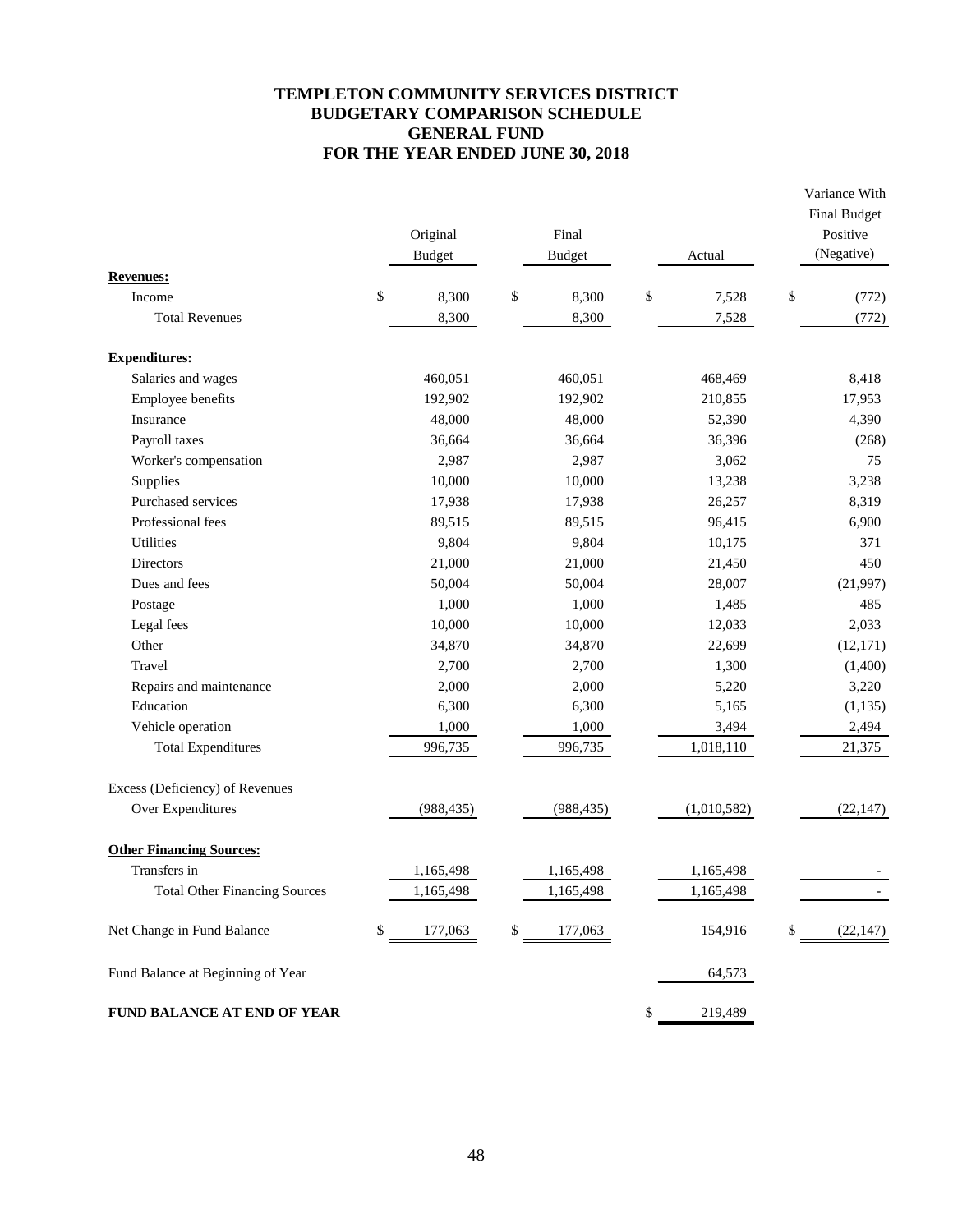## **SCHEDULE OF CHANGES IN THE DISTRICT'S NET OPEB LIABILITY AND RELATED RATIOS LAST TEN YEARS \***

|                                                                                   |    | 2018       |
|-----------------------------------------------------------------------------------|----|------------|
| <b>Total OPEB Liability</b>                                                       |    |            |
| Service cost                                                                      | \$ | 202,325    |
| Interest                                                                          |    | 157,200    |
| Change of benefit terms                                                           |    |            |
| Differences between expected and actual experience                                |    |            |
| Changes of assumptions                                                            |    | (532, 326) |
| Benefit payments                                                                  |    | (178, 943) |
| <b>Net Change in Total OPEB Liability</b>                                         |    | (351,744)  |
| <b>Total OPEB Liability - Beginning</b>                                           |    | 5,270,710  |
| <b>Total OPEB Liability - Ending (a)</b>                                          |    | 4,918,966  |
| <b>Plan Fiduciary Net Position</b>                                                |    |            |
| Contributions - Employer                                                          | \$ | 178,943    |
| Net investment income                                                             |    |            |
| Benefit payments                                                                  |    | (178, 943) |
| Administrative expense                                                            |    |            |
| <b>Net Change in Plan Fiduciary Net Position</b>                                  |    |            |
| <b>Plan Fiduciary Net Position - Beginning</b>                                    |    |            |
| <b>Plan Fiduciary Net Position - Ending (b)</b>                                   | S  |            |
| District's Net OPEB Liability - Ending (a) - (b)                                  | \$ | 4,918,966  |
| Plan Fiduciary Net Position as a Percentage of the<br><b>Total OPEB Liability</b> |    | $0.0\%$    |
| Covered-Employee Payroll                                                          | \$ | 1,233,245  |
| District's Net OPEB Liability as a Percentage of<br>Covered-Employee Payroll      |    | 398.9%     |

#### **Notes to Schedules:**

In place of an actuarial valuation the total OPEB liability has been measured using the Alternative Measurement Method as described in GASB Statement 75 for plans with fewer than 100 employees (active and inactive) being provided benefits through the OPEB plan as of the beginning of the measurement period.

The District has elected to use the GASB 75 "Lookback" method where assets and liabilities are measured as of the prior fiscal year end, but applied to the current fiscal year.

The GASB 75 Alternative Measurement Method rules require that net OPEB liability changes resulting from demographic experience and assumption changes be recognized immediately in OPEB expense. There are no amortizations of deferred inflows/outflows for these two items. Only investment gains and losses are amortized in OPEB expense.

\* Fiscal year 2018 was the first year of implementation. The District must eventually disclose a 10-year history of the schedule of changes in net OPEB liability and related ratios.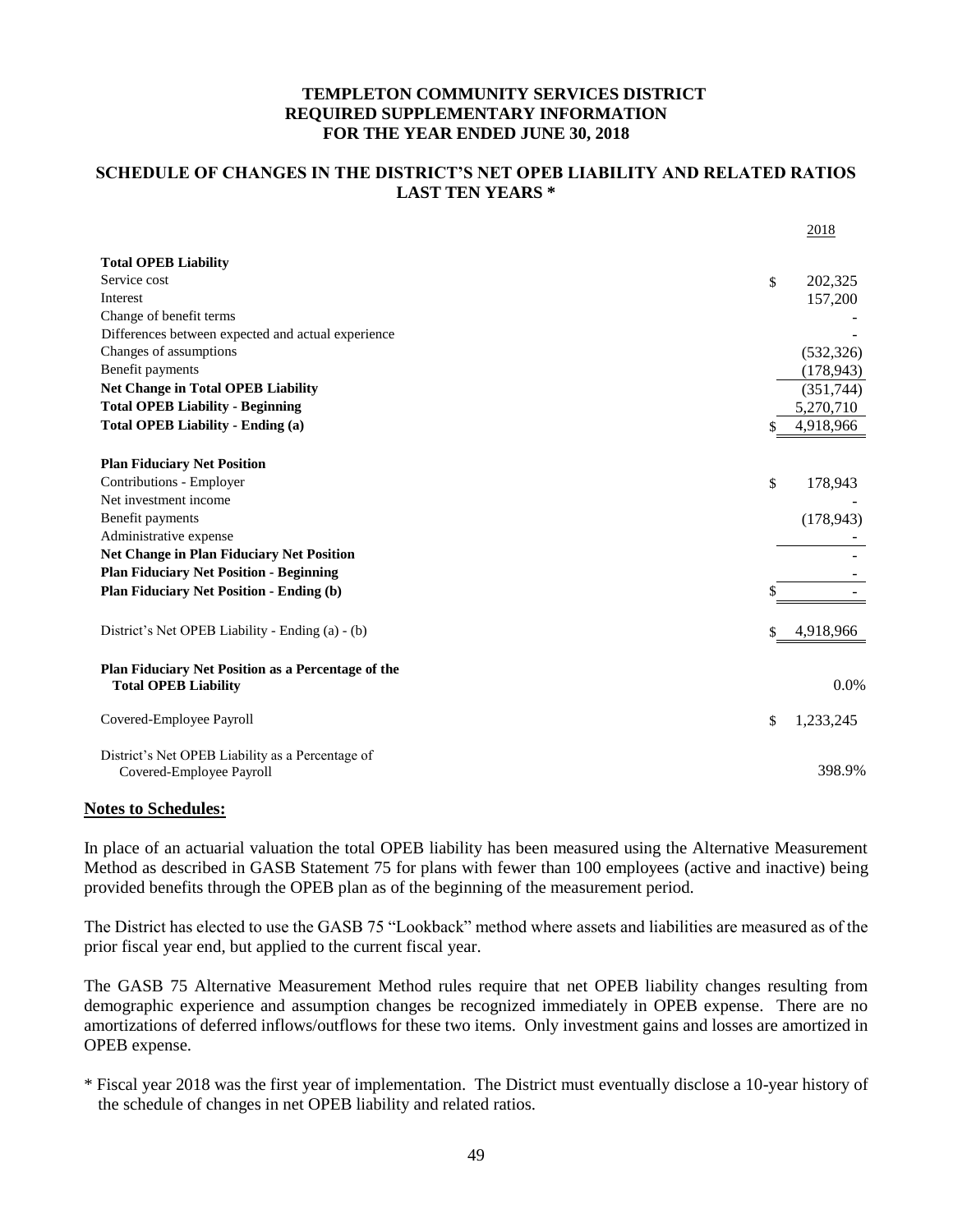## **SCHEDULE OF OPEB CONTRIBUTIONS LAST TEN YEARS\***

|                                                              |     | 2018 |
|--------------------------------------------------------------|-----|------|
| Actuarial Determined Contribution                            | \$  | N/A  |
| Contributions in Relation to the Actuarially Determined      |     |      |
| Contribution                                                 |     | N/A  |
| Contribution Deficiency (Excess)                             |     | N/A  |
| Covered-Employee Payroll                                     | \$. | N/A  |
| Contributions as a Percentage of Covered-Employee<br>Payroll |     | N/A  |

## **Notes to Schedules:**

### Valuation Date:

The District does not have a formal funding policy and does not calculate an actuarial determined contribution.

Methods and assumptions used to determine contribution rates:

| <b>Actuarial Cost Method</b>       | Entry age                                                                                                                                                                                                                                                                                       |
|------------------------------------|-------------------------------------------------------------------------------------------------------------------------------------------------------------------------------------------------------------------------------------------------------------------------------------------------|
| <b>Amortization Method</b>         | Level percentage of payroll, closed                                                                                                                                                                                                                                                             |
| <b>Amortization Period</b>         | N/A                                                                                                                                                                                                                                                                                             |
| <b>Asset Valuation Method</b>      | N/A                                                                                                                                                                                                                                                                                             |
| Inflation                          | 2.75 percent                                                                                                                                                                                                                                                                                    |
| <b>Healthcare Cost Trend Rates</b> | 6.80 percent initial, decreasing an ultimate rate of 4.40<br>percent                                                                                                                                                                                                                            |
| Salary Increases                   | N/A                                                                                                                                                                                                                                                                                             |
| Investment Rate of Return          | The District does not have a formal funding policy and<br>does not calculate an actuarial determined contribution.<br>The District uses the pay-as-you-go method under which<br>contributions to the Plan are generally made at the same<br>time and in the same amount as retiree benefits and |

expenses become due.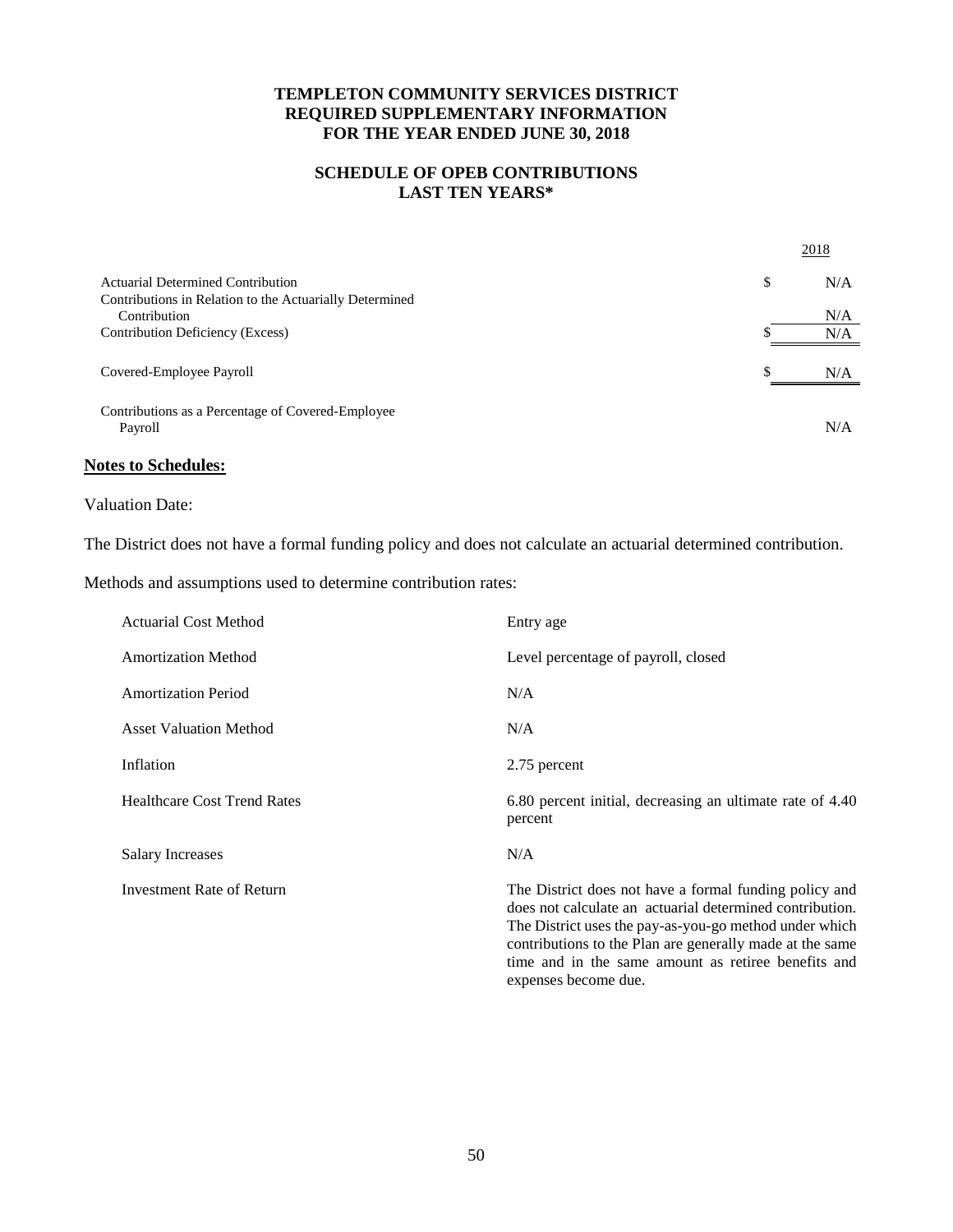## **SCHEDULE OF OPEB'S CONTRIBUTIONS (CONTINUED) LAST TEN YEARS \***

### **Notes to Schedules: (Continued)**

Valuation Date: (Continued) Retirement Age Age 50 with 5 years of service for miscellaneous members entering before January 1, 2013 and all safety members. Age 52 with five years of service for miscellaneous members entering on or after January 1, 2013. Mortality The base RP-2014 headcount - weighted white collar table adjusted to 2006 for healthy mortality and the base RP-2014 headcount-weighted disabled mortality table adjusted to 2006 for disabled mortality. Generational projection using scale MP-2017 was applied to these base rates after 2006.

\* Fiscal year 2018 was the first year of implementation. The District must eventually disclose a 10-year history of the contributing investment return, and payroll schedules.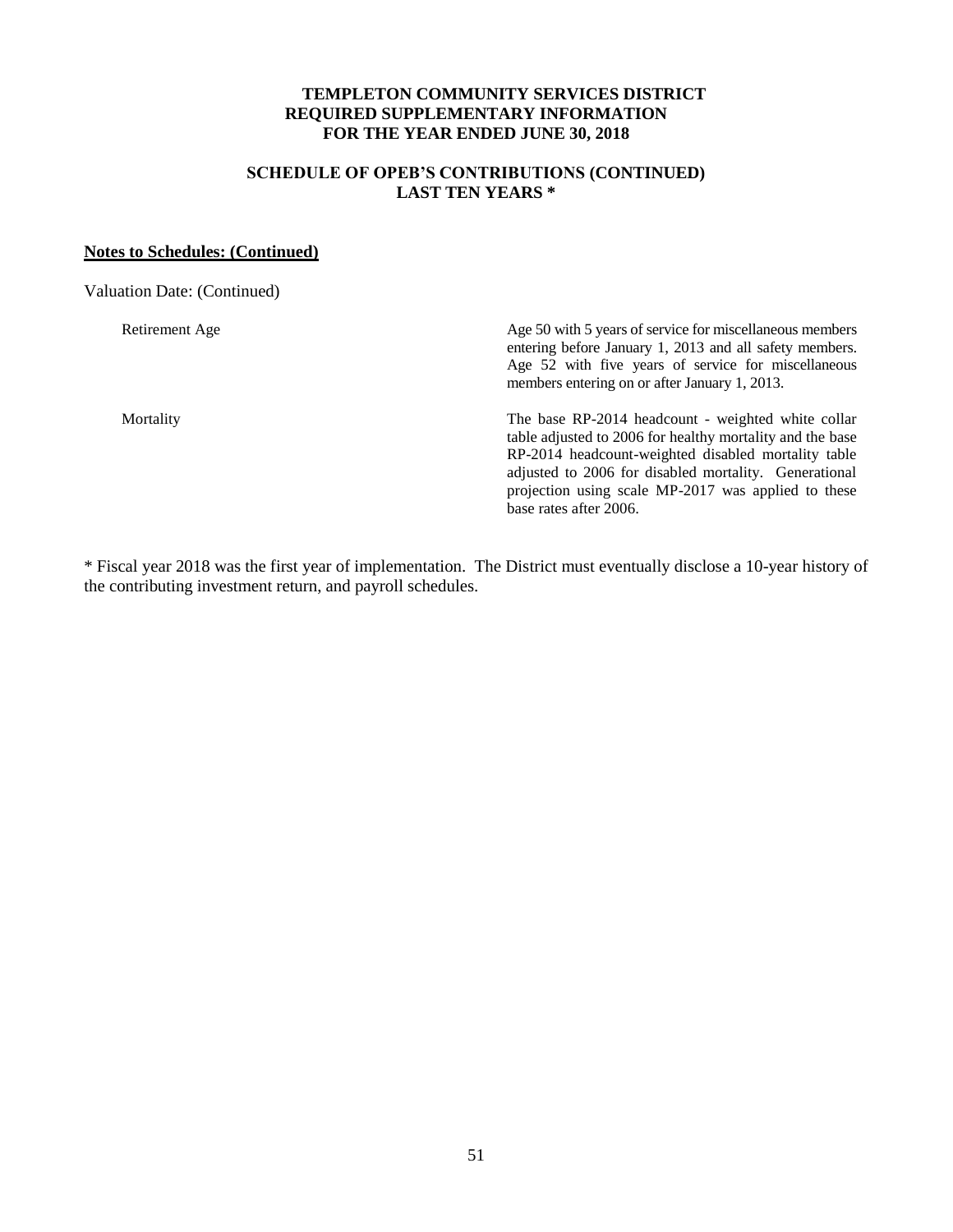## **SCHEDULES OF PLAN'S PROPORTIONATE SHARE OF THE NET PENSION LIABILITY AS TEN YEARS \***

|                                                                                                          | Measurement<br>Date<br>June 30, 2017 | Measurement<br>Date<br>June 30, 2016 | Measurement<br>Date<br>June 30, 2015 | Measurement<br>Date<br>June 30, 2014 |
|----------------------------------------------------------------------------------------------------------|--------------------------------------|--------------------------------------|--------------------------------------|--------------------------------------|
| Proportion of the Collective Net Pension Liability                                                       | 0.025043\%                           | 0.0298650%                           | 0.0291275%                           | 0.024676%                            |
| Proportionate Share of the Collective Net Pension<br>Liability                                           | 2,071,476                            | 1.752.188                            | 1.240.177                            | 1,294,395                            |
| Covered-Employee Payroll                                                                                 | 1,154,136                            | 1,178,755                            | 1,198,603                            | 1,194,578                            |
| Proportionate Share of the Collective Net Pension<br>Liability as Percentage of Covered-Employee Payroll | 179.48%                              | 149.61%                              | 103.24%                              | 119.47%                              |
| Plan Fiduciary Net Position as a Percentage of the Total<br>Pension Liability                            | 79.17%                               | 80.91%                               | 85.78%                               | 82.34%                               |

### **Notes to Schedule:**

**Benefit Changes -** The figures above do not include any liability impact that may have resulted from plan changes which occurred after the June 30, 2015 valuation date. This applies for voluntary benefit changes as well as any offers of Two Years Additional Service Credit (aka Golden Handshakes).

**Changes in Assumptions -** The discount rate was changed from 7.65 percent as of the June 30, 2016 measurement date to 7.15 percent as of the June 30, 2017 measurement date.

\*Fiscal year 2015 was the first year of implementation, therefore only four years are shown.